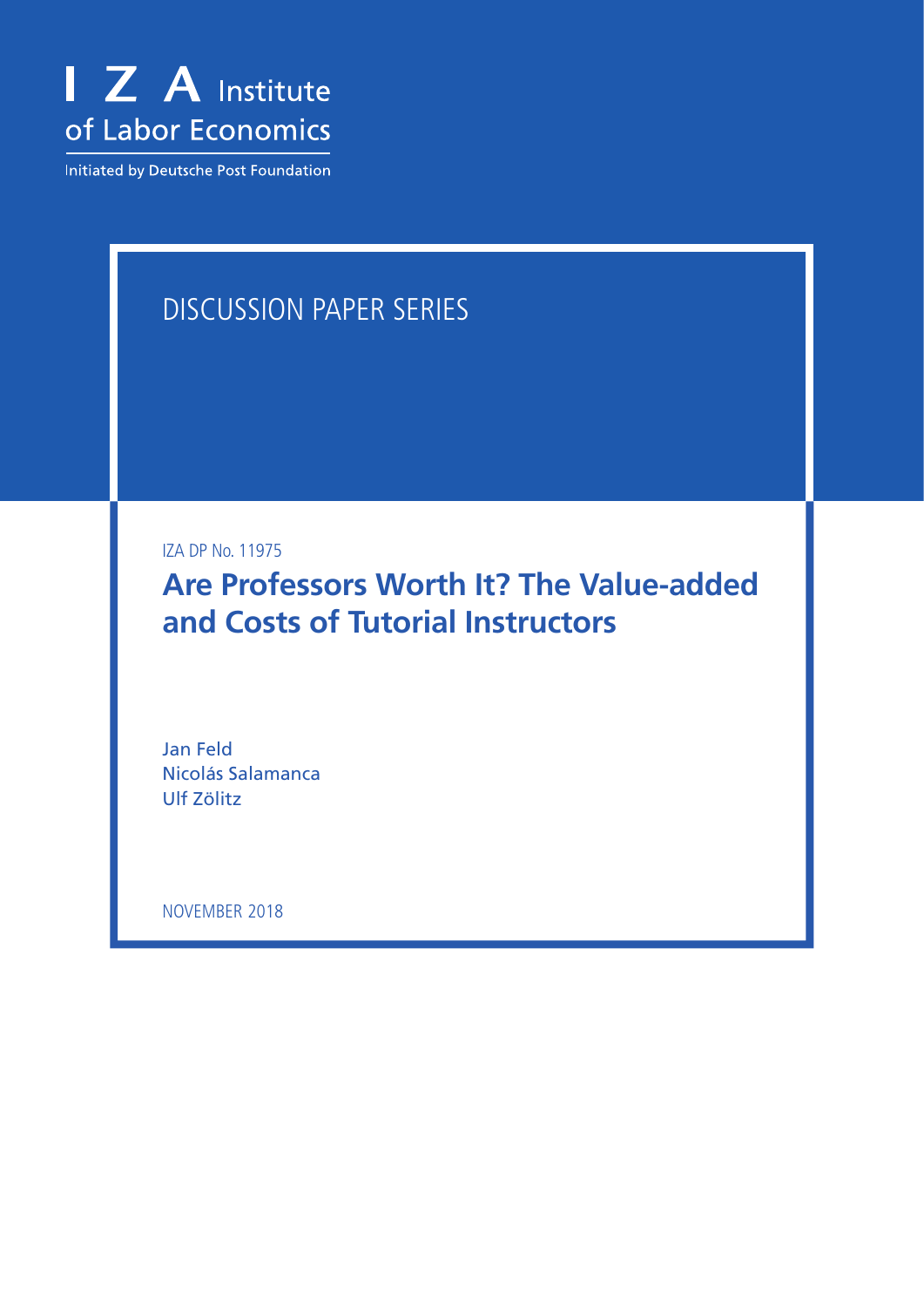

Initiated by Deutsche Post Foundation

# DISCUSSION PAPER SERIES

IZA DP No. 11975

# **Are Professors Worth It? The Value-added and Costs of Tutorial Instructors**

#### **Jan Feld**

*Victoria University of Wellington and IZA*

**Nicolás Salamanca** *The University of Melbourne and IZA*

**Ulf Zölitz** *University of Zurich, IZA and CESifo*

NOVEMBER 2018

Any opinions expressed in this paper are those of the author(s) and not those of IZA. Research published in this series may include views on policy, but IZA takes no institutional policy positions. The IZA research network is committed to the IZA Guiding Principles of Research Integrity.

The IZA Institute of Labor Economics is an independent economic research institute that conducts research in labor economics and offers evidence-based policy advice on labor market issues. Supported by the Deutsche Post Foundation, IZA runs the world's largest network of economists, whose research aims to provide answers to the global labor market challenges of our time. Our key objective is to build bridges between academic research, policymakers and society.

IZA Discussion Papers often represent preliminary work and are circulated to encourage discussion. Citation of such a paper should account for its provisional character. A revised version may be available directly from the author.

|                                                    | IZA - Institute of Labor Economics                   |             |
|----------------------------------------------------|------------------------------------------------------|-------------|
| Schaumburg-Lippe-Straße 5–9<br>53113 Bonn, Germany | Phone: +49-228-3894-0<br>Email: publications@iza.org | www.iza.org |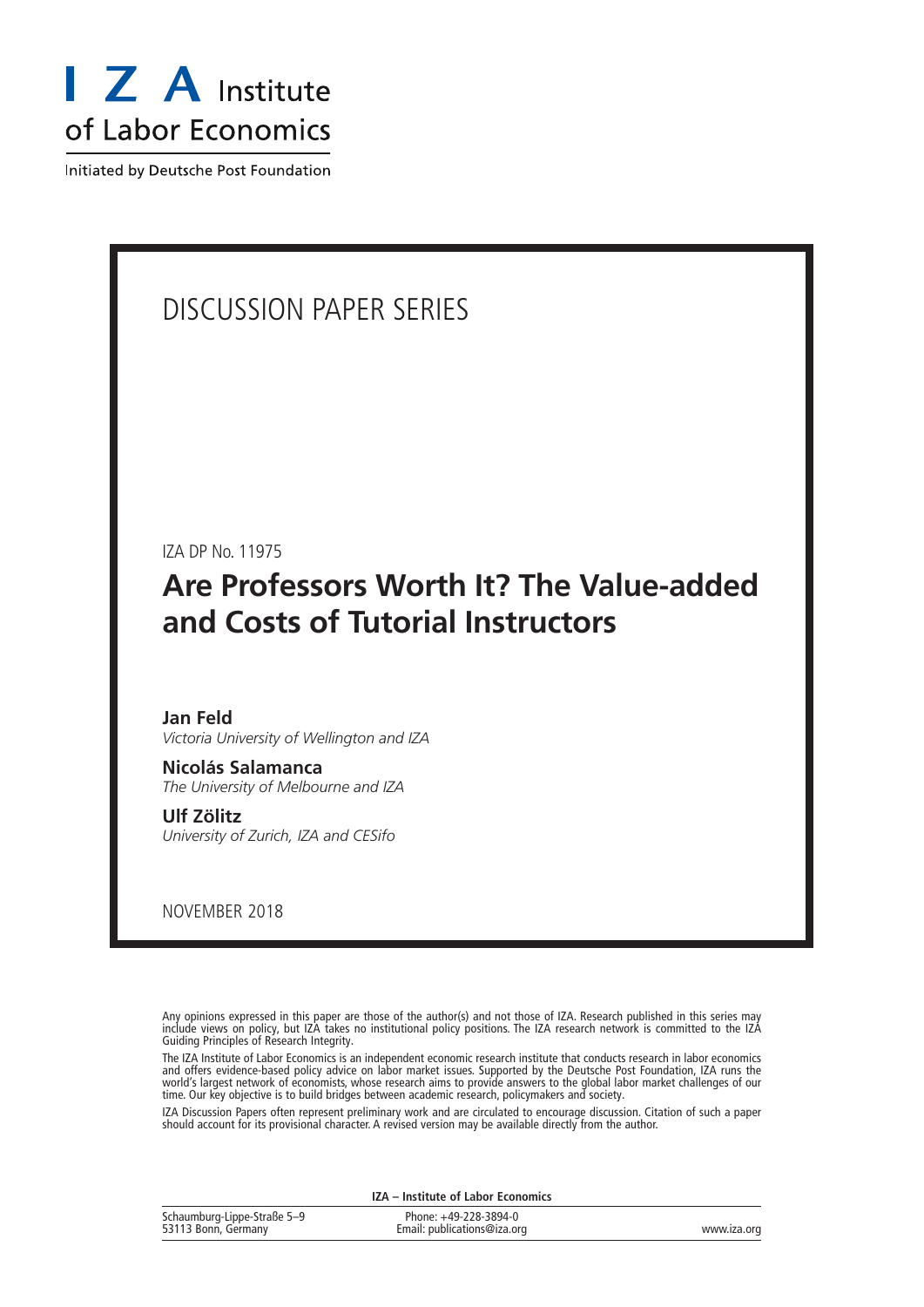# ABSTRACT

# **Are Professors Worth It? The Value-added and Costs of Tutorial Instructors\***

A substantial share of university instruction happens in tutorial sessions—small group instruction given parallel to lectures. In this paper, we study whether instructors with a higher academic rank teach tutorials more effectively in a setting where students are randomly assigned to tutorial groups. We find this to be largely not the case. Academic rank is unrelated to students' current and future performance and only weakly positively related to students' course evaluations. Building on these results, we discuss different staffing scenarios that show that universities can substantially reduce costs by increasingly relying on lower-ranked instructors for tutorial teaching.

| <b>JEL Classification:</b> | 121, 124, J24                                          |
|----------------------------|--------------------------------------------------------|
| Keywords:                  | teacher value-added, higher education, instructor rank |

**Corresponding author:** Ulf Zölitz Department of Economics University of Zurich Schönberggasse 1 8001 Zurich Switzerland E-mail: ulf.zoelitz@econ.uzh.ch

<sup>\*</sup> The authors thank Jeffrey Yusof, Sophia Wagner and Dominique Gilli for providing outstanding research assistance and Harold Cuffe, Alexandra de Gendre, Gabrielle Marconi, and participants in several seminars and conferences for useful comments and suggestions. This research was partly supported by the Australian Research Council Centre of Excellence for Children and Families over the Life Course (project number CE140100027). The Centre is administered by the Institute for Social Science Research at The University of Queensland, with nodes at The University of Western Australia, The University of Melbourne and The University of Sydney.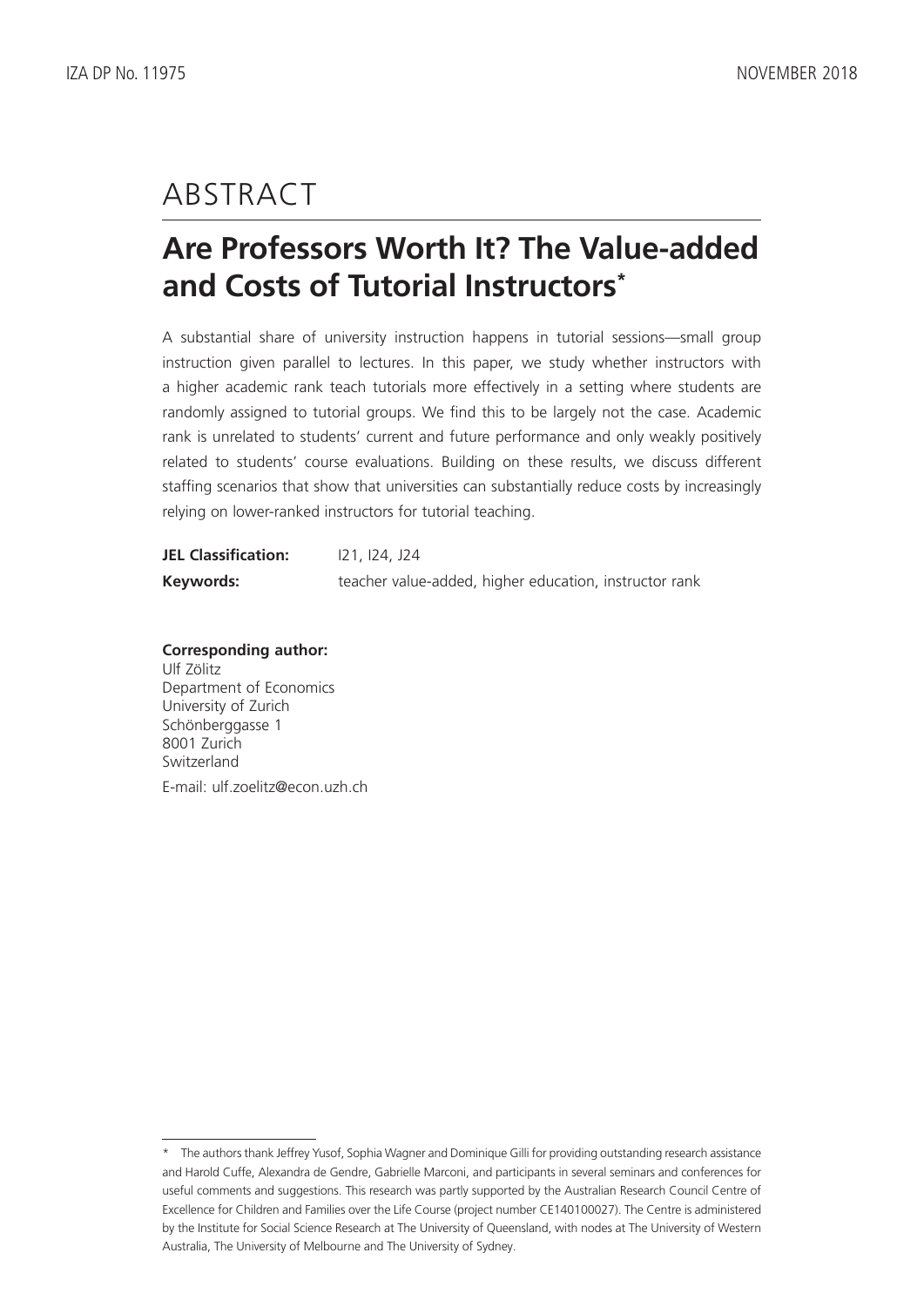## **I. Introduction**

 $\overline{a}$ 

Instructors are a crucial, yet expensive input in university education. As a result, many universities have responded to cost pressures by increasingly relying on adjunct professors for lecturing.<sup>1</sup> A large share of university instruction, however, happens in tutorials. Tutorials—also called exercise, lab or TA sessions— are small group teaching sessions that cover material complementary to lectures. These tutorials are often responsible for more than half of the total wage costs per course, especially in large first-year courses.<sup>2</sup>

Universities differ widely in how they staff tutorials. In some universities, all tutorials are taught by students, but in others, tutorials are taught by a mixture of students and higher-ranked staff including full professors. The use of different types of instructors for tutorial teaching is surprising given the large differences in wage costs by academic rank. Professors, for example, cost much more than student instructors, which raises an obvious question: are professors worth it?

In this paper, we examine the costs and benefits of using tutorial instructors with different academic ranks. We use data from a Dutch business school where students within the same course are randomly assigned to instructors of different academic ranks, which range from fellow students to full professors. We first estimate individual instructors' value-added (VA) on course grades, grades in follow-on courses, course evaluations, as well as job satisfaction and earnings after graduation and then test whether each of these VA measures differ by instructor academic rank.

<sup>&</sup>lt;sup>1</sup> See, for example, Ehrenberg (2012) concerning the increase of adjunct professors in the United States. Figlio, Schapiro, and Soter (2015) find that adjunct professors have a positive effect on student grades and that this effect is driven by low effectiveness of the bottom quarter of tenure track/tenured faculty. Bettinger and Long (2010) find that adjunct professors have a small positive effect on students' subsequent course enrollment.

<sup>&</sup>lt;sup>2</sup> Because courses largely pair one large lecture with several tutorials, even moderate wage cost differences between lecturers and tutors will result in over half the courses' wage costs being caused by tutorials. To learn more about the prevalence of tutorial teaching, we conducted a small survey among OECD universities. The survey results suggest that 63 percent of OECD universities use tutorials, and in these universities, tutorials make up around 30 percent of students' contact hours. See Section II.A and Appendix 2 for a detailed description of the survey methodology and results. The survey data are available online at [http://ulfzoelitz.com/research/material.](http://ulfzoelitz.com/research/material)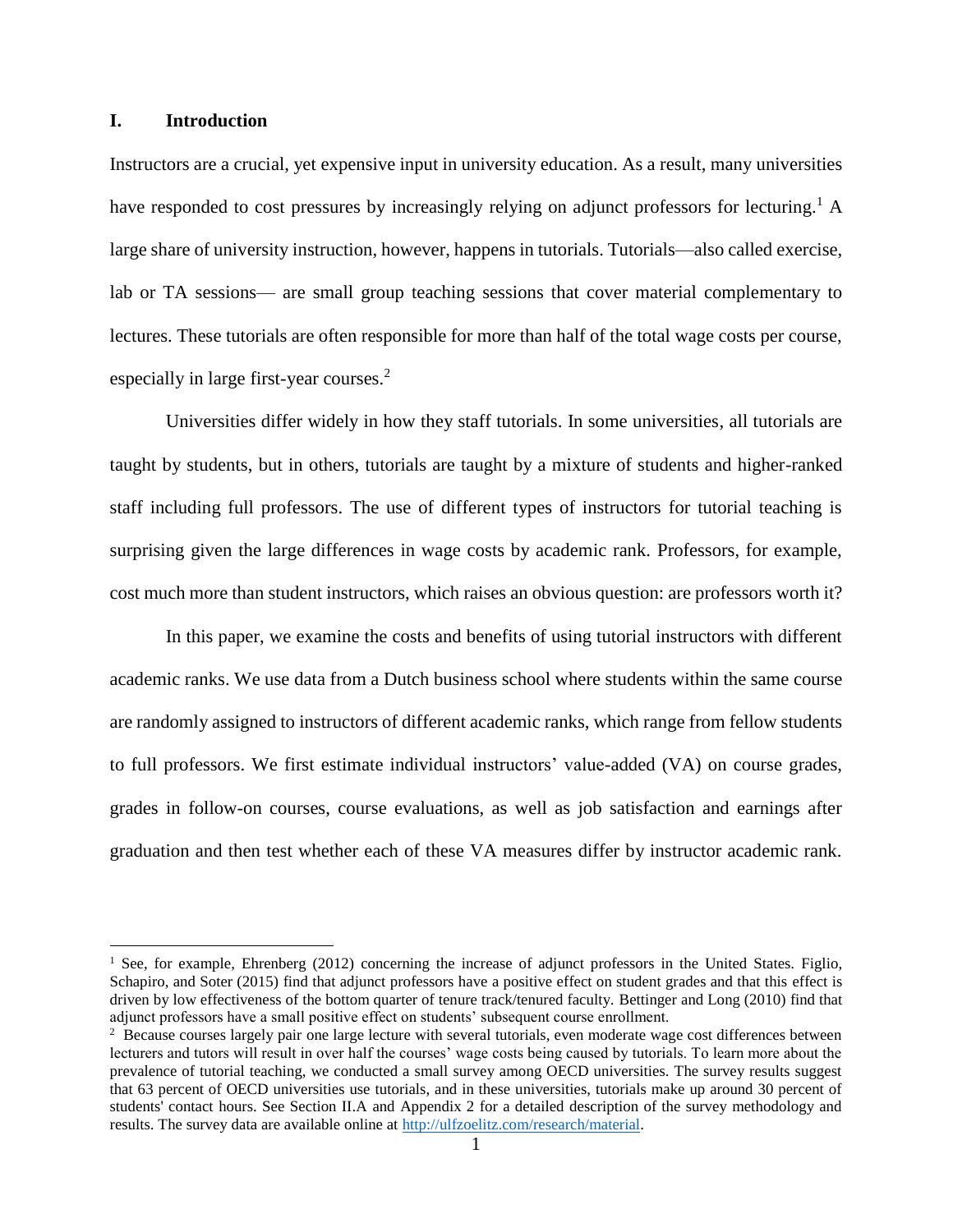Based on these results, we then discuss the cost-savings potential of different staffing scenarios that rely on increasing the share of lower-ranked instructors.

We find that individual instructors significantly affect students' grades, follow-on grades, course evaluations, and job satisfaction, although effect sizes are quite small. An instructor with a one standard deviation higher VA increases students' grades by 2 percent of a standard deviation. Replacing the bottom 5 percent of instructors with average instructors would lead to a mere 0.3 percent of a standard deviation increase in the average student grade. Moreover, we cannot rule out the null hypothesis that individual instructors have no effect on earnings.

Instructors' academic rank is, overall, unrelated to students' academic outcomes. The most effective instructors—postdocs—add less than 1 percent of a standard deviation more to students' grades than student instructors. For all other instructor types, we can rule out differences between instructor types as small as 1 percent of a standard deviation in grades. Instructors' academic rank is also unrelated to students' grades in follow-on courses, where our results are also precisely estimated.

Looking at nonacademic outcomes, we find that instructors with higher academic rank add more value to students' course evaluations. However, these differences are also small. Students taught by a full professor, for example, evaluate the course only 4 percent of a standard deviation more positively than students taught by a student instructor. Finally, using matched survey data on university graduates, we find no systematic relationship between instructor academic rank and students' job satisfaction and earnings after graduation. These results are less precisely estimated, yet we can still rule out small-sized differences between most instructor ranks. Overall, our results suggest that replacing higher-ranked instructors with student instructors has no economically significant effects on students' current and future academic outcomes, job satisfaction and earnings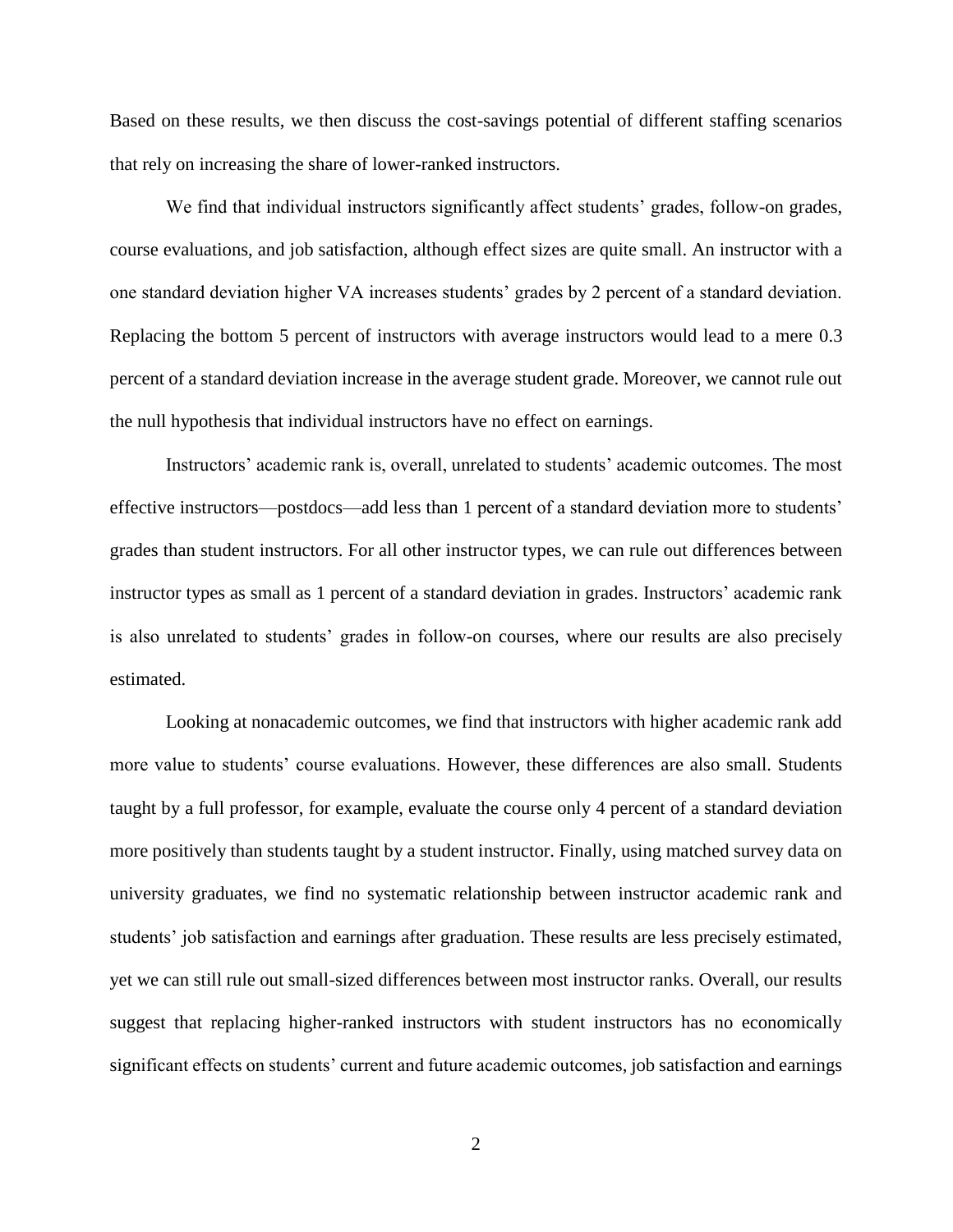and only small negative effects on course evaluations. In other words, our results show little evidence that it is worth staffing tutorials with professors.

Building on these results, we conduct a simple accounting exercise that shows the savings potential under different tutorial staffing scenarios. In the most extreme scenario, in which all tutorials are taught by student instructors, wage costs for the average tutorial can be reduced by 49 percent for a bachelor's tutorial and by 52 percent for a master's tutorial. Under a more conservative scenario in which some potentially important higher-ranked instructors remain teaching in bachelor's tutorials and the staff composition for master's tutorials stays the same, we still calculate potential savings of 35 percent in bachelor's tutorials.

Previous studies have mostly focused on university instructors' effectiveness in lecturing large classes.<sup>3</sup> These studies consistently find that individual instructors matter. However, the estimated relationship between academic rank and instructor effectiveness differs substantially across studies. Carrell and West (2010) find that instructors at the U.S. Airforce Academy with a higher academic rank and terminal degree negatively affect students' current grades but positively affect students' future grades. Braga, Paccagnella, and Pellizzari (2016) find that instructors' academic rank at Bocconi University is unrelated to students' current grades, subsequent grades, and earnings after graduation. Hoffmann and Oreopoulos (2009) also find no significant relationship between academic rank and course dropout, grades, and course choice in a large Canadian University.<sup>4</sup> De Vlieger, Jacob, and Stange (2018) find that instructors' effectiveness in one algebra course at the University of Phoenix is unrelated to their salary.

 $\overline{a}$ 

<sup>&</sup>lt;sup>3</sup> Another extensive strand of literature has looked at the effectiveness of teachers in primary and secondary education. This literature typically finds that teachers matter and are an important determinant of students' academic and labor market outcomes (for example, Chetty, Friedman, and Rockoff, (2014a)). However, there are conflicting findings about the relationship between formal qualifications and teacher effectiveness (for a review, see Harris and Sass (2011)).

<sup>4</sup> In another study, Bettinger, Long, and Taylor (2016) look at the effect of PhD student instructors compared to senior faculty on student course choice. They find that students are more likely to major in a subject if a PhD student taught the first course in that subject.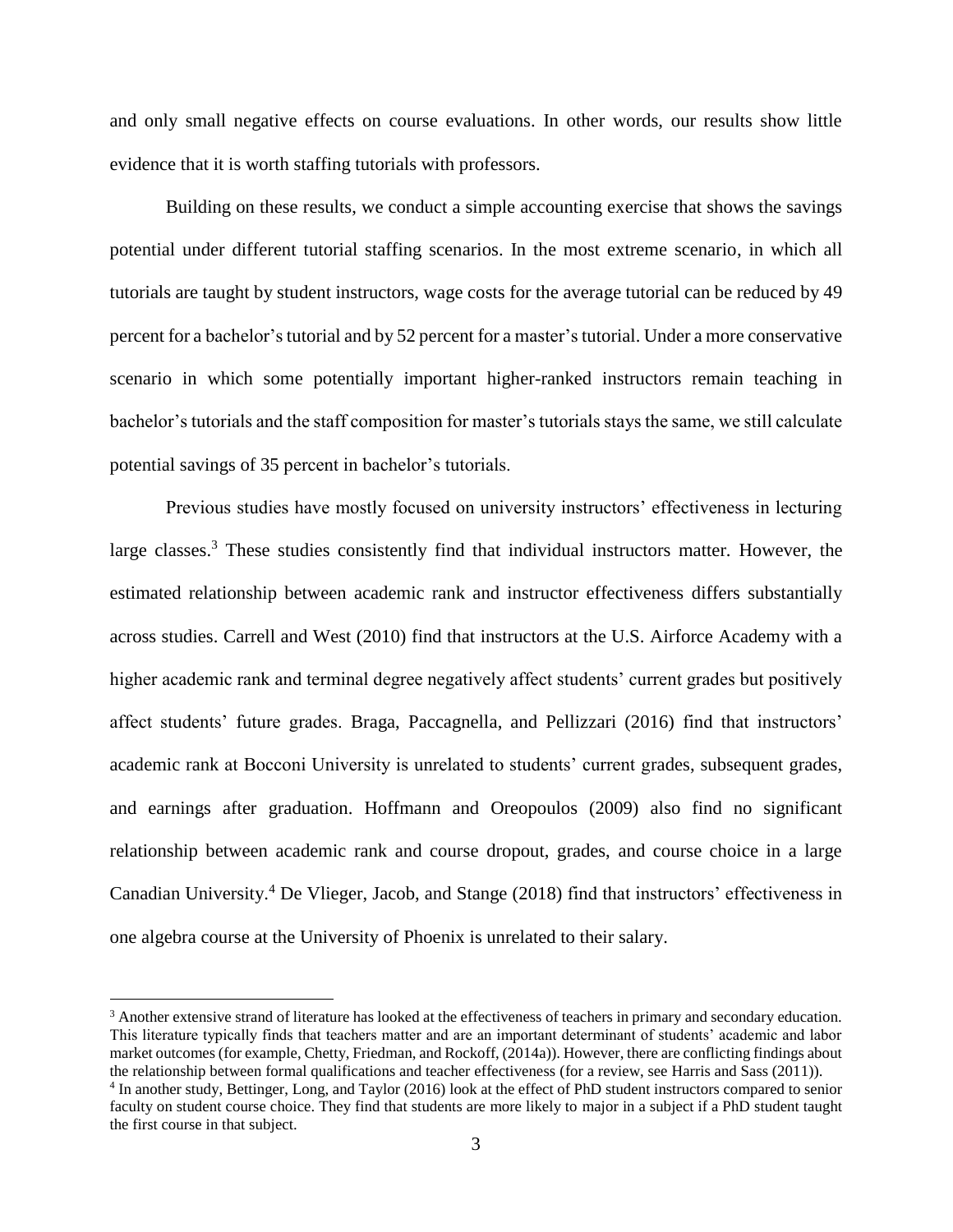Only a few studies have looked at the effectiveness of instructors in tutorial teaching and other related tasks, such as holding office hours. These studies have focused on the ethnicity and origin of graduate teaching assistants (TAs). Lusher, Campbell, and Carrell (2018) study the role of graduate TAs' ethnicity and find that students' grades increase when they are assigned to sameethnicity graduate TAs. Borjas (2000) and Fleisher, Hashimoto, and Weinberg (2002) study the effect of foreign-born as compared to native graduate TAs and reach opposing conclusions; Borjas (2000) finds that foreign-born TAs negatively affect student grades, whereas Fleisher, Hashimoto, and Weinberg (2002) find that foreign-born graduate TAs have negligible effects on student grades and that, in some circumstances, these effects can even be positive. None of these studies compare the effectiveness of tutorial instructors with different academic ranks.

We make three main contributions. First, this is the first study that focuses on instructors' effectiveness in tutorial teaching. Because tutorials are a critical part of many students' university education, our study fills an important knowledge gap in the literature on teacher effectiveness. Second, our rich data set allows us to look at a broad range of student outcomes, including course grades, student course evaluations, and various post-graduation labor market outcomes, giving us a comprehensive picture of instructors' impact on students in the short, medium, and longrun. Third, we discuss potential savings under different staffing scenarios. The size of these potential savings, along with our main results, will help university administrators make better-informed staffing decisions.

## **II. Background and Data**

## *A. Tutorial Teaching in OECD Countries*

To understand how common tutorial teaching is and how it differs between institutions, we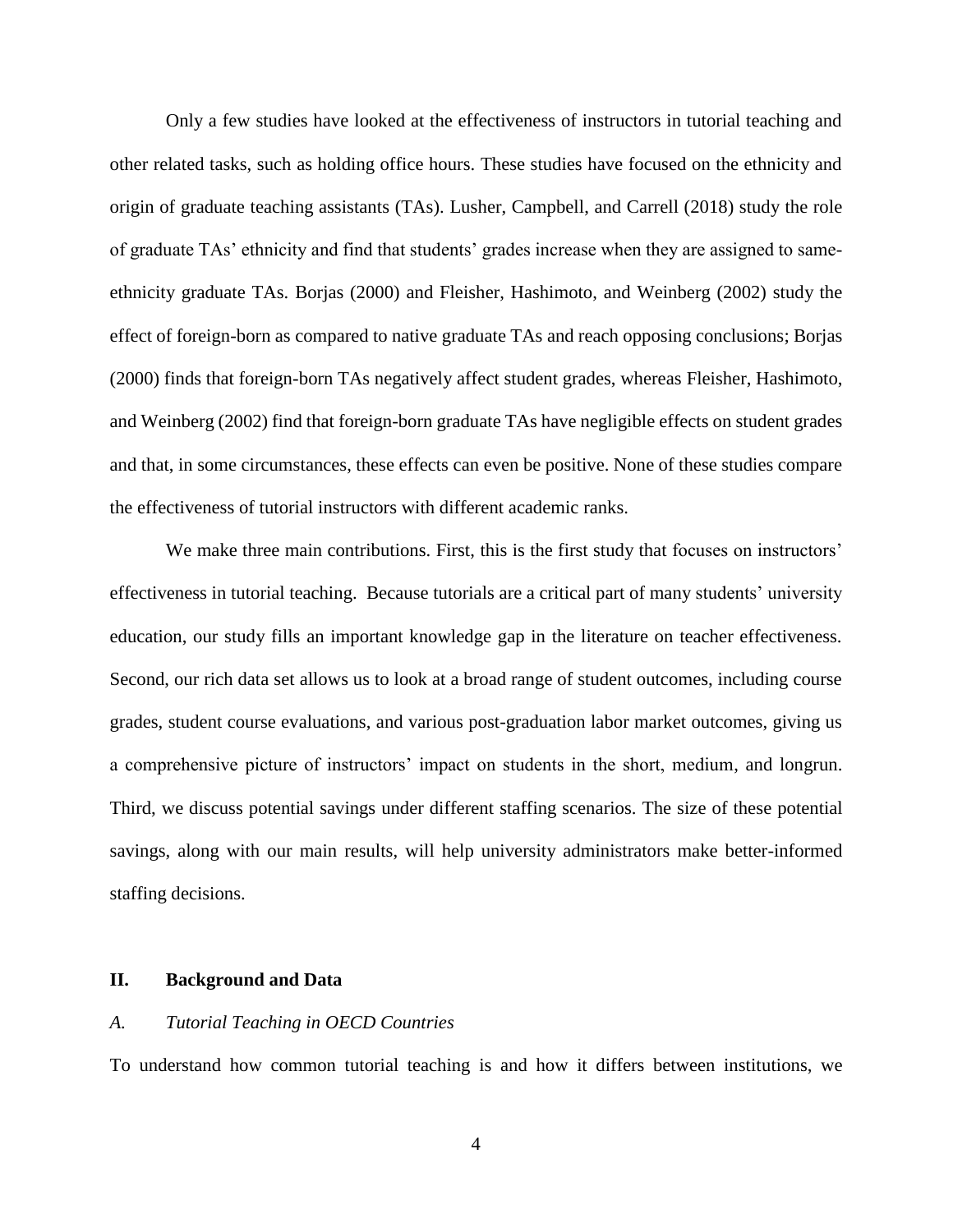|                                                       | Obs. | Mean  | Min                                | Max                          |
|-------------------------------------------------------|------|-------|------------------------------------|------------------------------|
| Prevalence of tutorials:                              |      |       |                                    |                              |
| University uses small group (tutorial) teaching       | 69   | 0.63  | 0                                  | 1                            |
| Number of students scheduled per tutorial             | 49   | 22.23 | $\boldsymbol{0}$                   | 140                          |
| Number of students attending per tutorial             | 49   | 16.34 | $\overline{2}$                     | 100                          |
| All tutorial groups use the same course material      | 49   | 0.64  | $\overline{0}$                     | 1                            |
| Programs that use tutorials:                          |      |       |                                    |                              |
| Only at the undergraduate level                       | 49   | 0.32  | 0                                  | $\mathbf{1}$                 |
| Only at the graduate level                            | 49   | 0.16  | $\boldsymbol{0}$                   | $\mathbf{1}$                 |
| Both at the undergraduate and graduate level          | 49   | 0.53  | $\overline{0}$                     | $\mathbf{1}$                 |
| Percentage of total contact hours spent in tutorials: |      |       |                                    |                              |
| Undergraduate                                         | 43   | 31.67 | 9                                  | 100                          |
| Graduate                                              | 23   | 26.89 | 9                                  | 50                           |
|                                                       |      |       |                                    |                              |
| Who teaches tutorials:                                |      |       |                                    |                              |
| Only students                                         | 49   | 0.25  | $\boldsymbol{0}$                   | $\mathbf{1}$                 |
| Only professors                                       | 49   | 0.29  | $\overline{0}$                     | 1                            |
| A mix of students & professors                        | 49   | 0.46  | $\overline{0}$                     | $\mathbf{1}$                 |
| Prevalence of instructor types in tutorials           |      |       |                                    |                              |
| Bachelor's students                                   | 49   | 0.06  | $\boldsymbol{0}$                   | 1                            |
| Master's students                                     | 49   | 0.25  | $\boldsymbol{0}$                   | $\mathbf{1}$                 |
| PhD students                                          | 49   | 0.52  | $\boldsymbol{0}$                   | 1                            |
| Teaching fellows                                      | 49   | 0.39  | $\boldsymbol{0}$                   | 1                            |
| Adjunct instructors                                   | 49   | 0.23  | $\boldsymbol{0}$<br>$\overline{0}$ | $\mathbf{1}$<br>$\mathbf{1}$ |
| Assistant professors                                  | 49   | 0.61  |                                    |                              |
| Associate professors                                  | 49   | 0.69  | $\boldsymbol{0}$                   | $\mathbf{1}$                 |
| Full professors                                       | 49   | 0.64  | $\boldsymbol{0}$                   | 1                            |
| Instructional method in undergraduate tutorials:      |      |       |                                    |                              |
| Instructor stands in front of the class and explains  | 46   | 0.49  | $\boldsymbol{0}$                   | 1                            |
| Instructor explains solutions to exercises            | 46   | 0.67  | $\boldsymbol{0}$                   | 1                            |
| Students solve exercises                              | 46   | 0.54  | $\boldsymbol{0}$                   | 1                            |
| Students discuss material/exercise solutions          | 46   | 0.66  | $\boldsymbol{0}$                   | 1                            |
| Students do group work                                | 46   | 0.48  | $\overline{0}$                     | 1                            |
| Instructional method in graduate tutorials:           |      |       |                                    |                              |
| Instructor stands in front of the class and explains  | 23   | 0.28  | $\boldsymbol{0}$                   | $\mathbf{1}$                 |
| Instructor explains solutions to exercises            | 23   | 0.44  | $\boldsymbol{0}$                   | 1                            |
| Students solve exercises                              | 23   | 0.60  | 0                                  | 1                            |
| Students discuss material/exercise solutions          | 23   | 0.86  | $\boldsymbol{0}$                   | 1                            |
| Students do group work                                | 23   | 0.57  | $\boldsymbol{0}$                   | $\mathbf{1}$                 |

**Table 1** Statistics on Tutorial Teaching in OECD Countries

Summary statistics representative for the OECD. Statistics calculated using poststratification weights by the share of universities in the country relative to the share of universities in the OECD. For more details, see Appendix 2.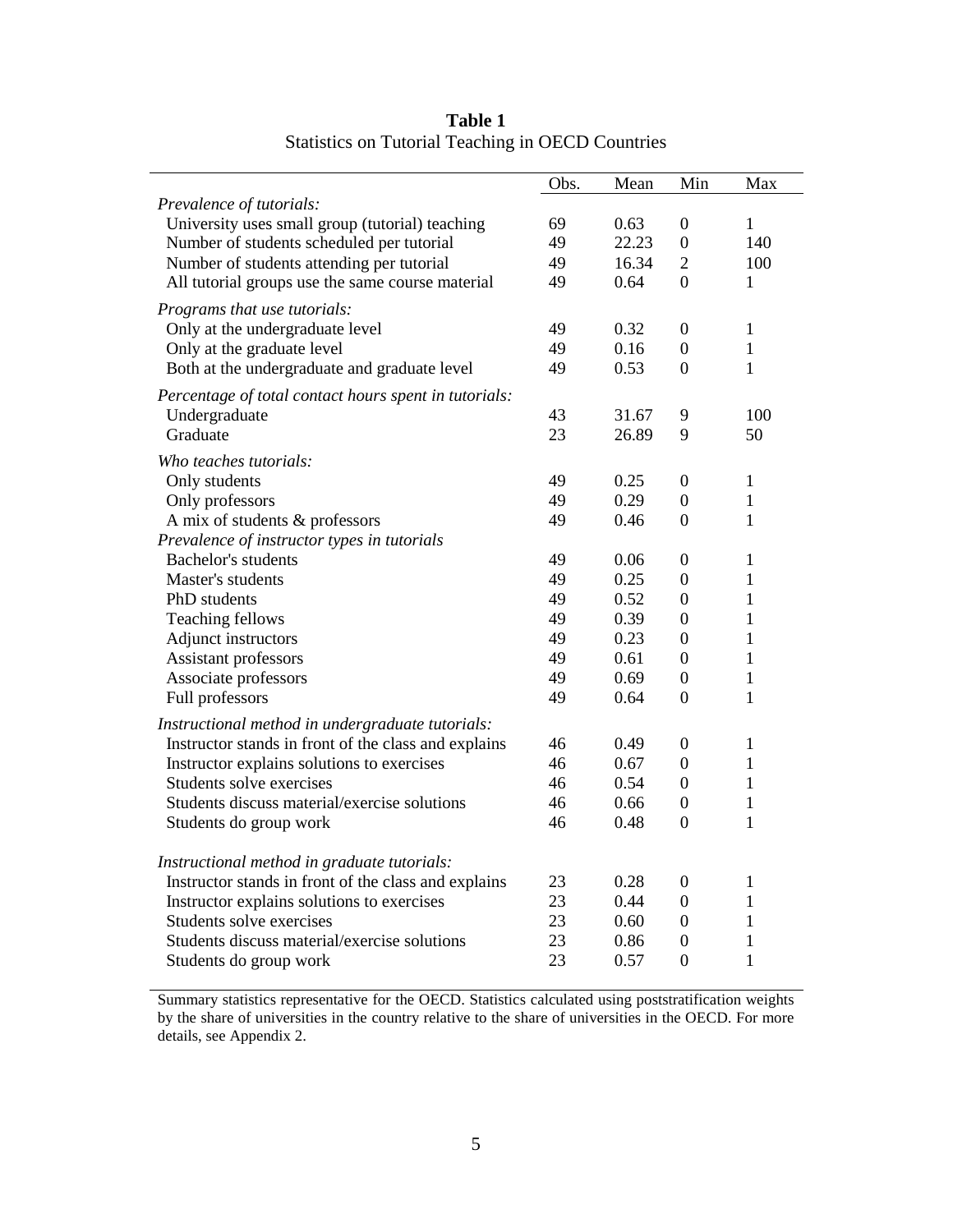conducted a small email survey among universities in OECD countries. In this survey, we gathered information about the nature of tutorial teaching from academic staff at 69 economics and business university departments in 31 OECD countries. We describe the survey questions and methodology in greater detail in Appendix 2.

We present some important insights from this survey in Table 1. In this table, we report weighted means to correct for oversampling of universities in small countries, using as weights the share of universities in the country relative to the share of universities in the OECD. The results indicate that 63 percent of universities in OECD countries offer tutorials at the undergraduate or graduate level. The average tutorial group size is 22 students. In universities where tutorials are used, students spend around 30 percent of their contact hours in tutorials. During these contact hours, students typically discuss and solve exercises, discuss course material, and do group work. Importantly, universities differ in how they staff tutorials. About 25 percent of all universities use only student or PhD-student instructors, whereas 46 percent use a mixture of student and higherranked instructors, such as assistant, associate, and full professors. About 29 percent of universities staff their tutorials exclusively with professors.

# *B. Institutional Environment and Sample Restrictions*

 $\overline{a}$ 

To estimate the effect of instructor academic rank on student outcomes, we use data from a business school of a Dutch university for the academic years  $2009-10$  to  $2014-15<sup>5</sup>$ . The bulk of the teaching at this business school is done in four regular teaching periods of eight weeks, during which students typically take two courses simultaneously. Note the distinction we make between "course" and "subject" throughout the paper: we use "subject" to refer to the material covered (for example,

<sup>&</sup>lt;sup>5</sup> For more detailed information on the institutional environment, see Feld and Zölitz (2017) and Zölitz and Feld (2017).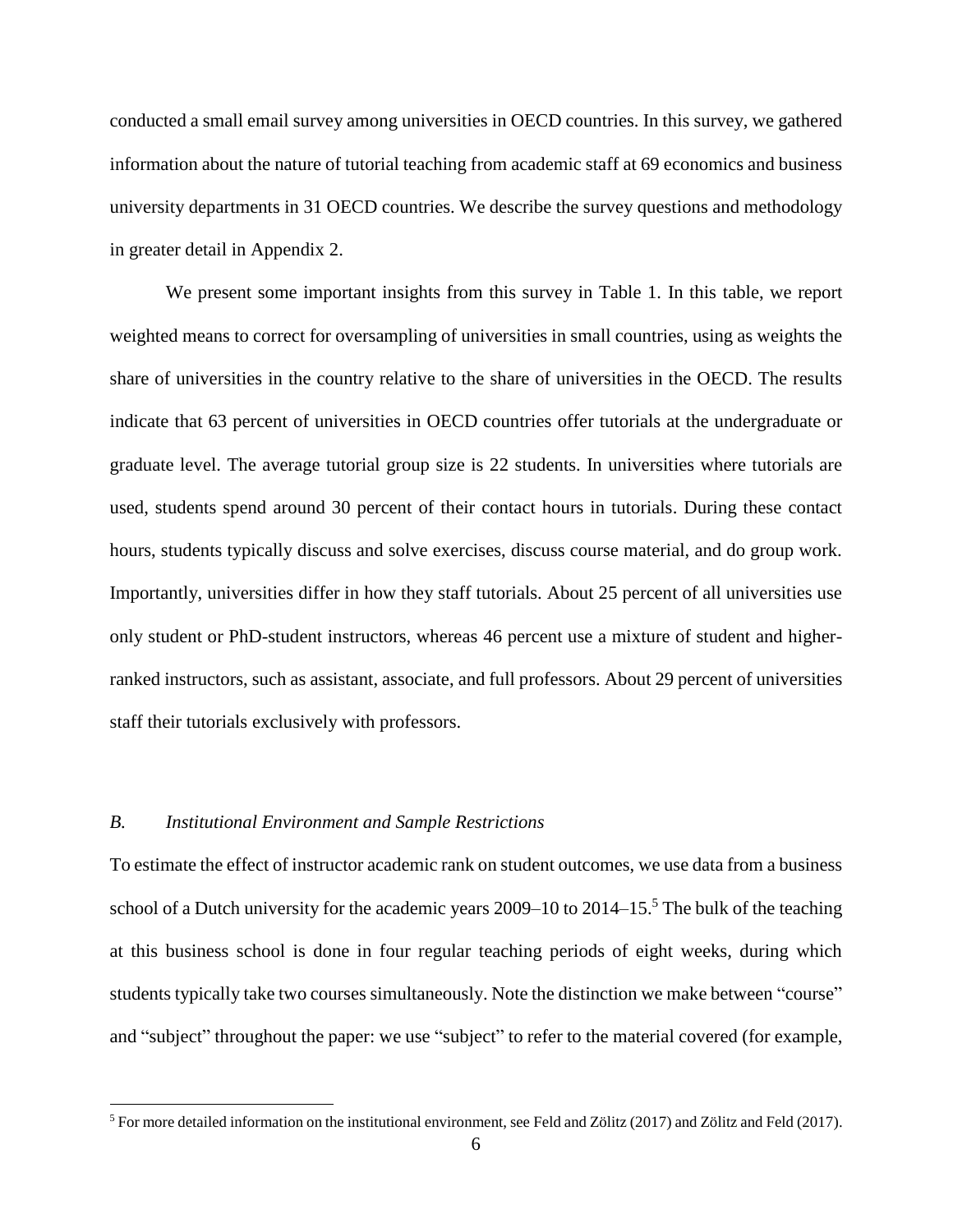Principles of Microeconomics) and "course" to refer to a subject-year-period combination (for example, Principles of Microeconomics in period 1 of 2011). Over the entire teaching period, students usually take three to seven 90-minute lectures for each course, which are taught by lecturers or assistant, associate, or full professors. The bulk of the teaching, however, is done in twelve two-hour tutorials. These tutorials are at the center of our analysis.

Tutorials are organized in groups of up to 16 students who are assigned to one instructor. In these tutorials, students discuss assigned readings or review solutions to exercises. As in many other universities, tutorials within a course are quite homogeneous: they use identical course material, have the same assigned readings and exercise questions, and follow the same course plan.<sup>6</sup> The main role of instructor is to guide tutorial sessions and help students when they are stuck. Instructors do not prepare their own lesson plan or select teaching material themselves, nor do they hold office hours. This narrowly specified role of the instructor allows us to isolate the effect of instructors' teaching delivery on student outcomes.

In contrast to other universities, tutorial attendance is compulsory, recorded by the instructor, and non-attendance can easily result in failing the course. Switching between assigned tutorial groups is explicitly prohibited and informal tutorial switching is extremely rare. The tutorial group composition we observe in our data is therefore near-identical to the assigned tutorial group composition.

Our institutional background and the method we use to calculate instructor VA impose some sample restrictions. Because we aim to distinguish course effects from instructor effects, we limit our sample to courses that were taught by at least two different instructors. Moreover, we follow Chetty, Friedman, and Rockoff (2014a) for our VA calculation (see Section III) in three

 $\overline{a}$ 

<sup>&</sup>lt;sup>6</sup> The course material and plan are designed by the course coordinator (or, in rare instances, by two people who coordinate the course together), who is typically a lecturer, or an assistant, associate, or full professor. Course coordinators are not required to teach tutorials in the courses they coordinate, though often they do.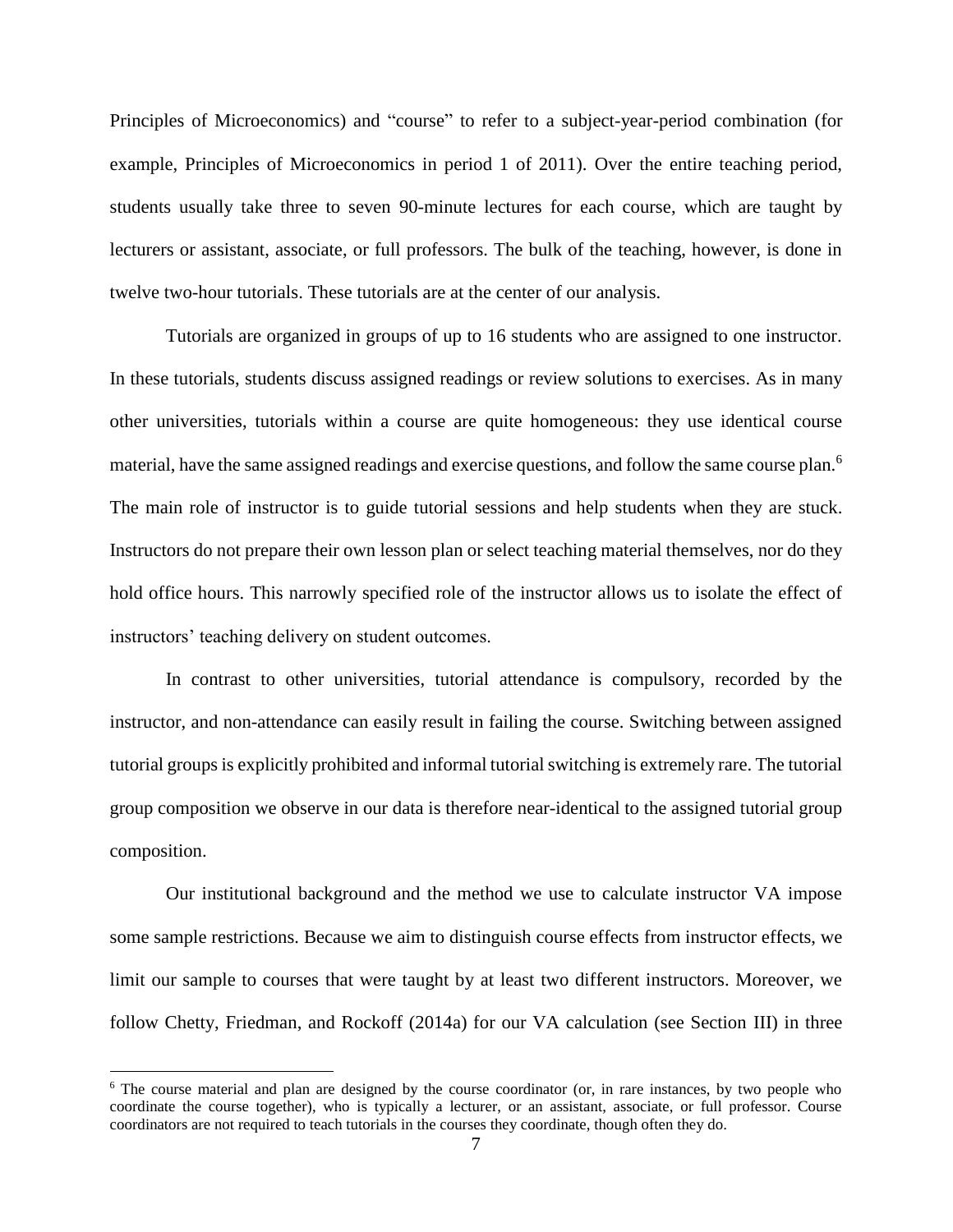ways. First, we limit our estimation sample to instructors who teach the same subject in at least two periods because we need within-instructor time variation in outcomes to calculate our VA measures. Second, we exclude instructor-periods with fewer than seven students to make sure each VA estimate contains sufficient information. Third, because an instructor's effectiveness might differ substantially when he or she teaches different subjects, we consider each instructor-subject combination as a separate instructor. Thus, the same person teaching Microeconomics as well as Macroeconomics is counted as two separate instructors in our data. We discuss these and a few other sample restrictions in greater detail in Appendix 3. Our final estimation sample consists of 559 instructor-subject observations (which we refer to as instructors from now on), 651 different courses in 160 subjects, and 12,257 students. 7

# *C. Tutorial Instructors*

 $\overline{a}$ 

Students in the same course can be assigned to a student instructor, PhD student, postdoc, lecturer, assistant professor, associate professor, or full professor. Having different instructors teaching the same course allows us to separately identify the time-varying effects of individual instructors from the effect of course heterogeneity on student outcomes.

Table 2 describes our sampled instructors, the subjects they teach, and their wage costs by academic rank. Instructors' gender and nationalities vary widely across academic ranks, with lower shares of female and non-Dutch instructors in the higher academic ranks. Our data also reflect substantial variation by academic rank in the number of courses for which instructors taught tutorials, ranging from an average of 2.27 courses taught by student instructors to 3.68 taught by

<sup>7</sup> Table A1 in the Appendix 1 shows how the sample courses differ from the nonsample courses. Our sample courses are larger and rely more on students, PhD students, and lecturers as instructors. There is also a lower proportion of master's courses in the sample, as these are often taught by only one instructor. These differences do no lead to bias of our estimates because we do not use between-course variation in estimating instructor VA (see Section III). However, they are important for interpreting our results.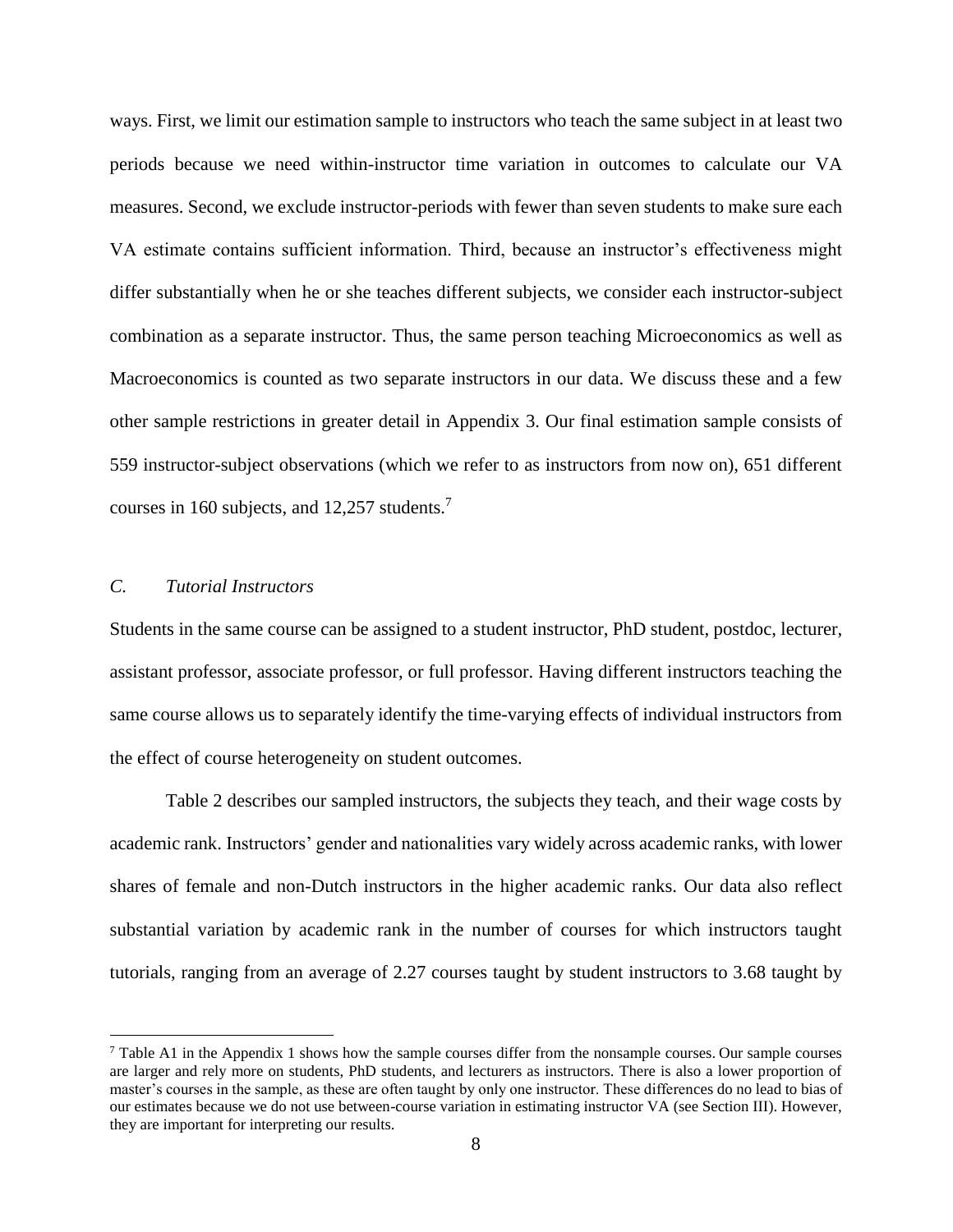full professors. These differences mask even larger differences in teaching experience because higher-ranked instructors have accumulated more teaching experience before our sample period. Consistent with this, there are also differences in the number of tutorials and students taught across academic rank. PhD students are more likely to teach mathematical courses, whereas postdocs and lecturers teach more first-year courses.

|                              |         | By instructor academic rank: |         |               |               |        |       |
|------------------------------|---------|------------------------------|---------|---------------|---------------|--------|-------|
|                              | Student | PhD                          | Postdoc | Lecturer      | Assist.       | Assoc. | Prof. |
|                              |         |                              |         |               |               |        |       |
| Female instructor            | 0.53    | 0.34                         | 0.43    | 0.33          | 0.22          | 0.17   | 0.15  |
| Dutch instructor             | 0.24    | 0.19                         | 0.18    | 0.60          | 0.39          | 0.62   | 0.87  |
| German instructor            | 0.37    | 0.30                         | 0.22    | 0.11          | 0.24          | 0.10   | 0.00  |
| Belgian instructor           | 0.00    | 0.02                         | 0.30    | 0.00          | 0.10          | 0.25   | 0.09  |
| Other nationality instructor | 0.15    | 0.47                         | 0.30    | 0.28          | 0.27          | 0.04   | 0.00  |
|                              |         |                              |         |               |               |        |       |
| Courses taught               | 2.27    | 2.70                         | 3.23    | 3.54          | 3.56          | 3.23   | 3.68  |
| Tutorials taught             | 7.18    | 7.31                         | 9.17    | 10.80         | 8.84          | 7.85   | 9.04  |
| Students taught              | 94.4    | 93.6                         | 121.4   | 141.4         | 108.2         | 97.0   | 110.3 |
| Mathematical courses taught  | 0.37    | 1.17                         | 0.33    | 0.85          | 0.79          | 0.51   | 0.54  |
| First-year courses taught    | 0.55    | 0.76                         | 1.16    | 1.17          | 0.21          | 0.37   | 0.06  |
| Hourly wage                  | €14     | E20                          | E23     | $\epsilon$ 31 | $\epsilon$ 31 | €43    | €47   |
| Total wage costs             | €56     | €79                          | E93     | €126          | €126          | €173   | €190  |
| per tutorial session         |         |                              |         |               |               |        |       |
| Instructors                  | 55      | 157                          | 20      | 182           | 85            | 32     | 28    |
| <b>Observations</b>          | 3,942   | 12,254                       | 1,882   | 19,763        | 6,735         | 2,235  | 2,031 |
|                              |         |                              |         |               |               |        |       |

**Table 2** Summary Statistics by Instructor Academic Rank

This table summarizes demographic characteristics, teaching experience, course characteristics, and wages of instructors by their academic rank. The table is based on our estimation sample, which is comprised of 48,842 observations from 12,257 students who took 651 different courses in 160 different subject matters, taught by 559 instructors over 24 teaching periods between the academic years 2009-2010 and 2014-2015. Total wage costs per tutorial session include paid preparation time. Missing nationality information not shown.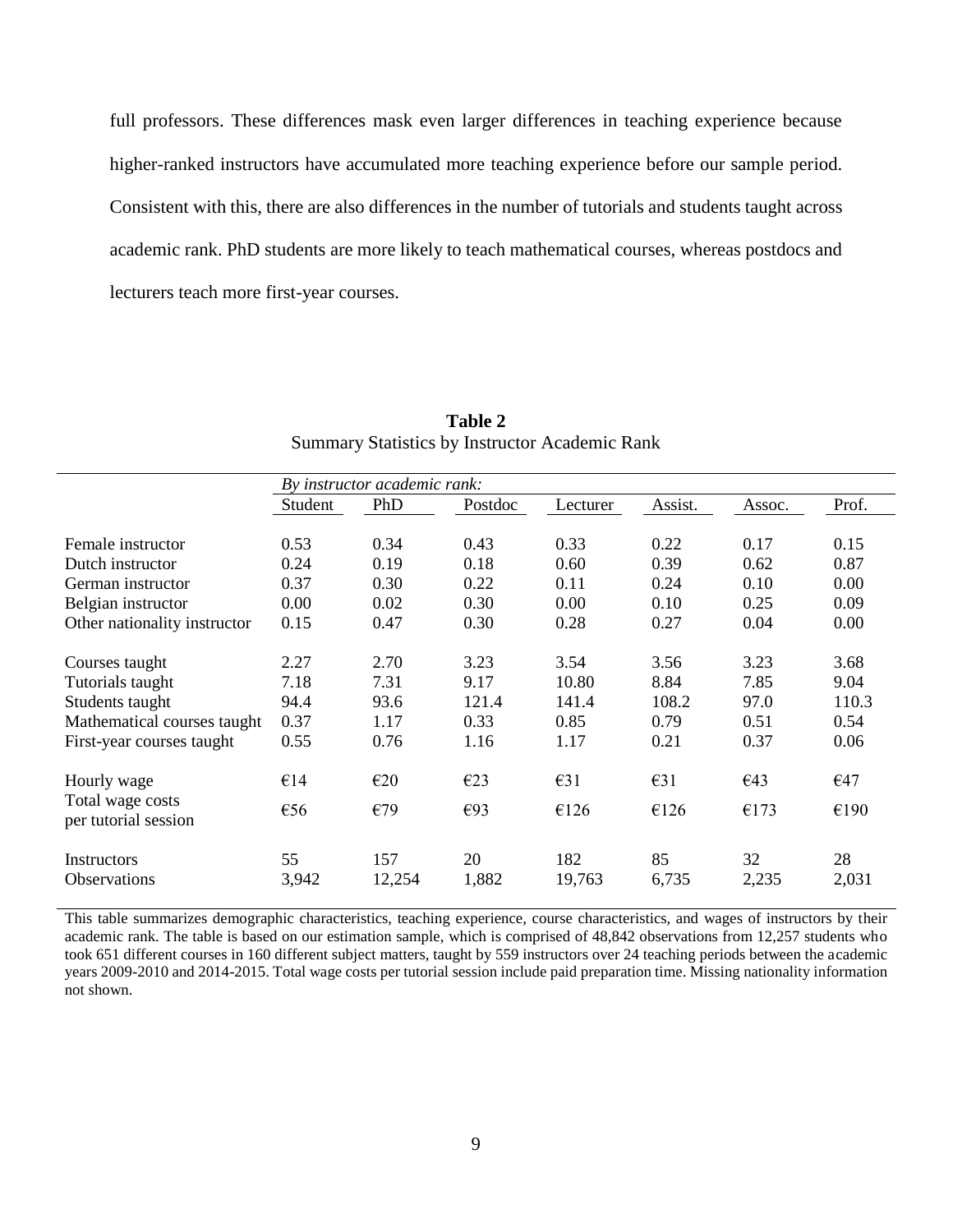Higher-ranked instructors also earn more than lower-ranked instructors. We base the wage costs reported in Table 2 on monthly gross wages from the lowest experience pay scale of the respective instructor rank (see Table A2 in the Appendix 1), giving us a lower bound of the actual wage costs of higher-ranked instructors. Still, the hourly wage of full professors, for example, is 3.4 times larger than the wage of student instructors, and twice as large as the wage of postdocs. The business school therefore pays  $E134$  more for a tutorial session taught by a full professor than for a tutorial session taught by a student. These wage cost differences are themselves likely a lower bound for the total cost differences between instructor rank as they ignore overhead and hiring costs, which are usually greater for higher-ranked instructors. They are also not dampened by inkind benefits received by lower-ranked instructors because student instructors do not receive tuition waivers or any other nonmonetary benefits besides their salary.

In addition to their different teaching responsibilities, instructors' contractual terms and nonteaching responsibilities differ as well. Professors, lecturers, and postdocs work on permanent or temporary contracts. Although lecturers mainly teach, professors and postdocs also perform academic research and fulfill administrative duties. PhD students and student instructors also pursue their own studies. PhD students are typically required to teach 20 percent of their contract time. Student instructors are often hired on short-term contracts when there are not enough regular staff or PhD students available to cover a course's teaching load; therefore, they disproportionally teach large bachelor's courses. They are typically hired by a university administrator mainly based on their grades, previous experience with the particular course, and a sufficient command of English, which is the language of instruction for all courses. Their contracts are always part-time and tutorial teaching is their only teaching obligation.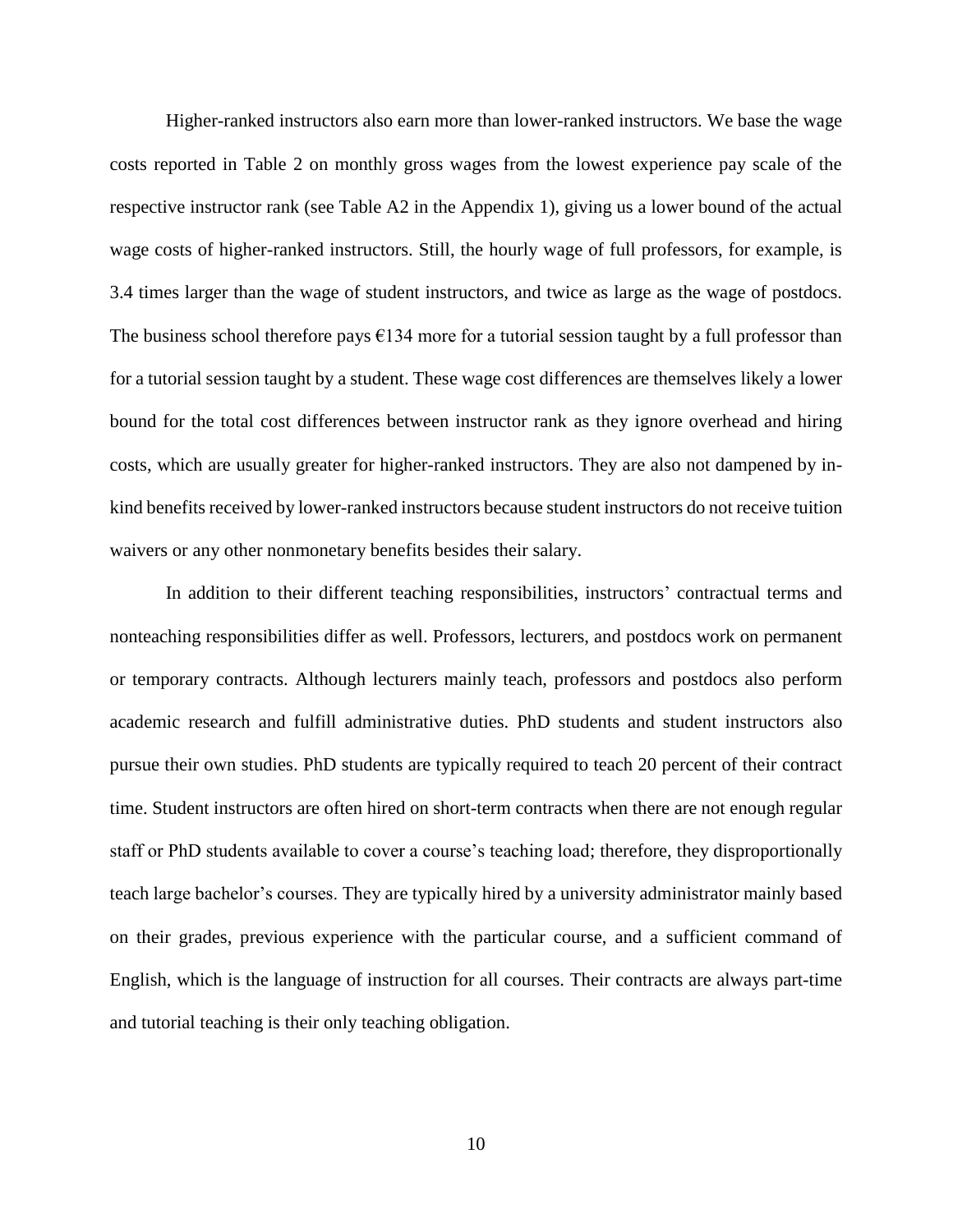### *D. Student Outcomes*

 $\overline{a}$ 

We estimate the effect of academic rank on five different student outcomes: course grades, grades in follow-on courses, students' course evaluations, and job satisfaction and earnings after graduation. Figure 1 shows the distributions of all these variables and reports their means and standard deviations in our estimation sample.

Course grades are given on a scale from 1 to 10, with 5.5 as the lowest passing grade. The final course grade usually consists of multiple graded components, with the highest weight typically placed on the final exam. All instructors involved in the course usually mark exams, with each instructor grading the same questions for all students. For example, for a 10-question exam in a course with two tutorial instructors, the first instructor may grade questions one through five, and the second instructor may grade questions six through ten for all students. Consequently, the student's own instructor only grades part of the exam.<sup>8</sup> The other graded components and their weights vary across courses, and some of these components, such as group work or tutorial participation, are graded directly by the students' instructor.

In our data we only observe final course grades, so one potential concern is that there are differences in grading standards by academic rank. We argue in Section IV that potential grading bias does not drive our results. Another potential concern is that we only observe grades of students who did not drop out of our sample. However, instructor rank is unrelated to course dropout, firstyear completion, and on-time graduation (see Columns 1–3 of Table A3 in Appendix 1).

<sup>8</sup> See Feld, Salamanca, and Hamermesh (2016) for a detailed discussion of the examination and grading procedure.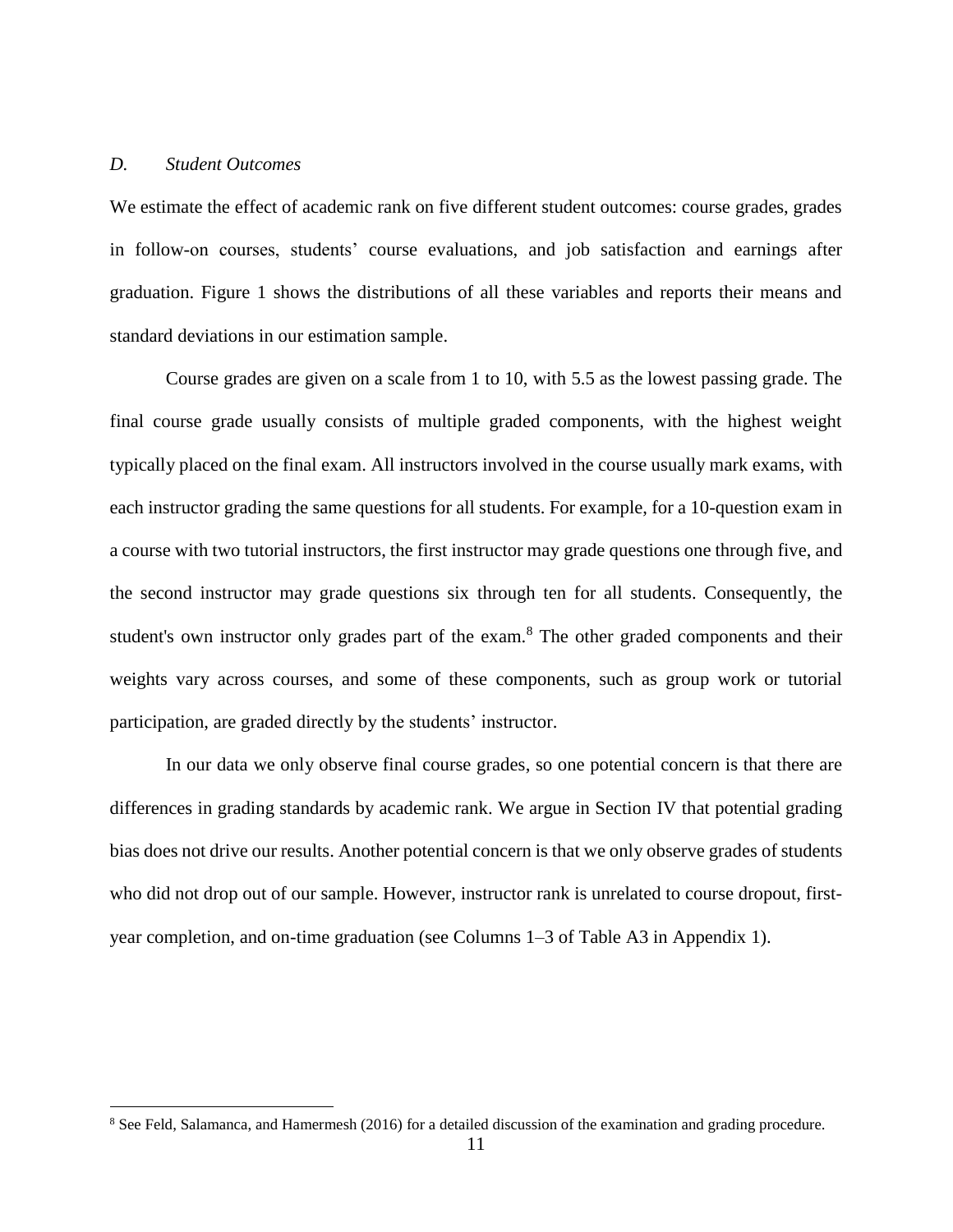

**Figure 1** Distribution of Student Outcomes

We define follow-on grades as the grades students receive in the next course on a similar subject matter, that is, the next course offered by the same department. There are eight different departments offering courses on a range of topics in economics, finance, and business.

We measure students' overall course evaluations with the following question included as part of the course evaluation surveys, which students take toward the end of the teaching period: *"Please give an overall grade for the quality of this course (1 = very bad, 6 = sufficient, 10 = very good)."* The course evaluation surveys have an average response rate of 42 percent, and there is some evidence of selective response related to instructor rank. The fourth column of Table A3 in the Appendix 1 shows that PhD students and full professors achieve significantly lower survey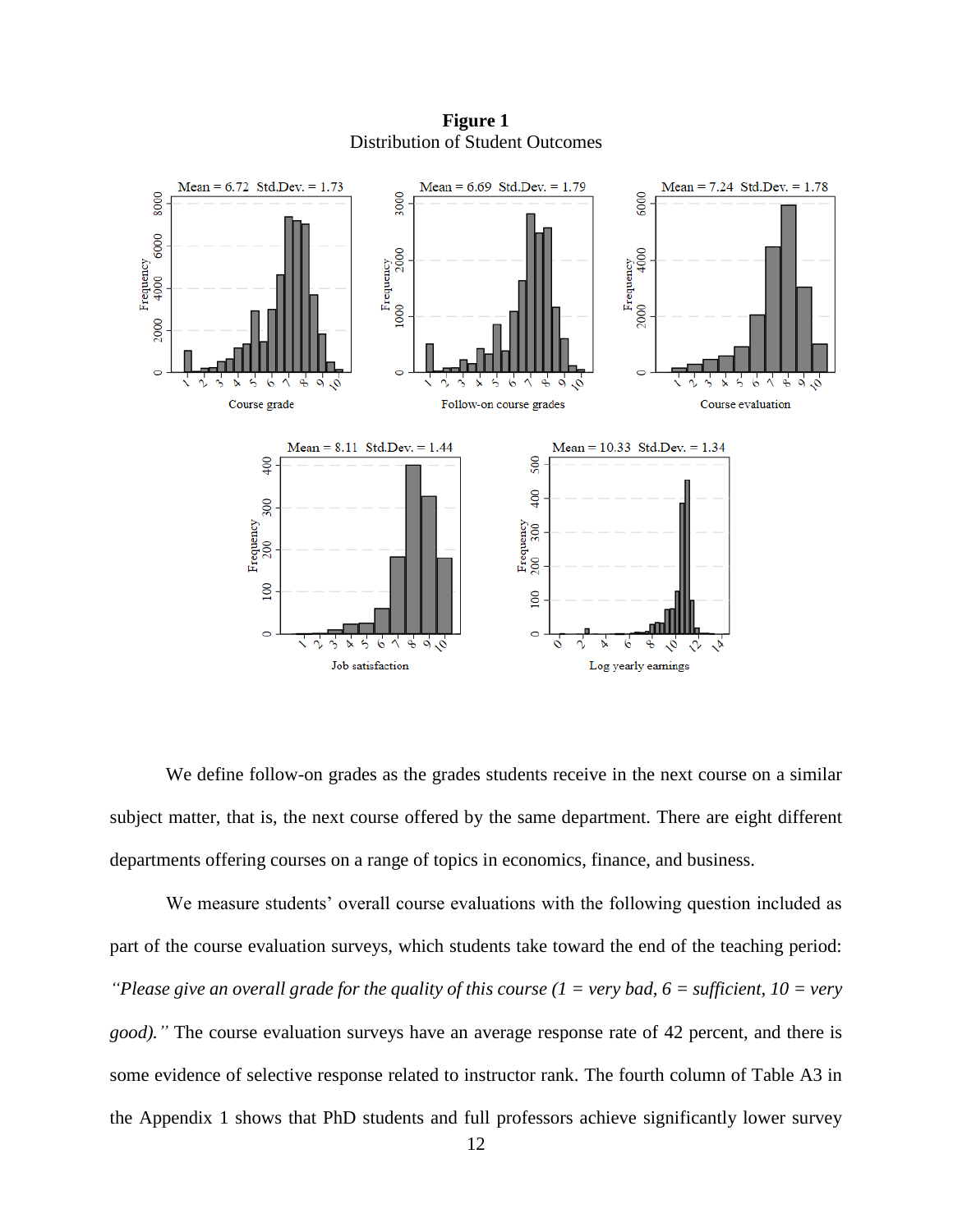response rates than student instructors. We show in Section IV that none of our results change once we account for this selectivity.

To collect data on students' job satisfaction and earnings after graduation, we surveyed students who obtained their undergraduate degree between 2011 and 2016. In this survey, we measure job satisfaction with the answer to the question: *"How satisfied are you, overall, with your current work?"*, which graduates could answer on a 10-point scale. We measure earnings with the answer to the question: *"What is your yearly income before taxes from your main job? (including bonuses and holiday allowances)."* The survey response rate was 37 percent, and in the matched data we have information on job satisfaction and earnings from 1,467 students in our estimation sample. The last column of Table A3 shows no evidence of selective response to this survey.<sup>9</sup>

## *E. Random Assignment of Students and Instructors to Tutorial Groups*

 $\overline{a}$ 

A key feature of our setting is that, within a course, students are randomly assigned to tutorial groups conditional on scheduling conflicts.<sup>10</sup> For all bachelor students, this assignment was unconditionally random until the 2009–10 academic year. From 2010–11 onward, the scheduling office balanced tutorial groups by nationality (making sure that the proportion of German, Dutch, and other nationality students were the same across tutorial groups in each course), but otherwise, the assignment remained random. Instructors are then assigned to tutorial groups, generally in

<sup>&</sup>lt;sup>9</sup> See Table A4 in the Appendix 1 for a comparison of the characteristics of our student population, estimation sample, and the respondent sample for the course evaluation and graduate surveys.

<sup>&</sup>lt;sup>10</sup> Courses are usually scheduled in a way that avoids scheduling conflicts. For example, first-year compulsory courses that students take in parallel are scheduled on different days. The main source of scheduling conflicts is students' taking different elective courses. Accounting for potentially nonrandom assignment due to other courses taken at the same time by control for fixed effects for all combinations of courses that students take in each period leaves our results unchanged. A small number of students have other scheduling conflicts because they take language courses, work as student instructors, have regular medical appointments, or are top athletes and need to accommodate inflexible training schedules. Importantly, none of these exceptions is a response to the instructor or students of a tutorial group. One exception from the random assignment process is that before the fall of 2015, students could opt out of participating in tutorials that started at 6:30 p.m. Students in these evening tutorials represent only 6.6 percent of our observations. Limiting our estimation sample to courses without evening tutorials leads to qualitatively similar results.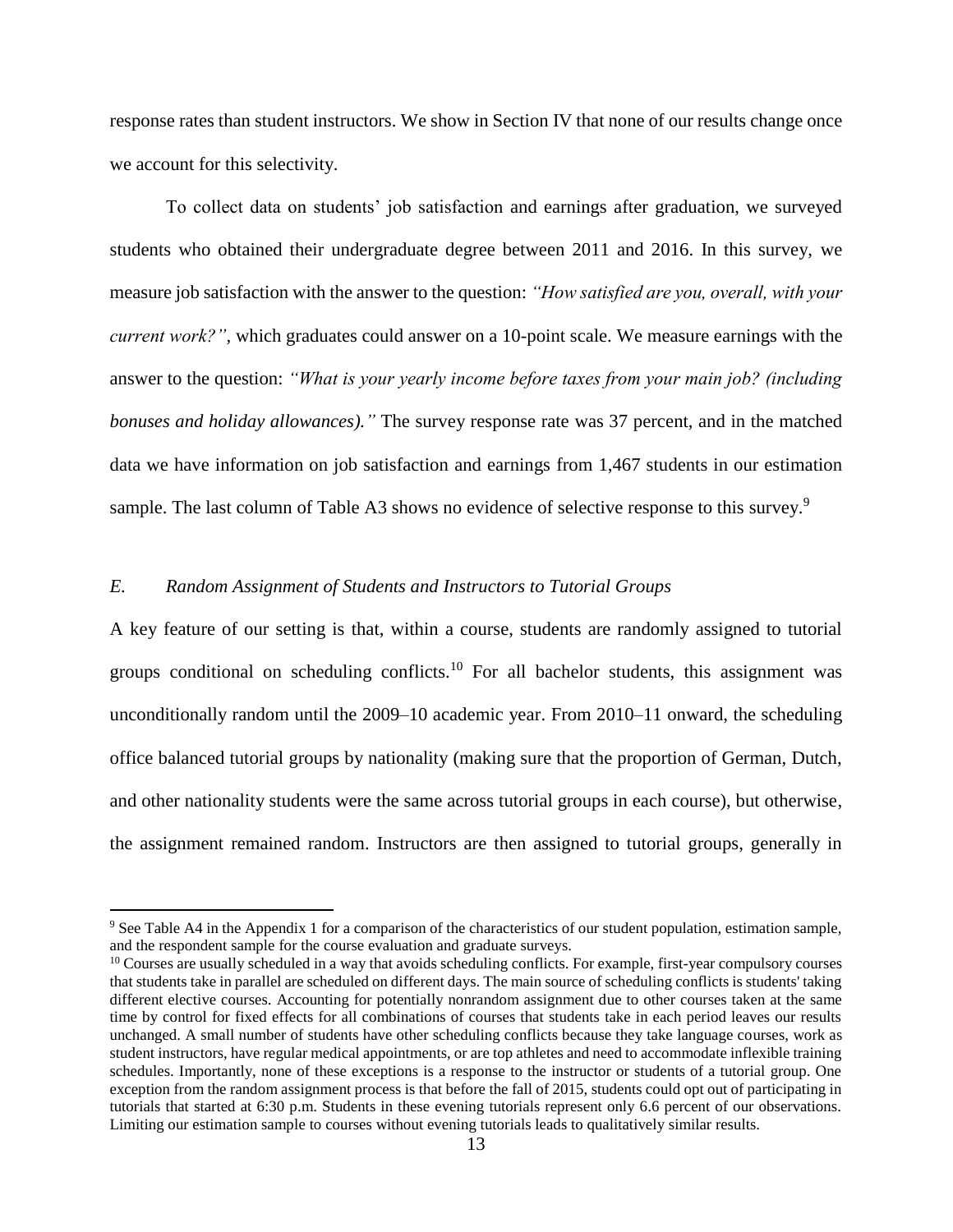consecutive time slots. Importantly, this assignment is unrelated to the characteristics of the students in the tutorial. About 10 percent of instructors in each period indicate time slots in which they are not available for teaching. However, this happens prior to any scheduling of students or other instructors and requires the approval of the department chair. Other papers using data from the same environment have shown that tutorial group assignment has the properties one would expect under random assignment (Feld and Zölitz, 2017; Zölitz and Feld, 2017; Mengel, Sauermann, and Zölitz, 2018).

Random assignment of students to tutorial groups implies that instructor characteristics are, in expectations, unrelated to observable and unobservable "pretreatment" student and tutorial group characteristics. To support this claim, we test whether in our estimation sample academic rank is related to: previous grade point average (GPA), gender, age, the rank of the student identification number (ID) (a proxy for tenure at the university), and tutorial size. We do this by regressing each of these five pretreatment characteristics on six instructor academic rank dummies (keeping student instructors as the base group), and instructor gender and nationality. We include course fixed effects as well as fixed effects for the tutorial sessions' time-of-day and day-of-the-week as controls.

Table 3 shows that academic rank is not systematically related to any of these five pretreatment characteristics. None of the F-tests for joint significance of the instructor rank dummies rejects the null hypothesis at the 5 percent level, nor do any of the F-tests for joint significance of all instructor characteristics. Looking at each academic rank coefficient individually, we see only that postdocs tend to teach younger students. However, this difference is small and likely due to chance given that we estimated 30 academic rank coefficients. Nevertheless, we include a cubic polynomial of student age, among other controls, when constructing VA measures. Overall, our results confirm that instructors' academic rank is not systematically related to pretreatment student and tutorial group characteristics.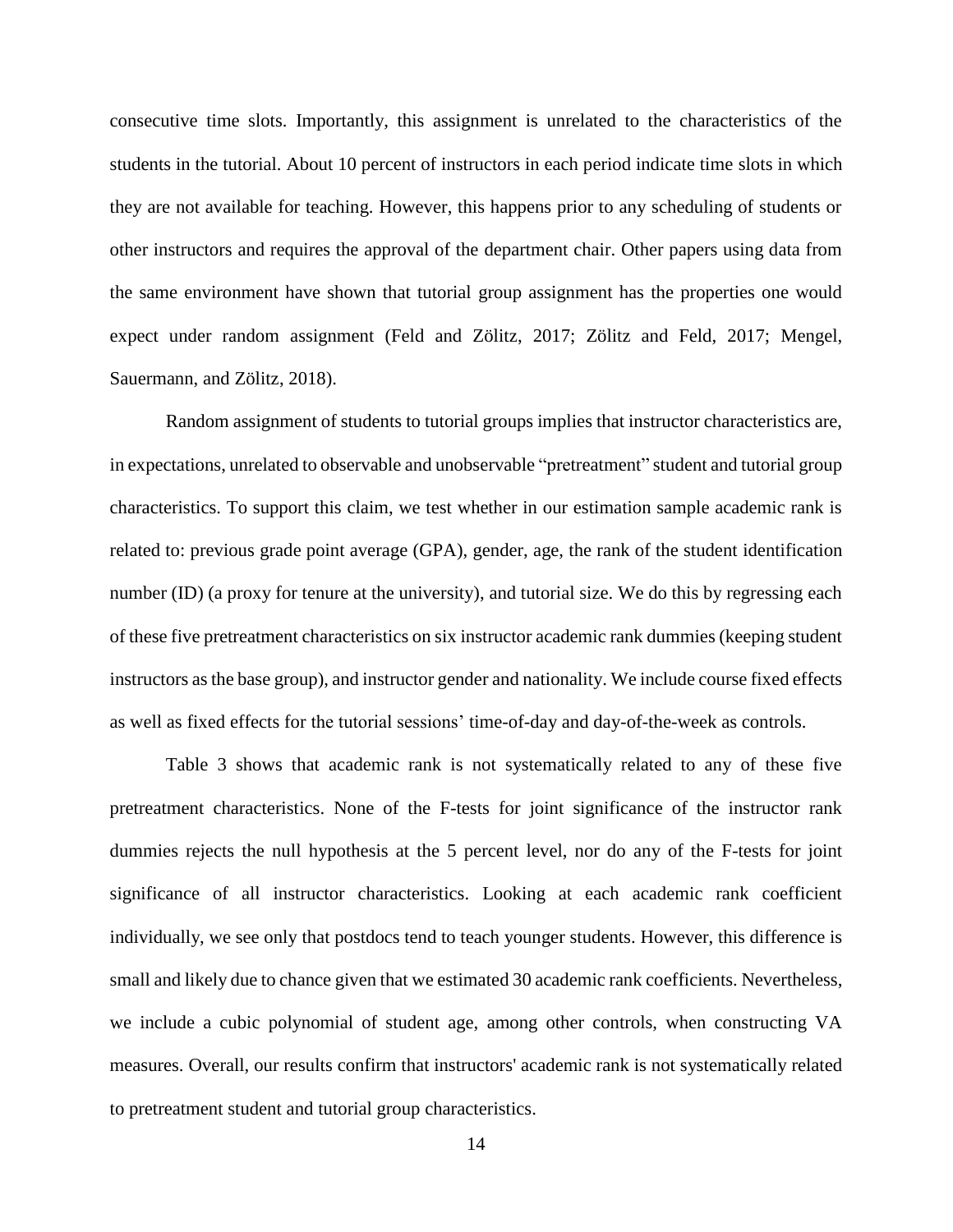## **III. Estimation of Instructor Value-added**

#### *A. Empirical Strategy*

We estimate the effect of academic rank on instructor effectiveness by testing whether instructors' academic rank predicts their VA, that is, their independent contribution to a student's outcome. For simplicity, we focus our discussion in this section on current grades, but we also construct VA measures for other outcomes. Our VA construction broadly follows the methodology described in Chetty, Friedman, and Rockoff (2014a), which we implement using Michael Stepner's vam Stata program with minor modifications.

The VA construction process has three core steps. First, it models student grade as a function of student and tutorial group characteristics and then extracts the residuals from this model. These residuals contain the instructors' contributions to the student's grade and estimation noise. Second, it creates averages of the residuals at the instructor-time level. This step reduces the estimation noise, yet its main purpose is to aggregate data so that it varies at the appropriate level. Third, it predicts the average residuals for each instructor at each point in time with the average residuals of that same instructor *at every other point in time*. These predictions are the final VA measures.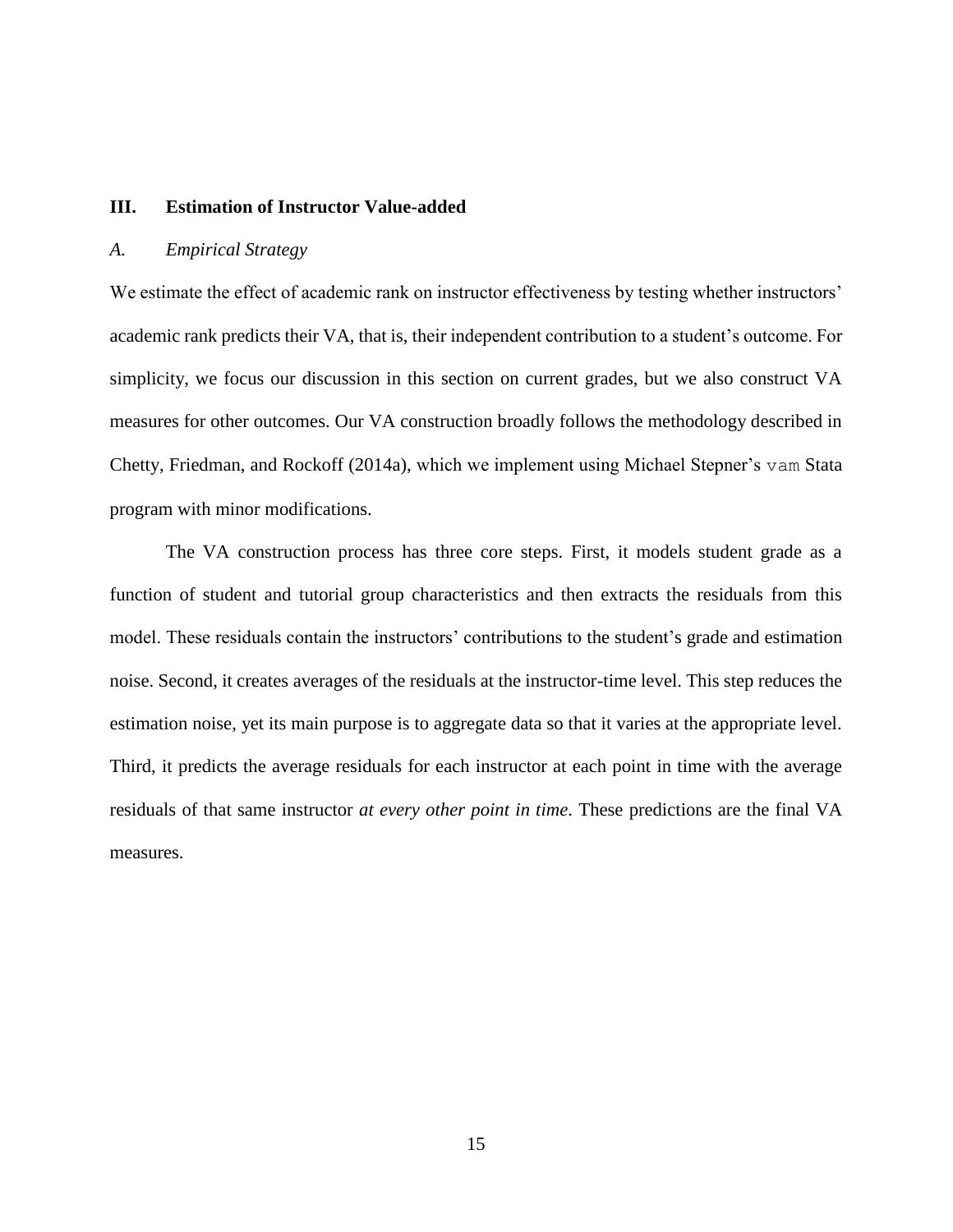| Dep. Variable:                             | Previous<br><b>GPA</b> | Female       | Age<br>(years) | ID rank      | Tutorial<br>size |
|--------------------------------------------|------------------------|--------------|----------------|--------------|------------------|
|                                            | (1)                    | (2)          | (3)            | (4)          | (5)              |
| Instructor academic rank                   |                        |              |                |              |                  |
| (Base: Student)                            |                        |              |                |              |                  |
| PhD                                        | 0.032                  | $-0.021$     | $-0.024$       | $-90.470$    | 0.213            |
|                                            | (0.043)                | (0.017)      | (0.053)        | (133.151)    | (0.174)          |
| Postdoc                                    | 0.036                  | $-0.005$     | $-0.138**$     | $-25.050$    | 0.258            |
|                                            | (0.061)                | (0.025)      | (0.069)        | (211.064)    | (0.248)          |
| Lecturer                                   | 0.029                  | $-0.007$     | $-0.004$       | $-108.071$   | 0.141            |
|                                            | (0.037)                | (0.015)      | (0.044)        | (132.700)    | (0.178)          |
| Assist.                                    | 0.045                  | $-0.014$     | $-0.083$       | $-180.238$   | 0.071            |
|                                            | (0.043)                | (0.018)      | (0.054)        | (151.702)    | (0.188)          |
| Assoc.                                     | 0.060                  | $-0.026$     | 0.032          | $-177.155$   | 0.340            |
|                                            | (0.061)                | (0.026)      | (0.078)        | (186.527)    | (0.248)          |
| Prof.                                      | 0.043                  | $-0.011$     | $-0.001$       | $-146.954$   | 0.005            |
|                                            | (0.066)                | (0.028)      | (0.091)        | (225.900)    | (0.247)          |
| Instructor gender, nationality:            | $\checkmark$           | $\checkmark$ | $\checkmark$   | $\checkmark$ | $\checkmark$     |
| Tutorial schedule FE:                      | $\checkmark$           | $\checkmark$ | $\checkmark$   | $\checkmark$ | $\checkmark$     |
| Course FE:                                 | $\checkmark$           | $\checkmark$ | $\checkmark$   | ✓            | $\checkmark$     |
| F-test all inst. characteristics [p-value] | [0.927]                | [0.871]      | [0.129]        | [0.977]      | [0.675]          |
| F-test inst. academic rank [p-value]       | [0.961]                | [0.874]      | [0.066]        | [0.922]      | [0.456]          |
| R-squared                                  | 0.70                   | 0.05         | 0.49           | 0.01         | 0.74             |
| Instructor-by-time                         | 1,486                  | 1,490        | 1,490          | 1,490        | 1,482            |
| Observations                               | 44,616                 | 48,842       | 48,842         | 48,842       | 3,822            |

**Table 3** Balancing of Predetermined Characteristics on Academic Rank

This table reports OLS coefficients of regressing student pre-determined characteristics on instructor characteristics. All regressions additionally include time-of-day and day-of-week fixed effects, and a dummy for students who registered late for the courses. Standard errors based on 500 pair bootstrap redraws clustered at the instructor-by-time level are in parentheses. \*\*\* p<0.01, \*\* p<0.05, \* p<0.1

The third step is the true innovation of the Chetty, Friedman, and Rockoff method. It adds three improvements to simply taking residual averages as VA measures. First, by predicting year residuals with all other year residuals, it makes sure that grade VA estimates do not include *contemporaneous* unexplained grades. This allows researchers to test whether grade VA predicts current grades without worrying about spurious results. Second, using all other years' averaged residuals as *separate* predictors allows residuals closer in time to be better predictors than residuals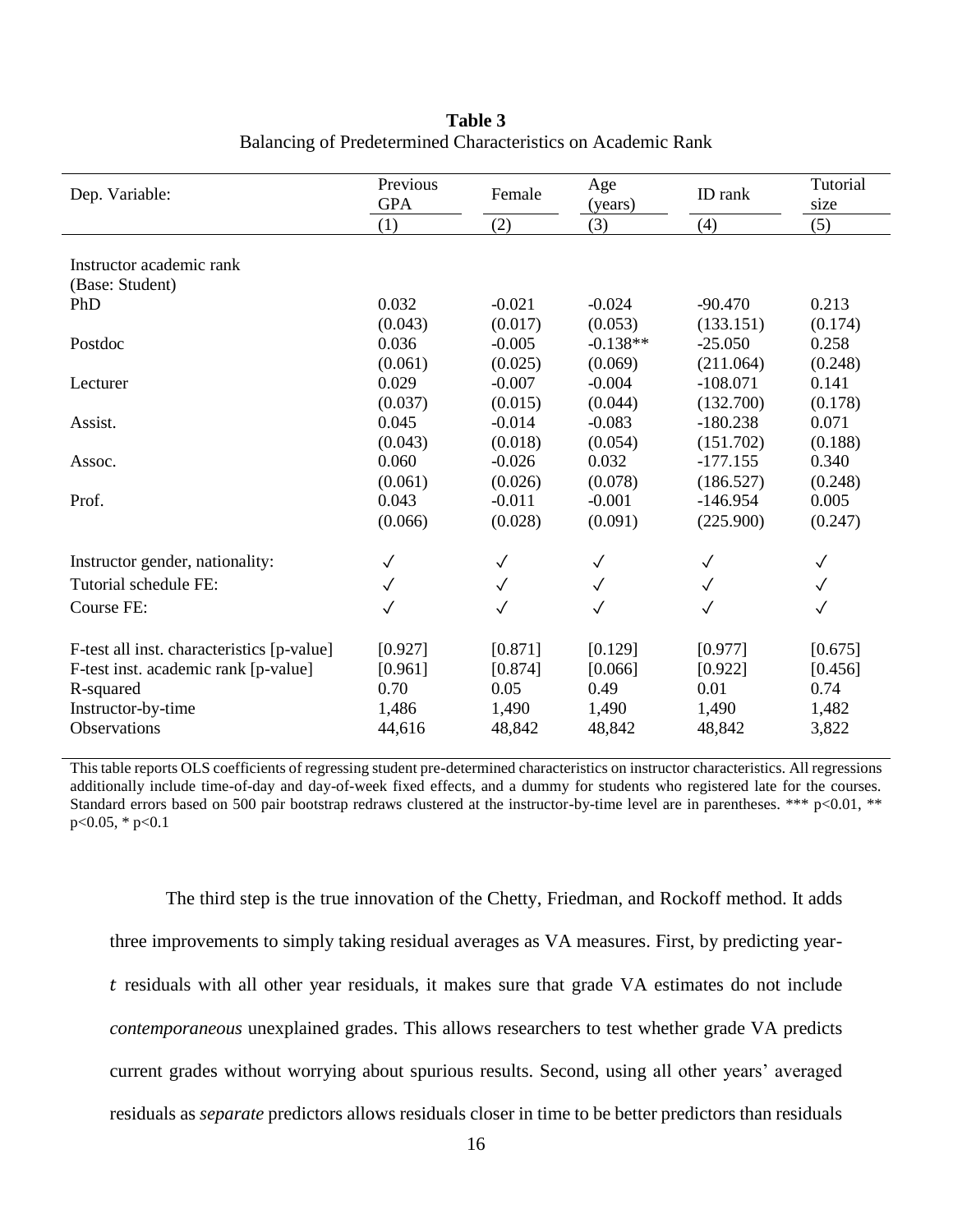that are further apart. Chetty, Friedman, and Rockoff show that this "drift adjustment" improves out-of-sample VA forecasts. Third, using predicted VA instead of residual averages shrinks VA estimates toward their mean. Because averaged residuals contain some estimation noise, which leads to biased estimates when using averaged residuals as regressors, the shrinkage ensures that the resulting VA measures are the "Best Linear Unbiased Predictor of a teacher's impact on average student [grades]" (Kane and Staiger, 2008, p. 2). Intuitively, shrinking average residuals toward the mean has the same effect as correcting regression coefficients for attenuation bias caused by measurement error.

To formally describe the steps in constructing our VA measures, we start by modeling the grade of student  $i$  taking course  $c$  and assigned to instructor  $j$  and time  $t$  as

(1) 
$$
grade_{icjt} = \beta' X_{ict} + \varepsilon_{icjt},
$$

 $\overline{a}$ 

where  $X_{ict}$  is a vector of comprehensive student and tutorial characteristics at time t. Student characteristics include a cubic polynomial of the student's age and dummies for gender, nationality, whether the student is in a bachelor's program, whether the student is an exchange student, whether the student is repeating the course, and whether the student is taking part in the business school's special research-based program. We also include a cubic polynomial of previous GPA, with all terms interacted with the repeat student dummy. Tutorial characteristics include tutorial size and tutorial-level averages of all student characteristics. We also include day-of-the-week and time-ofthe-day fixed effects for the tutorials and a dummy for whether the student registered late for the course.<sup>11</sup> The parameter vector  $\beta$  captures the contributions of all these characteristics to the course grade, and we assume the error  $\varepsilon_{\text{icjt}}$  to have the following structure:

 $11$  We have a few missing values for nationality and age. We include a dummy for missing nationality, and we impute missing age as the tutorial-level mean or, if unavailable, the course-level mean. We create an imputed control dummy and interact it with all our controls in Equation (1). We impute a previous GPA of zero for the first period in our data,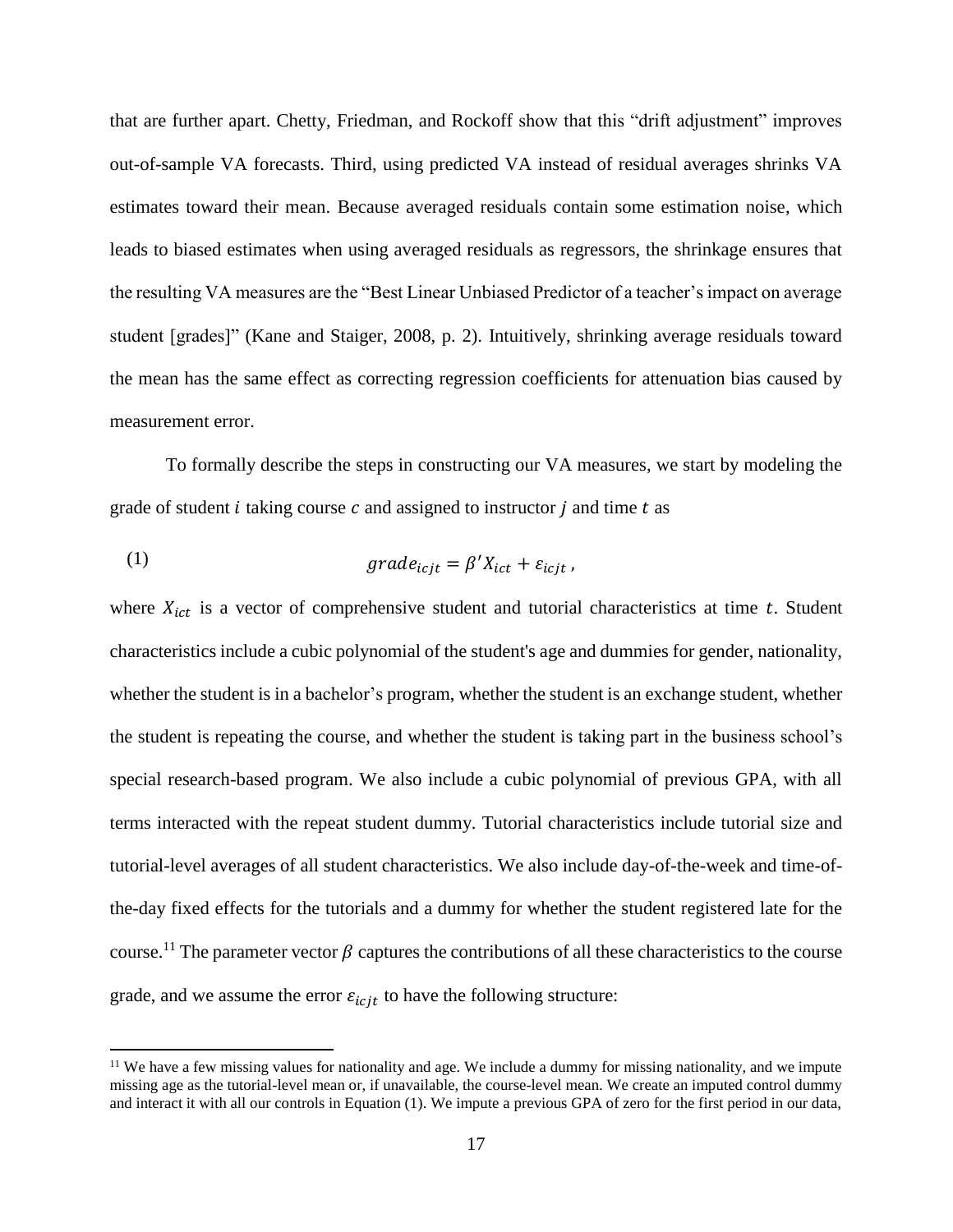(2) 
$$
\varepsilon_{icjt} = \alpha_{jt} + \delta_{ct} + \nu_{icjt}.
$$

In this error structure, time-varying course-specific unobserved heterogeneity,  $\delta_{ct}$ , can be correlated with student and tutorial characteristics,  $X_{ict}$ , and with time-varying instructor-specific heterogeneity,  $\alpha_{jt}$ . The correlation structure in  $\varepsilon_{icjt}$  captures obvious sorting patterns such as students sorting into courses based on their observable and unobservable characteristics as well as instructors systematically sorting into courses. Moreover, importantly, it allows both sorting patterns to be time-varying in an arbitrary way.  $v_{i\text{cjt}}$  is the usual random error term.

To construct our VA measures, we begin by estimating Equation (1) using a within-course transformation of the outcome and regressors, including a set of instructor fixed effects, and adjusting the variance-covariance matrix estimates from this regression to account for the additional parameters added by the within-course transformation (step 1). For the within transformation, we regress the transformed  $\widetilde{grade}_{icjt} = grade_{icjt} - \overline{grade}_{ct}$  on  $\widetilde{X}_{icjt} = X_{icjt} - \overline{X}_{icjt}$  $\bar{X}_{ct}$ , where  $\overline{grade}_{ct}$  and  $\bar{X}_{ct}$  are course-level averages of the outcome and regressors in Equation (1). This is mathematically identical to adding course fixed effects in the estimation procedure, which the original vam program does not allow us to include because we are already absorbing instructor fixed effects. We add instructor fixed effects because leaving them out when estimating Equation (1) makes estimates of  $\beta$  understate the effect of student and tutorial characteristics if instructor VA is correlated with  $\tilde{X}_{icjt}$ , as we would otherwise attribute part of the instructor effect to these covariates (Chetty, Friedman, and Rockoff, 2014a). Therefore, by adding instructor fixed effects, we leave more variation in instructor effectiveness in the regression residuals, which are the basis for the VA estimates. More importantly, the within-course transformation eliminates the

 $\overline{a}$ 

where we cannot observe it, and interact a dummy for this period with our GPA measure. All these choices follow Chetty, Friedman, and Rockoff (2014a).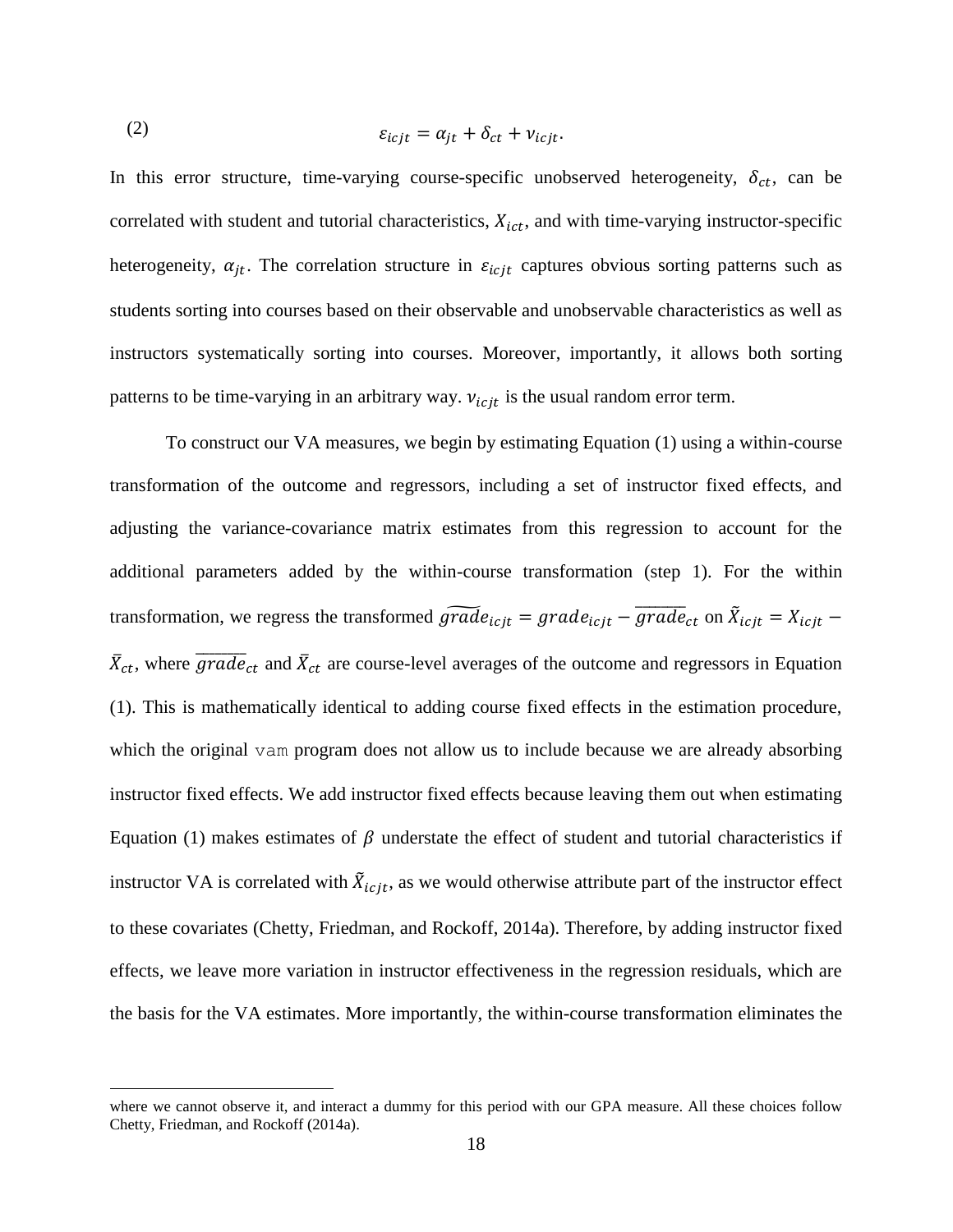influence of  $\delta_{ct}$  as a confounder. Our analysis exclusively relies on within-course variation, taking advantage of the random assignment of students to instructors and tutorial groups (see Section II.B). Estimating Equation (1) with only within-course variation justifies our identifying assumption that time-varying instructor unobserved heterogeneity—the key element of our instructor VA measure—is conditionally uncorrelated with other observable and unobservable determinants of grades. However, with this empirical design we cannot estimate differences in instructor VA across courses.

From the estimates of Equation (1) we construct the residuals:

(3) 
$$
grade_{icjt}^* = \widetilde{grade}_{icjt} - \widehat{\beta}' \widetilde{X}_{ict} = \widehat{\alpha}_{jt} + \widehat{v}_{icjt}.
$$

These residuals are the basis for the grade VA estimates. We aggregate the residuals to instructortime weighted averages,  $\overline{grade}^*_{jt}$  using Chetty, Friedman, and Rockoff's precision weights, which give less weight to tutorial groups with more tutorial-level variance in grade residuals (step 2).

Finally, we predict the average residual grades at time  $t$  with average residual grades from all other times  $k \neq t$  (step 3). Our final VA measure is equivalent to the predictions of averaged grade residuals at time t:

(4) 
$$
VA_{jt}^{y} = \sum_{k \neq t} \hat{\psi}_{k} \overline{grade}_{jk}^{*},
$$

where  $\hat{\psi}_k$  is the bivariate OLS coefficient from regressing  $\overline{grade}^*_{jt}$  on  $\overline{grade}^*_{jk}$  for  $k \neq t$ , manually constructed using the corresponding autocovariances which efficiently uses all data. However, we restrict our residual autocovariances to be constant after  $k > 4$ , which is similar to imposing some equality restrictions on the OLS coefficients used for constructing predictions. This type of covariance restriction is illustrated clearly in Chetty, Friedman, and Rockoff (2014a). To enforce these restrictions, we manually generate the prediction coefficients by first estimating the time-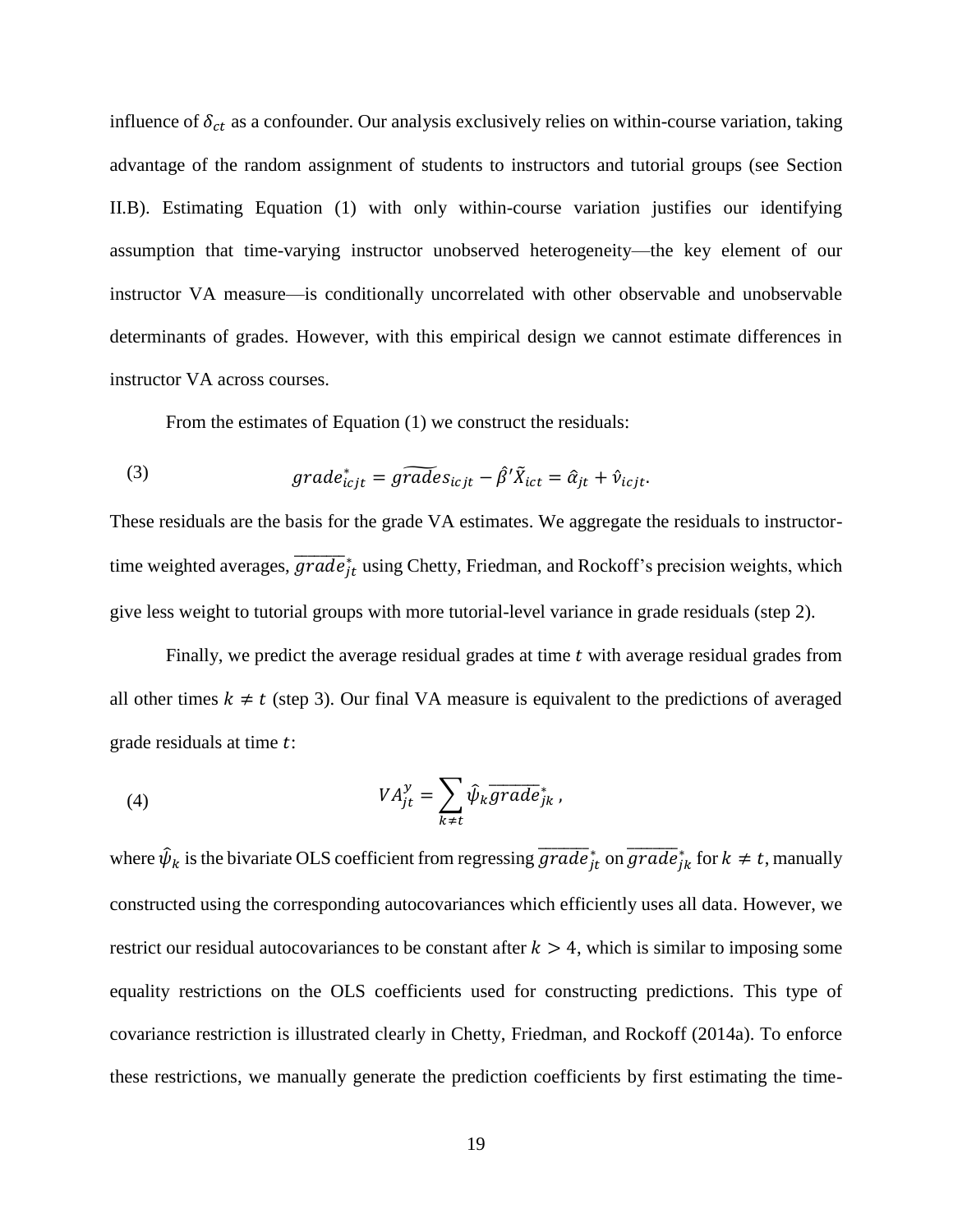varying variances and autocovariances in  $\overline{grade}^*_{jt}$  —the numerators and denominators of the restricted coefficients in instructor-year residual autoregressions—and then using them to construct the coefficients,  $\hat{\psi}_k$ , which is used for creating our final VA measures.<sup>12</sup>

Once we have calculated our VA estimates for our five different student outcomes, we follow Carrell and West (2010) by regressing all other VA estimates onto grade VA to explore the persistence of grade VA by estimating the following specification:

(5) 
$$
VA_{jt}^{y} = \gamma^{y} VA_{jt}^{grade} + \epsilon_{jt}^{y},
$$

where  $y =$  follow-on grade, course evaluation, job satisfaction, and log-earnings.

Finally, we answer our main research question by testing whether our measures of instructor VA vary by instructor rank by estimating the following models:

(6) 
$$
VA_{jt}^{y} = \theta^{y} Rank_{jt} + e_{jt}^{y},
$$

 $\overline{a}$ 

where  $Rank_{it}$  is a vector of instructor rank dummies that excludes student instructors, which we leave as our base group. The coefficients of  $\theta^y$  then show the differences in average VA between each instructor type and student instructors. We also explore the heterogeneous effects of instructor rank by estimating variations of Equation (6) for mathematical and non-mathematical subjects, and for first-year and non-first-year subjects. In these regressions, we cluster our standard errors at the instructor-by-time level to account for potential correlation of the error term within instructors. To increase efficiency, we produce all estimates of Equations (5) and (6) via weighted least squares, weighting each instructor-time observation by the square root of the number of students used to calculate its VA.

<sup>&</sup>lt;sup>12</sup> Because the teaching in our setting is done in four regular teaching periods throughout the year, but most courses are taught on a yearly basis, our initial autocovariance estimates were sparse and had an inconvenient four-period cyclicality. To solve this issue, we restructured our data to have a synthetic instructor-specific time counter. We can do this without compromising the method's ability to account for common period shocks because we use within-course transformation in the construction of the residuals (step 1).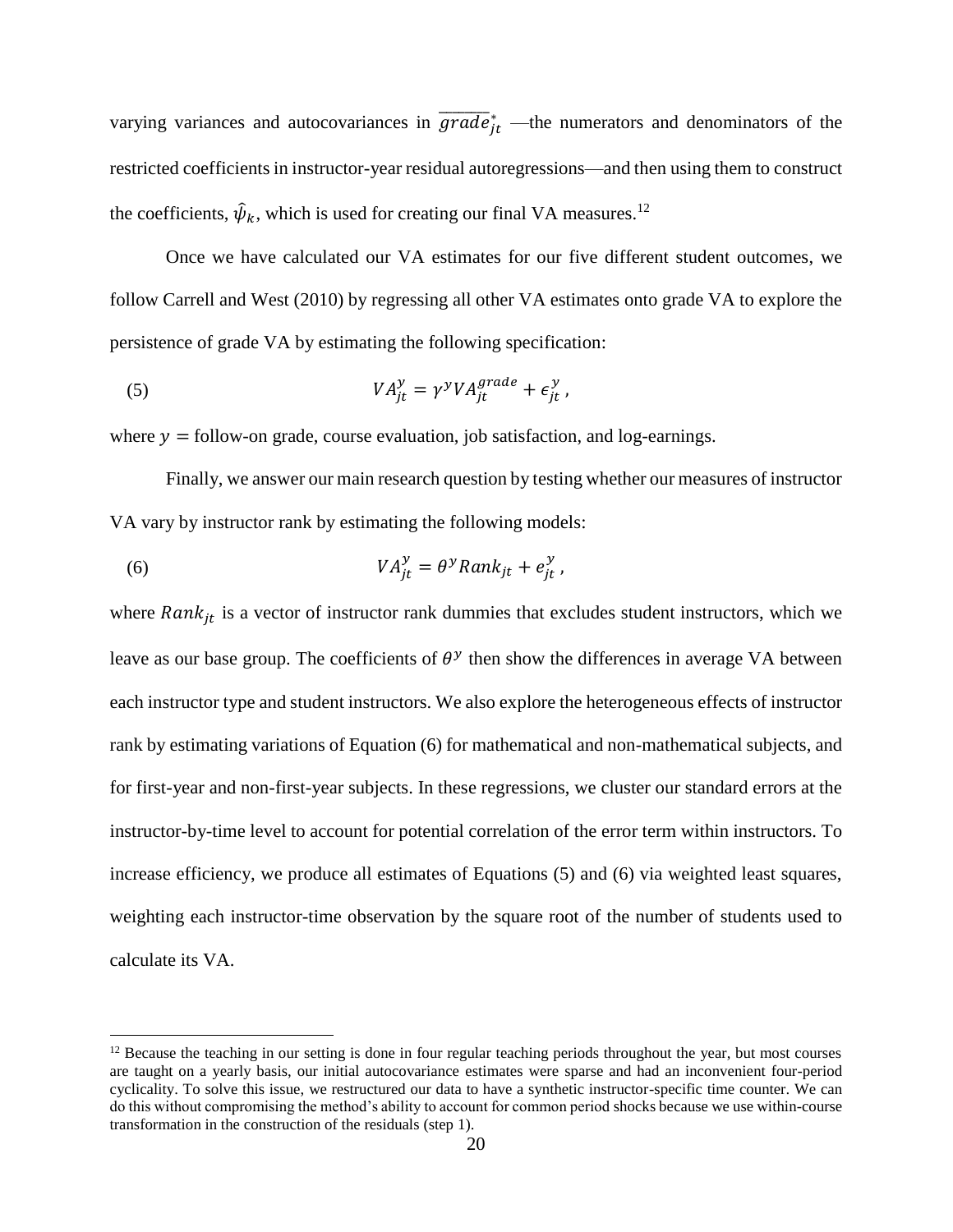#### *B. Estimates of Instructor Value-added*

 $\overline{a}$ 

Table 4 summarizes our short- and longrun VA measures which, by construction, have a mean of zero. There is some variation in instructor VA, but it is quite compressed. One standard deviation of grade VA is 0.038, which means that an instructor who is one standard deviation more effective increases students' grades by 0.038 grade points on average, or 2 percent of a standard deviation in grades. To formally test whether the differences between instructors are statistically significant, we regress grade VA on instructor fixed effects and test whether these fixed effects are jointly significantly different from zero. Column (9) reports the p-value of this F-test, which shows that we have significant heterogeneity between instructors in grade VA.

Our estimated variation in instructors' grade VA in tutorial teaching is small compared to grade VA estimates in university lecturing, which range from 5 percent to 12 percent of a standard deviation (Braga, Paccagnella, and Pellizzari, 2016; Carrell and West, 2010; Hoffmann and Oreopoulos, 2009). As a reference, achievement VA estimates in primary and secondary school teaching range from 8 percent to 36 percent of a standard deviation (Hanushek and Rivkin, 2010).

Another way to illustrate the importance of instructors is to estimate the effect of replacing the bottom 5 percent of instructors with instructors of average quality (see Chetty, Friedman, and Rockoff 2014b; Hanushek, 2011). This back-of-the-envelope calculation is based on the distribution of instructors' average grade VA rather than the distribution of instructor-period grade VA displayed in Table 4. Replacing the bottom 5 percent of instructors with average grade VA instructors in this distribution would lead to a mere 0.3 percent of a standard deviation increase in the average student grade.<sup>13</sup>

<sup>&</sup>lt;sup>13</sup> We do this back-of-the-envelope calculation in three steps. First, we calculate each instructor's mean grade VA, weighting by the square root of the number of students taught in each instructor-time period. Second, we create a counterfactual instructor mean VA distribution where we replace all instructors below the fifth percentile with the average instructor's VA. Third, we calculate the difference in means of both distributions, frequency-weighting by the total number of students taught by each instructor across all periods.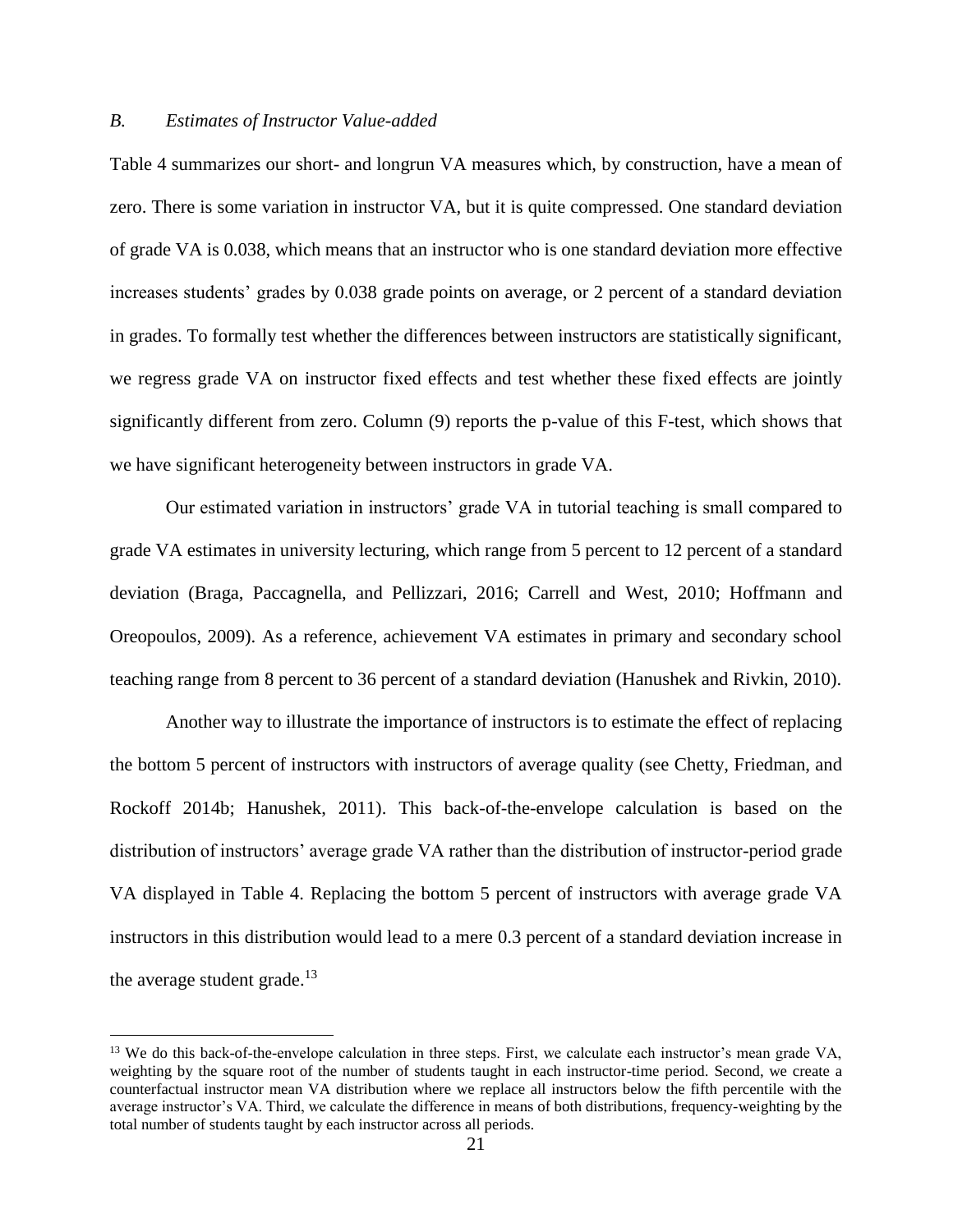Our estimated standard deviation in follow-on grade VA is 0.054 grade points, which is quite similar in size to our grade VA estimates. The standard deviation of course evaluation VA, which, like grades, is measured on a 10-point scale, is about three times as large at 0.140 points. The standard deviation of job satisfaction VA is 0.091 points on a 10-point scale. For these three measures, we also observe significant heterogeneity between instructors. The standard deviation in log-earnings VA is quite large at 0.089, suggesting that a one-standard-deviation-more-effective instructor adds almost 9 percent to students' earnings. However, this large standard deviation is driven by the tails of the log-earnings VA distribution; its interquartile range is a much more modest 0.012. Also, for log-earnings VA we cannot reject the null hypothesis that individual instructors do not affect this labor market outcome.

|                                                                                                                       |                                         |                                 |                                           | <i>Percentile:</i>                                       |                                                          |                                           |                                           |                                           |                                                          |
|-----------------------------------------------------------------------------------------------------------------------|-----------------------------------------|---------------------------------|-------------------------------------------|----------------------------------------------------------|----------------------------------------------------------|-------------------------------------------|-------------------------------------------|-------------------------------------------|----------------------------------------------------------|
|                                                                                                                       | Obs.                                    | No. inst.                       | Std. Dev.                                 | 1 <sup>st</sup>                                          | 25 <sup>th</sup>                                         | 50 <sup>th</sup>                          | 75 <sup>th</sup>                          | 99 <sup>th</sup>                          | F-test of<br>Instructor FE                               |
|                                                                                                                       | (1)                                     | (2)                             | (3)                                       | (4)                                                      | (5)                                                      | (6)                                       | (7)                                       | (8)                                       | (9)                                                      |
| Value-added<br>estimates:<br>Course grade<br>Follow-on grade<br>Course evaluation<br>Job satisfaction<br>Log earnings | 1,432<br>957<br>1,417<br>1,299<br>1,307 | 502<br>346<br>499<br>478<br>481 | 0.038<br>0.054<br>0.140<br>0.091<br>0.089 | $-0.106$<br>$-0.152$<br>$-0.318$<br>$-0.352$<br>$-0.384$ | $-0.021$<br>$-0.029$<br>$-0.074$<br>$-0.032$<br>$-0.005$ | 0.001<br>0.004<br>0.005<br>0.002<br>0.000 | 0.023<br>0.032<br>0.087<br>0.036<br>0.007 | 0.102<br>0.137<br>0.382<br>0.298<br>0.400 | [<0.000]<br>[<0.000]<br>[<0.000]<br>[<0.000]<br>[>0.999] |

**Table 4** Summary Statistics of Value-added Estimates

This table reports summary statistics of value-added estimates at the instructor-period level for different outcomes. The number of observations differs by value-added measures due to missing values of outcomes. Column (9) reports the p-value of a joint significance test of the time-invariant instructor fixed effects as predictors of each value-added measure in square brackets, based on regular standard errors.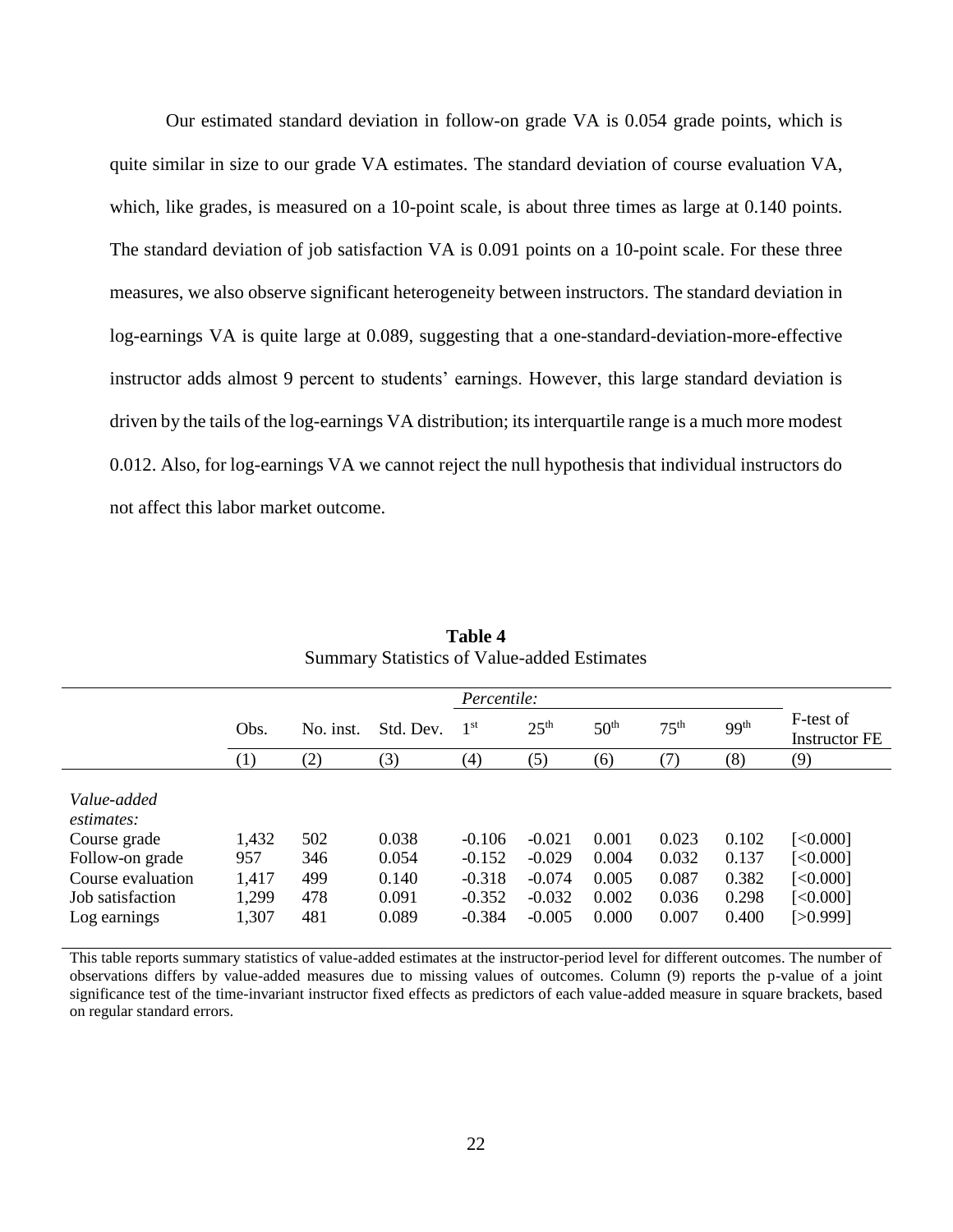**Figure 2** The Relation Between Different Instructor Value-added Estimates

![](_page_25_Figure_1.jpeg)

These results naturally raise the question of how the different VA measures are related. Do instructors who raise students' contemporaneous grades also raise their future grades, their course evaluations, or their job satisfaction and earnings in the labor market? Figure 2 answers this question by showing scatterplots of the relation between grade VA and all other VA estimates by vingtiles of grade VA, as well as the bivariate regression coefficients underlying their linear relations in the disaggregated data. Instructors' effectiveness in raising students' current and future grades are significantly related. An instructor who adds one point to students' current grades also adds 0.22 points to their follow-on grades. This persistence of grade VA contrasts with Carrell and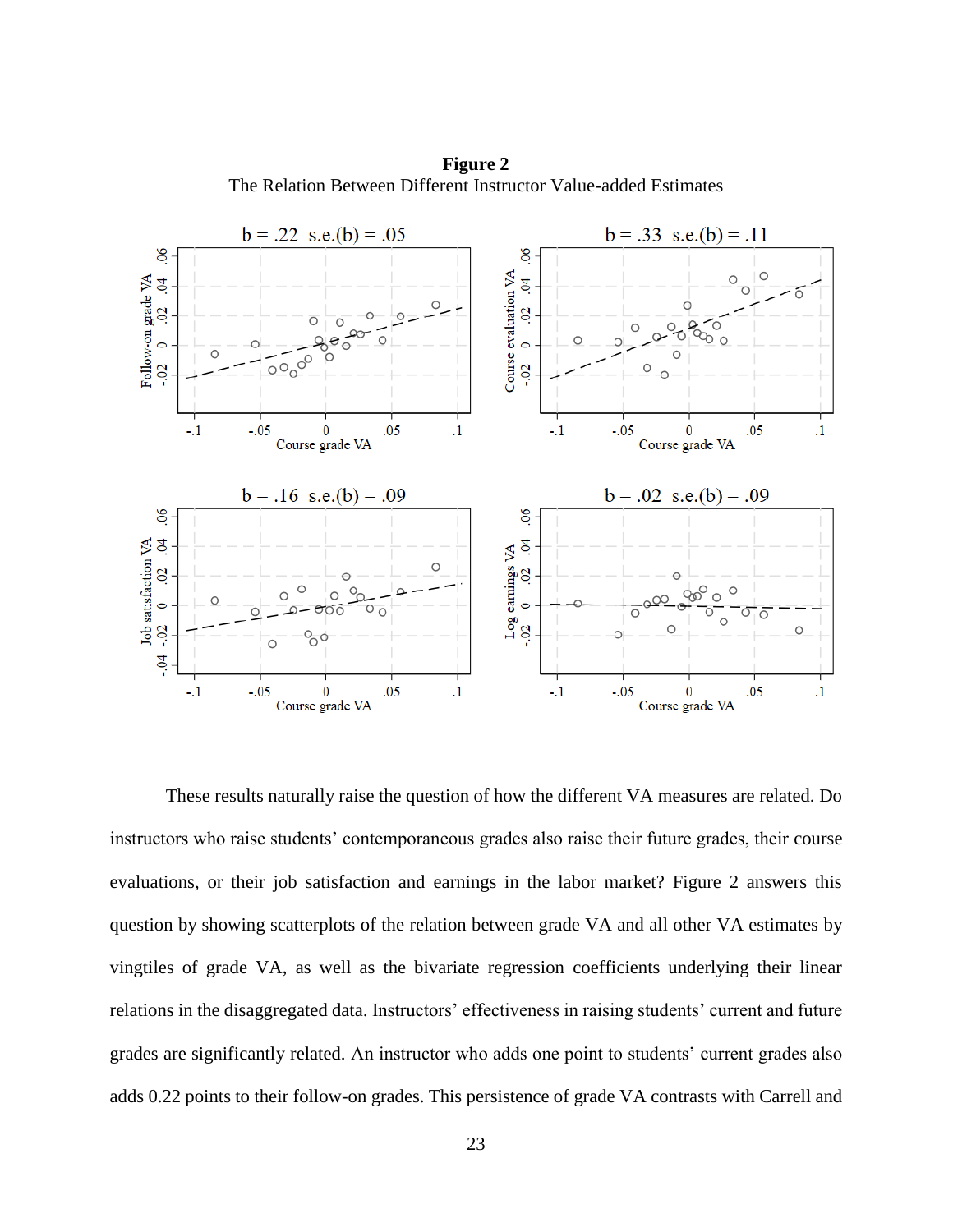West (2010), who find that current and future VA are negatively correlated. It is, however, consistent with Jacob, Lefgren, and Sims (2010), who also document persistence in primary and secondary education achievement VA. There is also a relationship between grade VA and course evaluation VA: instructors who add one more point to their student's grades get a course rating 0.33 points better. There is also some evidence that grade VA relates to job satisfaction VA, although the relation is half the size and only weakly statistically significant. Finally, there is no relation between grade VA and log-earnings VA.

# **IV. Academic Rank and Instructor Value-added**

#### *A. Main Results: Value-added by Academic Rank*

Table 5 shows regression estimates of VA measures on dummies for academic rank, with student instructors as the base category. To ease the interpretation of our results, from this section onward we rescale our VA estimates by dividing them by the standard deviation of their respective outcome. Our regression coefficients then correspond to the VA differences between academic ranks in standard deviations of student outcomes. The exception is log-earnings VA, which we keep in log-points. For log-earnings VA, the regression coefficients should be interpreted as semielasticities, approximating percentage differences in earnings between each instructor type and student instructors.

Looking at all coefficients together, we find little evidence that students' course grades are systematically related to instructors' academic rank. While the F-test for joint significance rejects the null hypothesis that academic rank is unrelated to grade VA, all differences are economically tiny. The largest grade VA difference is between PhD students and postdocs, and it amounts to little more than 1 percent of a standard deviation in grades. These small differences though are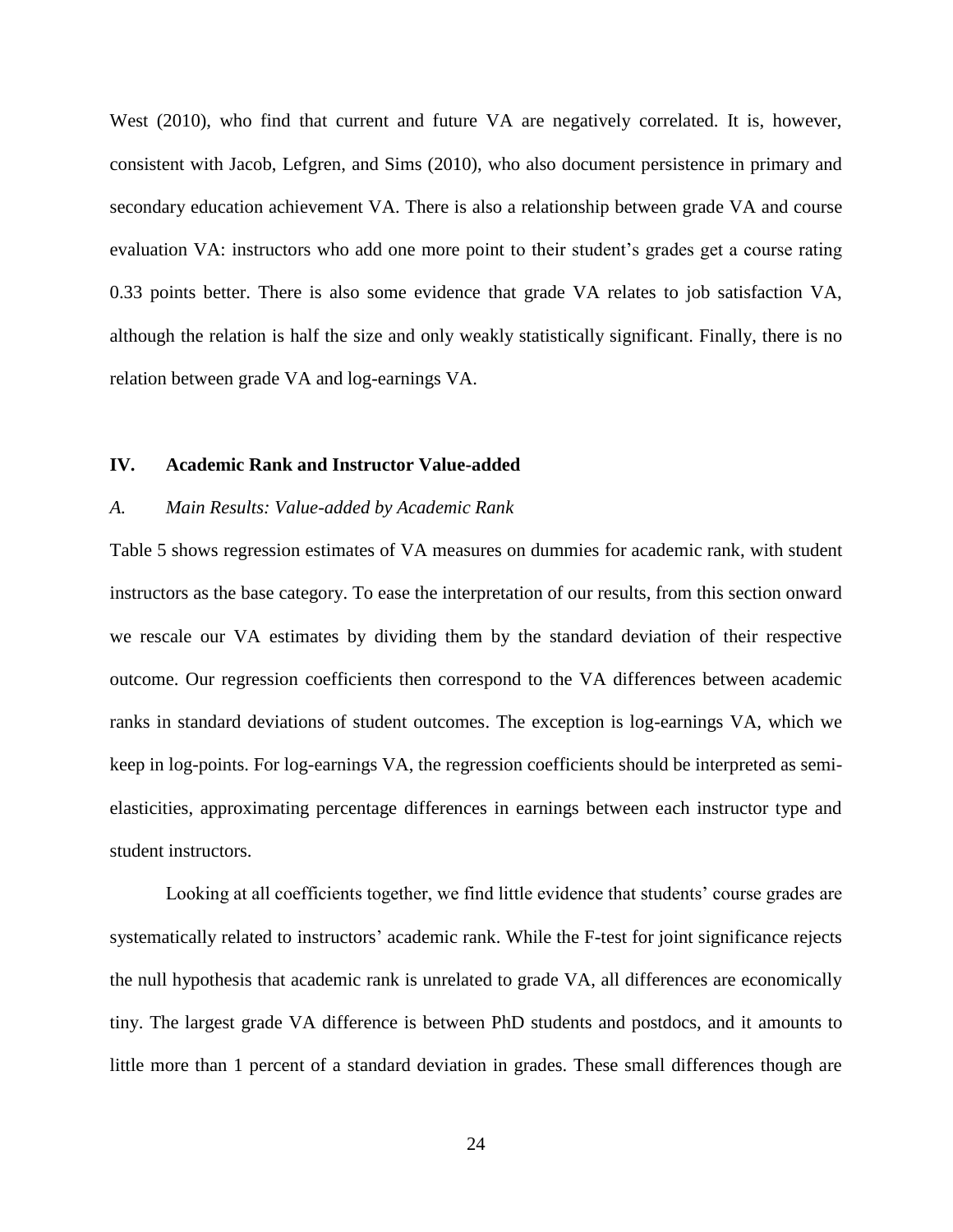precisely estimated. We can, for example, rule out that full professors add more than 0.4 percent of a standard deviation in grades than student instructors.

|                            | Value-added on: |           |            |           |          |
|----------------------------|-----------------|-----------|------------|-----------|----------|
|                            | Std.            | Std.      | Std.       | Std. Job  | Log      |
| Dep. Variable:             | Course          | Follow-on | Course     | satis-    |          |
|                            | grade           | grade     | evaluation | faction   | earnings |
|                            | (1)             | (2)       | (3)        | (4)       | (5)      |
|                            |                 |           |            |           |          |
| Instructor academic rank   |                 |           |            |           |          |
| (Base: Student)            |                 |           |            |           |          |
| PhD                        | $-0.004$        | $-0.007$  | $-0.017**$ | 0.003     | 0.001    |
|                            | (0.002)         | (0.004)   | (0.008)    | (0.008)   | (0.007)  |
| Postdoc                    | $0.008**$       | 0.003     | $0.046***$ | $-0.017$  | 0.007    |
|                            | (0.003)         | (0.006)   | (0.015)    | (0.012)   | (0.014)  |
| Lecturer                   | $-0.003$        | $-0.005$  | 0.006      | 0.011     | $-0.003$ |
|                            | (0.002)         | (0.004)   | (0.008)    | (0.008)   | (0.010)  |
| Assist.                    | $0.005**$       | 0.001     | $0.032***$ | $0.020**$ | 0.011    |
|                            | (0.002)         | (0.004)   | (0.009)    | (0.008)   | (0.008)  |
| Assoc.                     | 0.003           | 0.002     | $0.044***$ | 0.007     | $-0.007$ |
|                            | (0.003)         | (0.005)   | (0.011)    | (0.010)   | (0.011)  |
| Prof.                      | $-0.002$        | 0.007     | $0.037***$ | 0.011     | 0.010    |
|                            | (0.003)         | (0.006)   | (0.011)    | (0.009)   | (0.009)  |
| F-test inst. academic rank |                 |           |            |           |          |
| [p-value]                  | [<0.000]        | [0.015]   | [<0.000]   | [0.002]   | [0.117]  |
| R-squared                  | 0.02            | 0.01      | 0.06       | 0.01      | 0.00     |
| <b>Instructors</b>         | 502             | 346       | 499        | 478       | 481      |
| <b>Observations</b>        | 1,432           | 957       | 1,417      | 1,299     | 1,307    |
|                            |                 |           |            |           |          |

# **Table 5** Value-added and Instructor Academic Rank

This table reports WLS coefficients of regressing measures of value-added on several student outcomes on instructor academic rank, weighting by the square root of the number of students identifying each value-added estimate. Heteroscedasticity-robust standard errors are in parentheses. \*\*\* p<0.01, \*\* p<0.05, \* p<0.1

Follow-on course VA is also not related to academic rank. Our coefficients in this specification are again tiny and precisely estimated. This helps us dispel the concern that our grade VA estimates could reflect differences in grading standards on instructor-graded components or in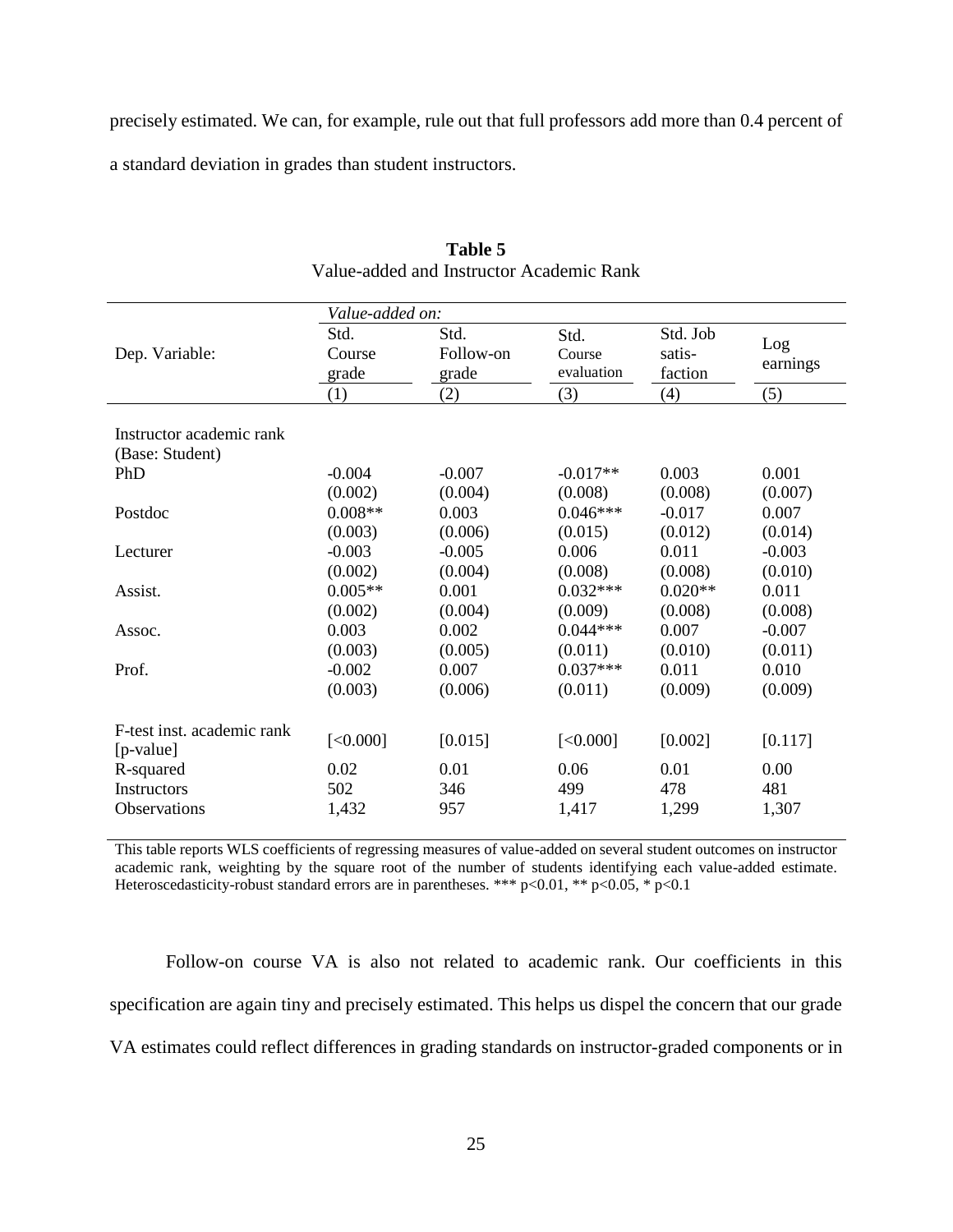teaching to the test rather than student learning. Overall, we conclude that instructor academic rank is unrelated to students' current and future course performance.

Looking at the relationship between course evaluation VA and academic rank, we find that students evaluate a course more positively if they are taught by postdocs and professors of any rank. However, the estimated effect sizes are again small. The largest coefficient suggest that postdocs add 4.6 percent of a standard deviation to course evaluations over student instructors. PhD students lead to the worst course evaluations of all instructor types.

One concern is that these course evaluation VA estimates are driven by some small systematic differences in course evaluation survey responses by instructor rank. Compared to student instructors, PhD students and full professors achieve significantly lower response rates (see Table A3). This selective response may drive some of our results or hide even larger differences between instructor types, depending on what the course evaluation of the marginal nonresponding students would have been for each instructor rank. To correct for potential bias due to selective response, we follow Wooldridge (2007) and calculate course evaluation VA giving more weight to students who have a lower predicted probability of responding to the evaluation survey in a given course. These inverse probability weighted VA measures correlate almost perfectly ( $\rho = 0.99$ ) with the original course evaluation VA measures. Unsurprisingly, our results are qualitatively identical when using the reweighted course evaluation VA measures as a dependent variable.<sup>14</sup>

Finally, we estimate instructor VA on job satisfaction and earnings measured in pretax logpoints, both of which are important labor market outcomes. We thus test the possibility that

 $\overline{a}$ 

 $<sup>14</sup>$  Table A5 in the Appendix 1 shows the main results on course evaluations, job satisfaction, and earnings with inverse</sup> probability weighted (IPW) VA estimates to account for potentially selective survey response. The weights for the IPW analysis were calculated using predicted response probabilities from the model in the fourth column of Table A3 windsorized at the 1<sup>st</sup> and 99<sup>th</sup> percentiles. Under the assumption that our rich set of observed characteristics can inform the selection process (that is, the "coarsened at random" selection), the IPW estimator is consistent and more efficient than OLS (Wooldridge, 2007).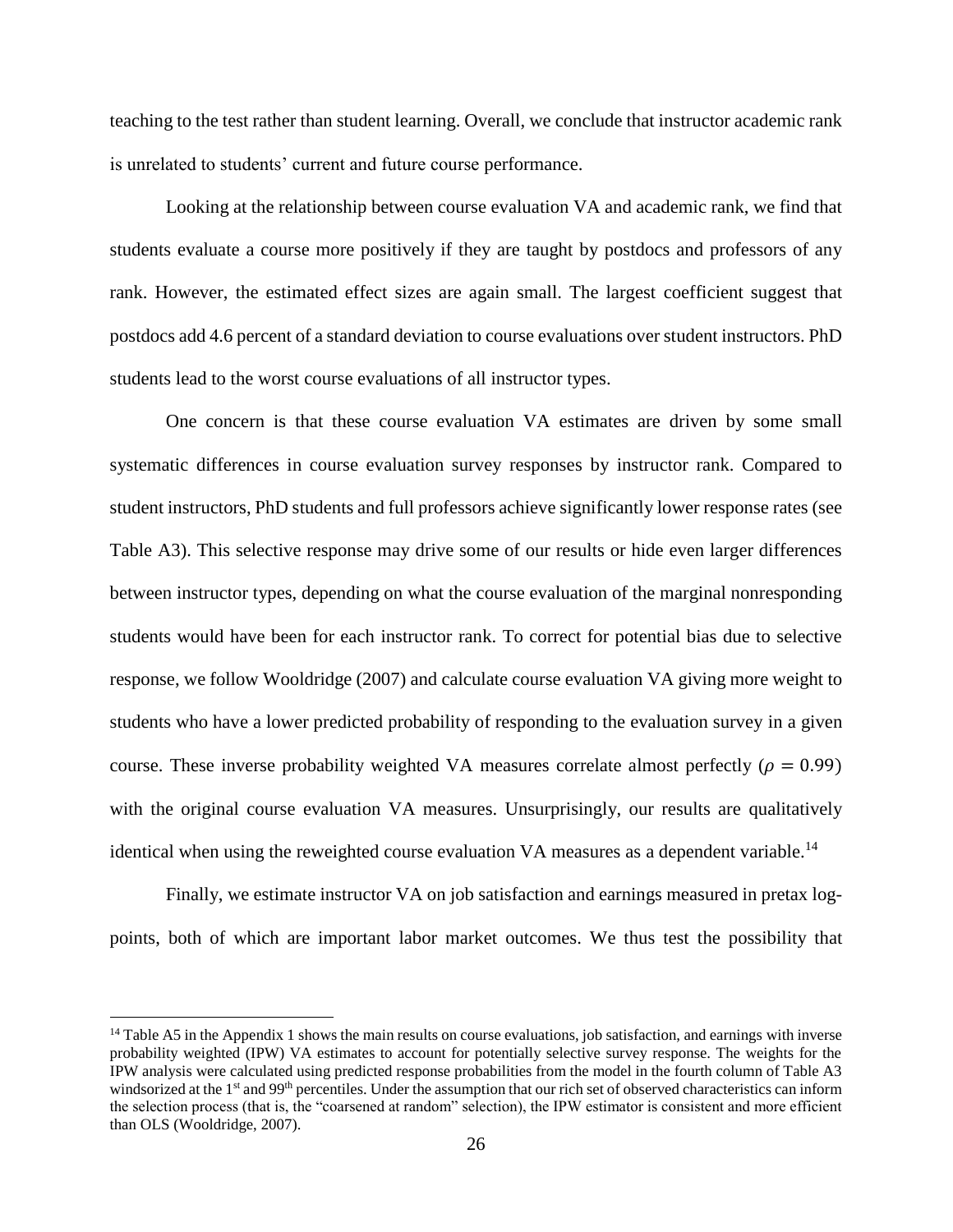instructors affect students' labor market outcomes by, for example, giving career advice, even if they do not affect their grades. For job satisfaction VA, we do find evidence instructor rank matters, as shown by the significant F-test on instructor rank. The coefficients, however, indicate no systematic relationship between job satisfaction VA and academic rank. And the point estimates are again small: the largest coefficient suggests a mere 2 percent of a standard deviation difference between assistant professors and student instructors.<sup>15</sup>

For log-earnings VA, we again find no significant nor systematic heterogeneity between instructor types. The estimates, however, are somewhat noisier. This is particularly true for the effect of postdocs, where we would not be able to detect a wage premium smaller than 3.4 percent over student instructors. Differences for other instructor ranks are more precisely estimated; we can rule out log-earnings VA differences as small as 2.7 percent between professors and student instructors. On the other hand, even small increases in earnings would add up to significant amounts if we consider students' lifetime earnings or the effect of having more effective instructors in multiple courses. While we do not have enough statistical power to rule out any meaningful relationship between instructor rank and future earnings, we view our results as evidence that they are not strongly related.

Our main results support the idea that the academic rank of tutorial instructors does not relate to objectively-measured student outcomes. We can confidently rule out that academic rank is systematically related to students' current and future grades and largely conclude that instructor rank is unrelated to subsequent job satisfaction and earnings. Our results on course evaluation are suggestive of some nonpecuniary benefits of higher-ranked instructors, yet the magnitudes of these effects are minute. These results are consistent with the existing literature that has repeatedly shown

 $\overline{a}$ 

<sup>&</sup>lt;sup>15</sup> Our estimates for job satisfaction VA and log-earnings VA are virtually identical when we use predicted survey response probabilities from the last column of Table A3 to obtain IPW VA estimates. We show these results in the second and third columns of Table A5 in Appendix 1.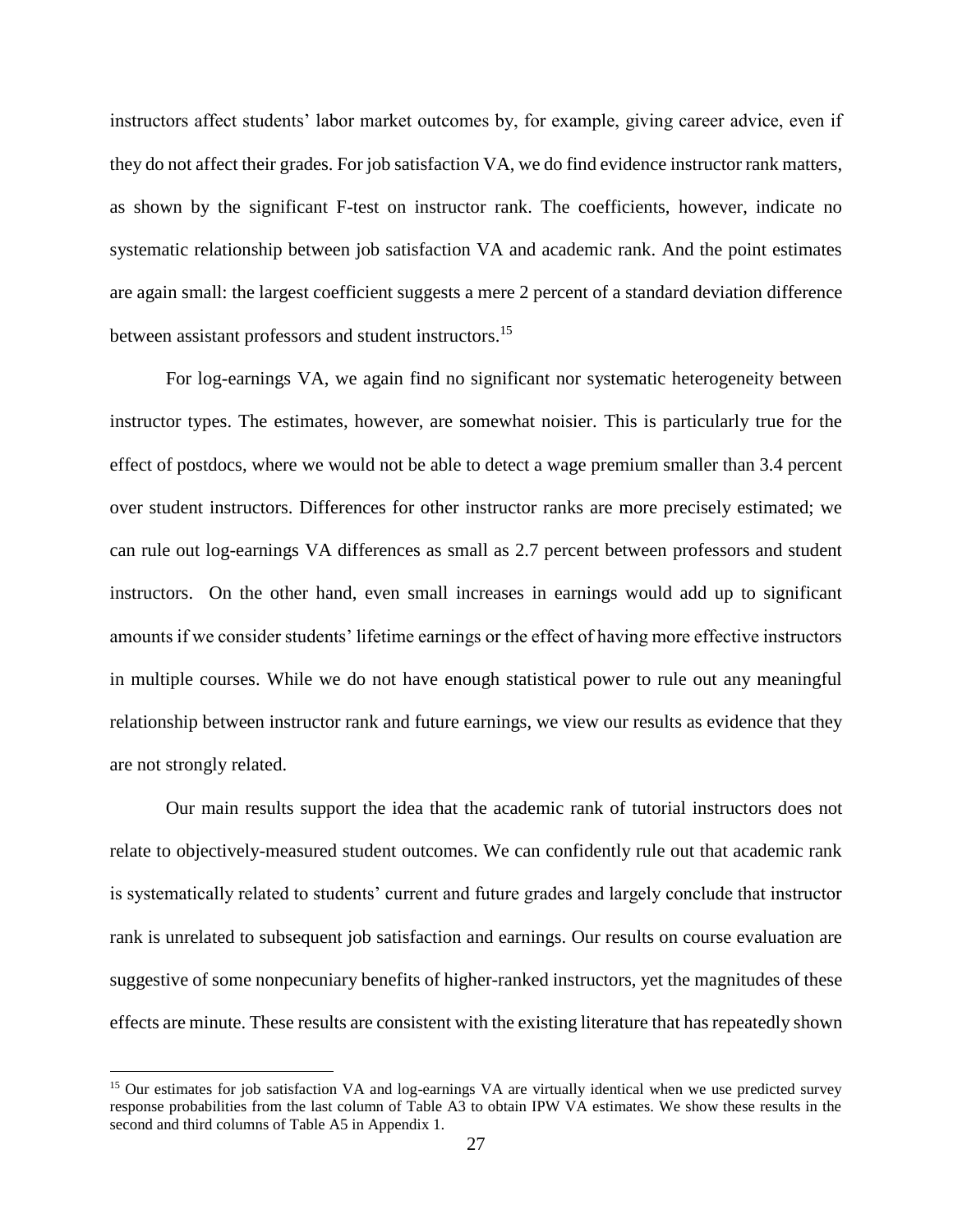that observable instructor characteristics are not strong determinants of differences in teacher VA (see Koedel, Mihaly, and Rockoff (2015) for a recent review).

## *B. Heterogeneity by Subject Type*

Although we do not find meaningful differences in VA by academic rank, these average effects may still hide important heterogeneity by subject type. In this subsection we test whether higherranked instructors matter more for mathematical and non-first-year subjects, as these are presumably more difficult, which may affect the extent to which instructors can add value to their students. Moreover, looking at grade VA separately for first-year subjects provides us with a further test of whether grading biases are driving our main results. In first-year subjects, we expect grading biases to be smaller because for these subjects, the final grade we observe is equivalent to the exam grade, which often consists of machine-graded multiple-choice questions. Grading bias is likely to matter more in non-first-year subjects, which may contain components graded by the tutorial instructor like participation grades or presentation grades. If grading biases are hiding effects of academic rank on student learning, we would expect larger academic rank differences in grade VA for first-year subjects.

We define math subjects as those that have at least one of the following words in their description: *math*, *mathematics*, *mathematical*, *statistics*, *statistical*, *theory focused*. The definition of first-year subjects is self-explanatory. Empirically, we estimate the heterogeneity by subject type by regressing instructor VA on instructor rank dummies fully interacted with the indicators for subject type. We then estimate the average differences in VA across subgroups from these regressions.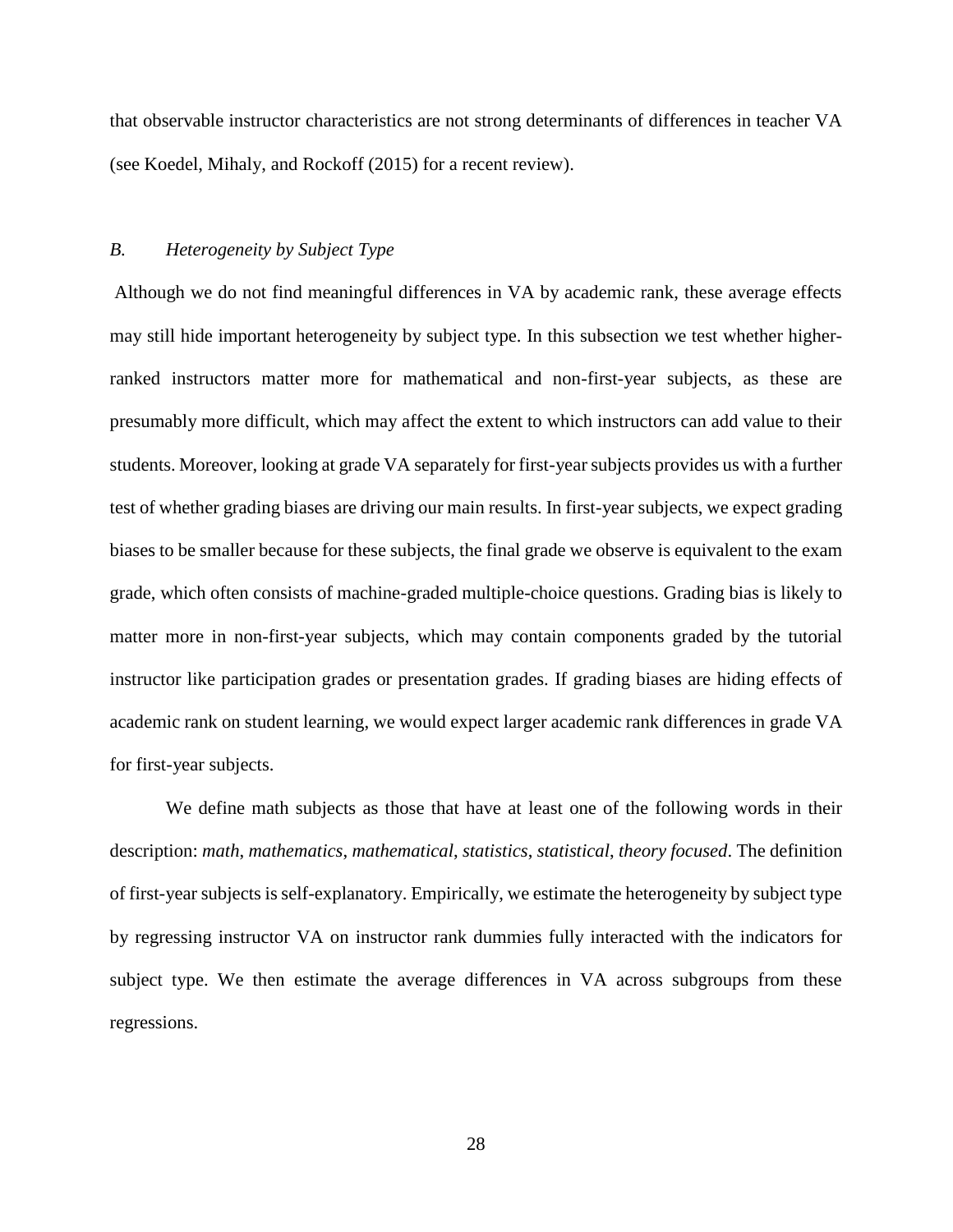**Figure 3** Value-added and Instructor Academic Rank in Mathematical and Non-Mathematical Subjects

![](_page_31_Figure_1.jpeg)

Figure 3 shows differences in VA for math and non-math subjects. For each of the five VA measures we see 14 estimates, which show the average VA of each of the seven academic ranks for math and non-math subjects. Looking at all 70 estimates together, we see no evidence that the effect of academic rank differs systematically between math and non-math subjects. The estimates are also small. When looking at grade and follow-on grade VA, we only see tiny point estimates most of them smaller than 1 percent of a standard deviation. As in the main specification, the estimates for course evaluation VA are somewhat larger, but they also show no systematic difference in the performance of higher-ranked instructors between math and non-math subjects.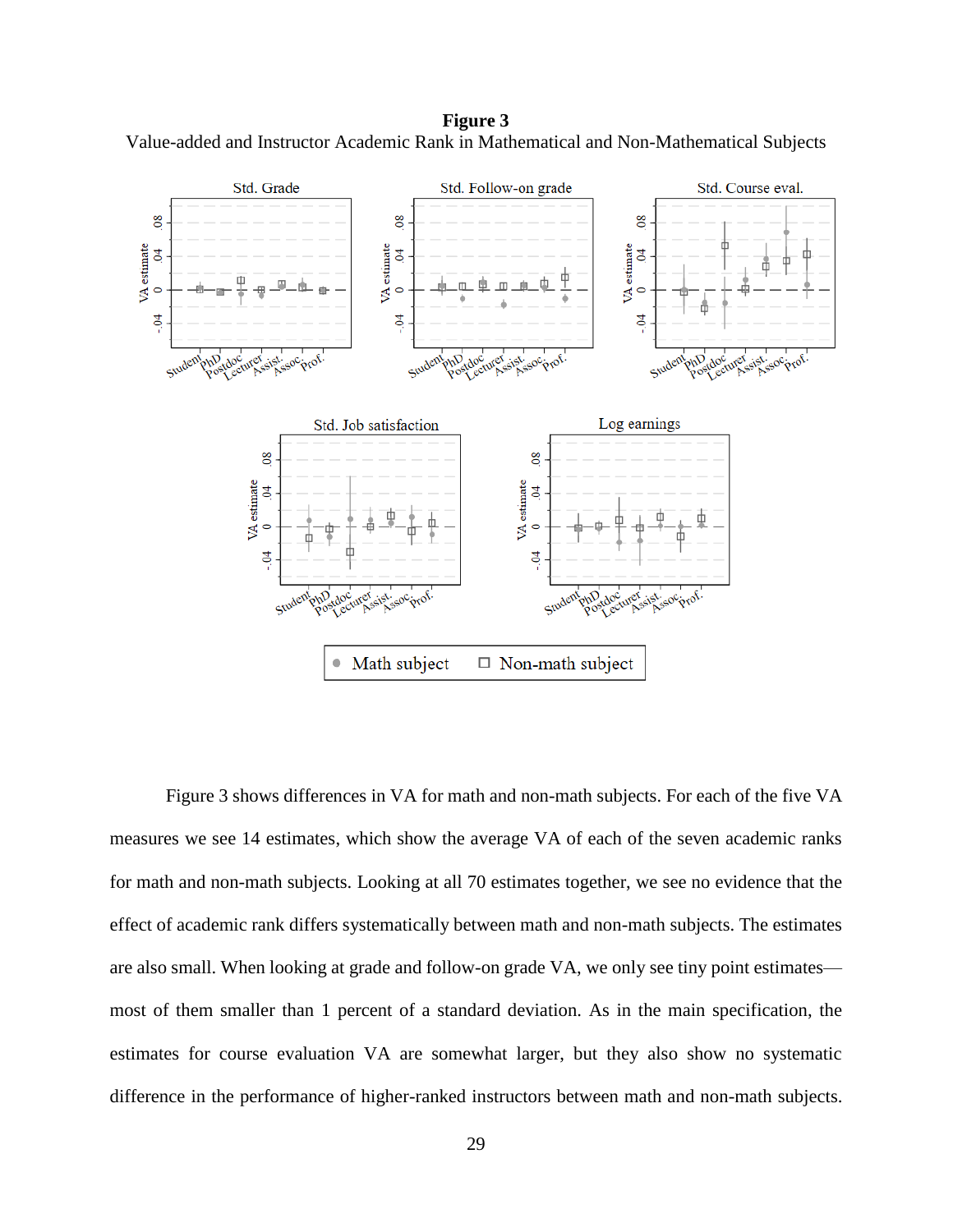We also see no systematic or economically meaningful heterogeneity for job satisfaction VA or log-earnings VA. Overall, we find little evidence that the effect of academic rank on student outcomes differs by math course content.

# **Figure 4** Value-added and Instructor Academic Rank in First-Year and Non-First-Year Subjects

![](_page_32_Figure_2.jpeg)

Figure 4 shows the average VA of instructors of different ranks for first-year and non-firstyear subjects. The results again show no systematic or economically meaningful heterogeneity in any of the VA measures. In particular, academic rank differences in grade VA remain tiny and similar for both first-year and non-first-year courses, reinforcing the conclusion that grading biases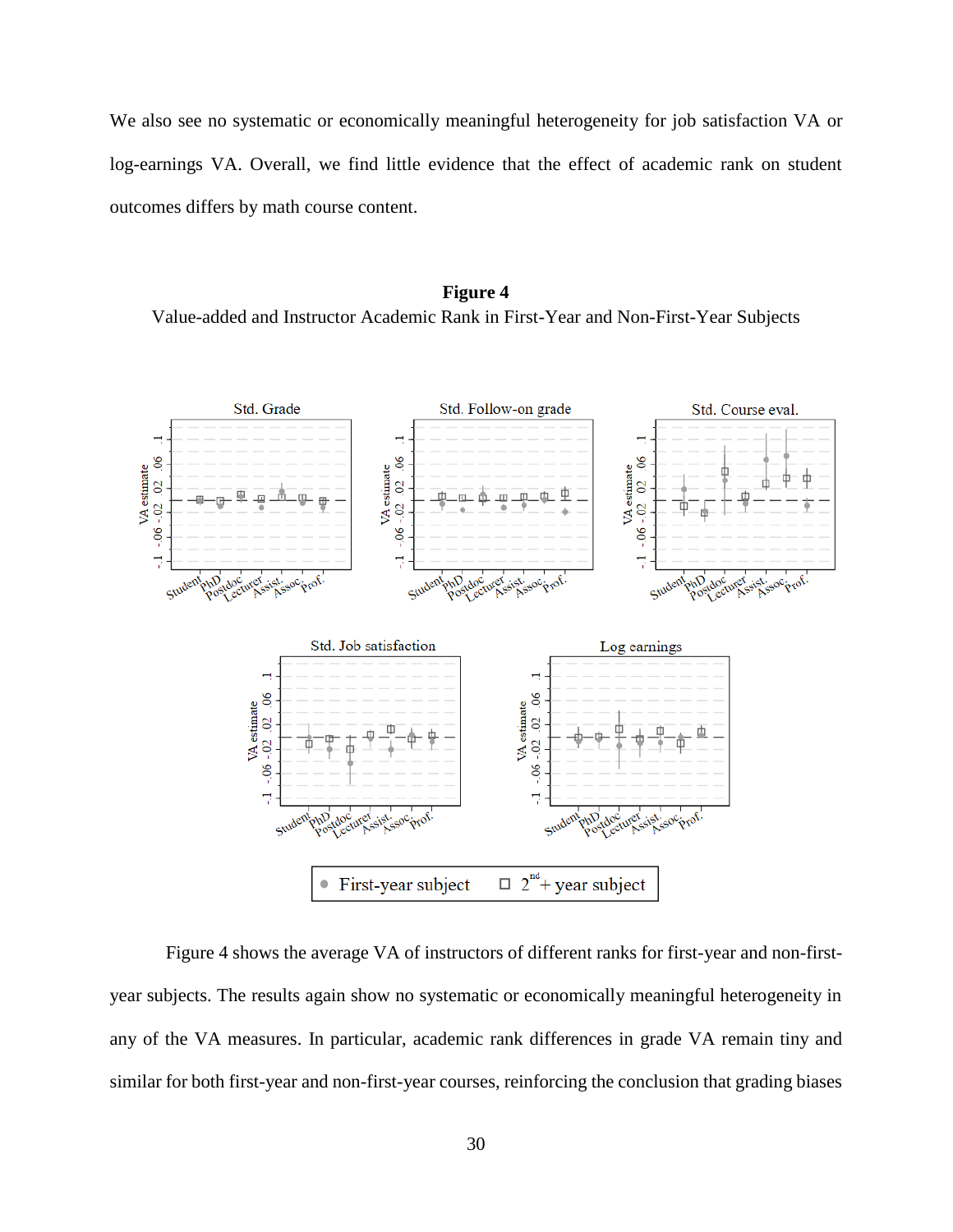are not driving our main results. Differences in average follow-on grade VA, and job satisfaction VA are also economically insignificant, with all point estimates being smaller than 2 percent of a standard deviation. Although the average differences are again somewhat larger for course evaluation VA, there is no indication that higher-ranked instructors are systematically more or less effective in adding value in this dimension. Similarly, we see no systematic heterogeneity between first-year and non-first year subjects for job satisfaction VA and log-earnings VA. Taken together, our results suggest that there is little meaningful heterogeneity between first-year and non-firstyear subjects.

# **V. Savings Potential Under Various Tutorial Staffing Scenarios**

In the previous section, we have provided evidence that there are no economically meaningful benefits of having higher-ranked instructors in tutorials. Building on these results, we explore in this section the potential gains of using lower-ranked instructors. We do this by conducting an accounting exercise that showcases potential savings from changing the staff composition. These savings are driven by wage differences between instructor types at the business school. The magnitude of potential savings we discuss here is particularly informative for the 46 percent of OECD universities that also use a mixture of student and higher-ranked instructors. The savings potential at other institutions will of course depend on their current tutorial staffing arrangements and wage costs. This exercise nevertheless emphasizes the potential magnitude of two different cost-saving policies that could be implemented in many universities around the globe.

Table 6 shows the proportion of tutorials taught by instructors of different academic rank, and the average wage cost per tutorial in the status-quo. It also shows two alternative scenarios in which we replace higher-ranked with lower-ranked instructors. In the status-quo, lecturers and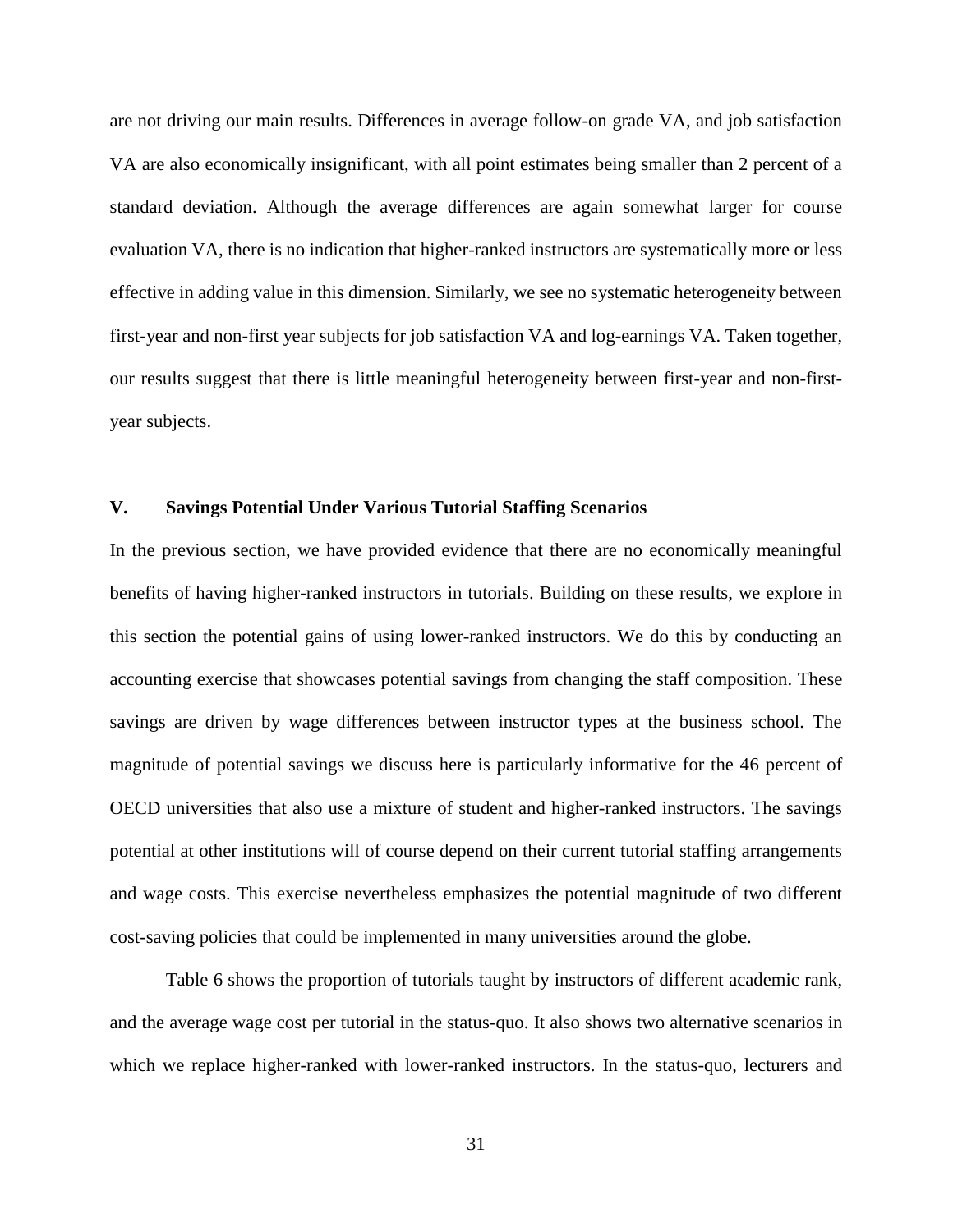professors of any rank teach 63 percent of all bachelor's and 62 percent of all master's tutorials. The wage cost per tutorial is thus  $\epsilon$ 111 at the bachelor-level, and  $\epsilon$ 117 at the master-level.

In our first alternative scenario, we calculate costs for the case in which student instructors would teach all bachelor's and master's tutorials. This scenario is similar to the situation of about 29 percent of all OECD universities, where students teach all tutorials. The average wage costs per tutorial in this scenario decreases to  $\epsilon$ 56 for both bachelor's and master's tutorials. This is a 49 percent decrease in the wage costs for the average bachelor's tutorial and a 52 percent decrease for the average master's tutorial.<sup>16</sup>

These savings represent a substantial share of the business school's wage cost per course. Consider a typical five-lecture, five tutorial groups bachelor's course, where each tutorial group meets twelve times and all lectures are taught by an associate professor. The business school attributes eight hours for lecturing and preparation for each lecture, leading to wage costs of  $\epsilon$ 1,720 for all five lectures. Given the average cost per bachelor's tutorial in the status-quo of  $\epsilon$ 111, the wage costs for all 60 tutorial sessions would be  $66,660$  resulting in a total wage cost for the course of €8,380. Having all tutorials taught by student instructors would reduce the overall wage costs per course to  $\epsilon$ 5,080, a 39 percent reduction.

It is worth pausing here to detail the conditions under which these savings can be realized without cost to the students of the business school. First, we are implicitly assuming that there are enough student instructors of similar quality as the ones sampled in our data to replace the higherranked instructors. This is akin to conducting our analysis in partial equilibrium. Second, we are leveraging our conclusion on the fact that we find no evidence that instructors of any rank have an

 $\overline{a}$ 

<sup>&</sup>lt;sup>16</sup> Another alternative is to have PhD students teach all tutorials. Such a reassignment would lead to average wage costs per tutorial of  $\epsilon$ 79, resulting in a 28 percent wage cost reduction for bachelor's tutorials and a 32 percent reduction for master's tutorials.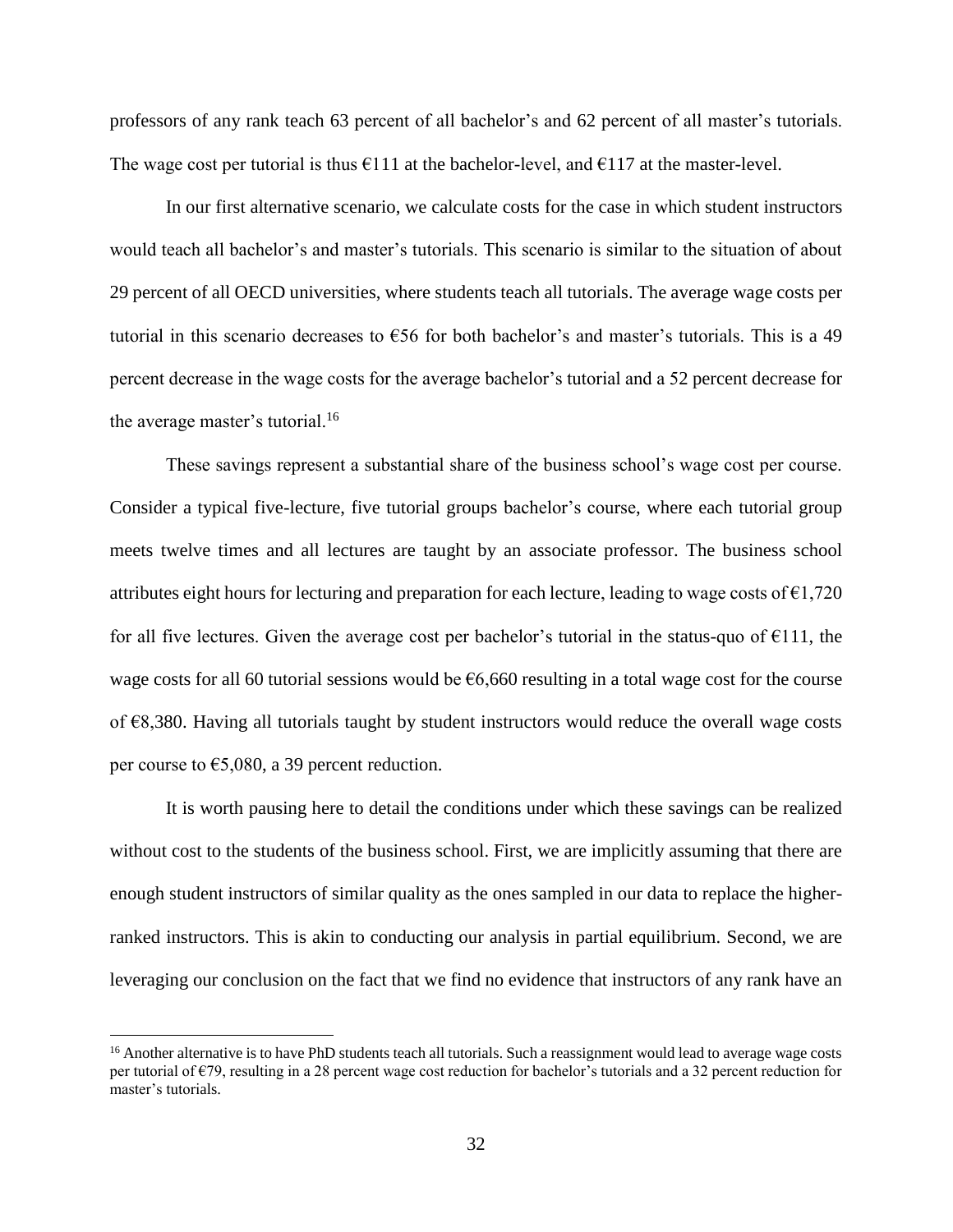effect on later-life earnings. However, because each instructor affects around 33 students per period, even small earning penalties on student instructors would quickly accrue to large costs borne by students later on. Table 5 shows that we can reject the existence of quite small earning effects, which we explicitly interpret as evidence of no differences in earnings between instructors of different ranks. We lean on this interpretation for the current cost exercise.

|                                                                     |                                                   | Status quo                                     |                                           | Scenario 1                                   |                                          | Scenario 2                                         |                                           |
|---------------------------------------------------------------------|---------------------------------------------------|------------------------------------------------|-------------------------------------------|----------------------------------------------|------------------------------------------|----------------------------------------------------|-------------------------------------------|
|                                                                     |                                                   | Bachelor                                       | Master                                    | <b>Bachelor</b>                              | Master                                   | Bachelor                                           | Master                                    |
|                                                                     | Wage<br>costs per<br>tutorial<br>session          | Percentage of tutorials<br>currently taught by |                                           | Student instructor<br>teaching all tutorials |                                          | Keep course<br>coordinators<br>and PhD<br>students | Staff<br>composition<br>unchanged         |
|                                                                     | (1)                                               | (2)                                            | (3)                                       | (4)                                          | (5)                                      | (6)                                                | (7)                                       |
| Student<br>PhD<br>Postdoc<br>Lecturer<br>Assist.<br>Assoc.<br>Prof. | €56<br>€79<br>€93<br>€126<br>€126<br>€173<br>€190 | 9%<br>24%<br>4%<br>46%<br>10%<br>4%<br>3%      | 5%<br>29%<br>4%<br>22%<br>25%<br>6%<br>9% | 100%<br>0%<br>0%<br>0%<br>0%<br>0%<br>0%     | 100%<br>0%<br>0%<br>0%<br>0%<br>0%<br>0% | 64%<br>24%<br>$0\%$<br>5%<br>4%<br>2%<br>1%        | 5%<br>29%<br>4%<br>22%<br>25%<br>6%<br>9% |
| Average<br>wage costs<br>per tutorial                               |                                                   | £111                                           | €117                                      | €56                                          | €56                                      | E72                                                | €117                                      |
| Total<br>savings<br>potential                                       |                                                   |                                                |                                           | 49%                                          | 52%                                      | 35%                                                | 0%                                        |

**Table 6** Tutorial Wage Costs Under Different Staffing Scenarios

This table reports wage costs per tutorial and share of staff allocated to tutorials by instructor ranks. For the average wage costs per tutorial, gross wages are assumed to be in the lowest pay scale of the instructor type. This assumption leads to a more conservative estimate of the savings potential because the actual cost reduction for substituting senior instructors is underestimated.

Finally, we are not monetizing the small effect on course evaluations of replacing higherranked instructors by student instructors. Course evaluations may have a monetary value to the business school; moreover, the decrease in course evaluation ratings could be reflecting a loss of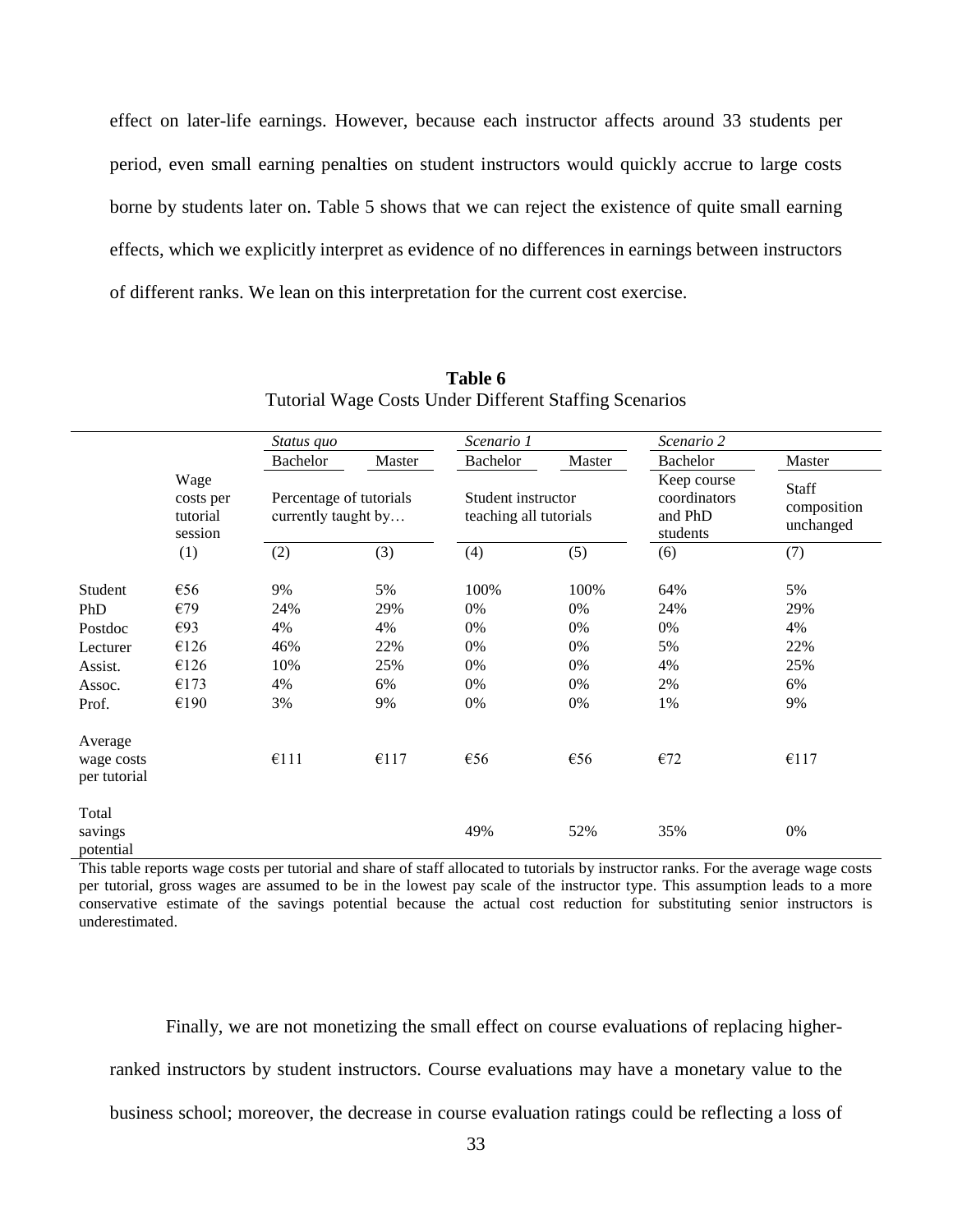nonpecuniary value of education for the students. However, course evaluations would have to be immensely valuable to the business school to warrant the use of the more expensive faculty as tutorial instructors. For example, hiring a full professor instead of a student instructor for one tutorial group and a set of twelve tutorial sessions would cost the business school an additional  $€1,608$  in wages. The expected return on this investment would be a 3.7 percent of a standard deviation increase in course evaluations. The break-even point of this trade-off would imply a valuation of at least  $\epsilon$ 43,460 per standard deviation increase in course evaluations per tutorial group for the business school. Increasing course evaluations by hiring postdocs would be a more costeffective, though still very expensive, way to increase course evaluations with an implied valuation of at least €9,652 per standard deviation increase in course evaluations per tutorial group.

There are at least three reasons for considering a less extreme scenario in which higherranked instructors still teach some tutorials. First, having the course coordinator teach at least one tutorial may allow them to adjust the content of the lectures, adapt the learning material or exam content, and give advice to lower-ranked instructors. Empirically, we do not identify these spillovers that would benefit all students in a course because our estimates shown in Section IV only use within-course variation in the VA construction. Second, taking PhD students out of the teaching force might have unintended negative consequence for their job prospects, especially in academia (see Bettinger, Long, and Taylor, 2016). Third, our VA estimates are mainly driven by bachelor's courses and our results may not generalize to all master's courses. For example, many of the smaller master's courses that are excluded from our estimation sample because they only had one instructor, may be too technical for student instructors to teach.

In our second alternative scenario, we keep these caveats in mind and simulate a counterfactual staff assignment in which we do not change the staff composition in master's courses, keep the status-quo share of PhD students in bachelor's courses, and allow the highest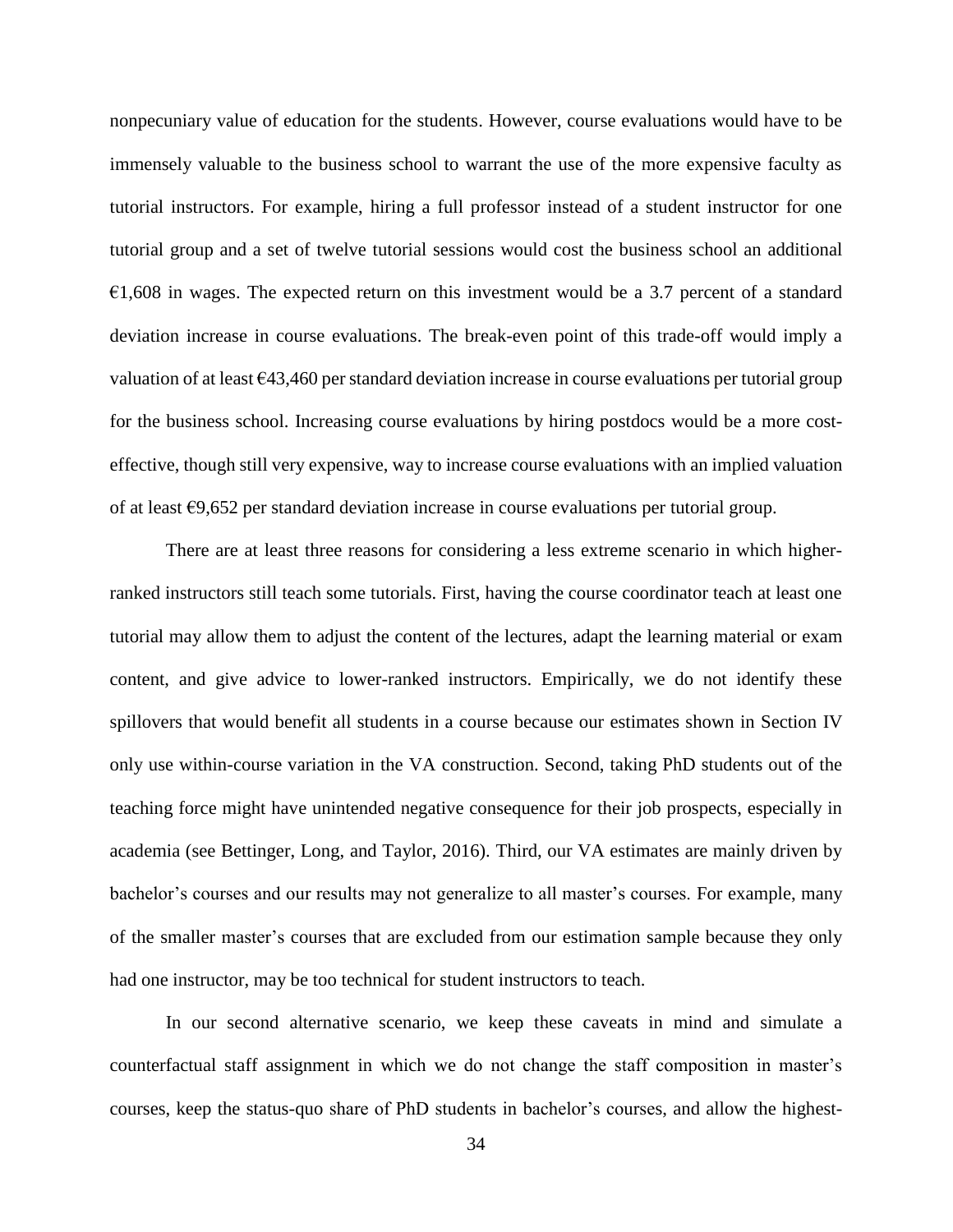ranked instructors in each bachelor's course to teach one tutorial. In this scenario, the average wage costs decrease from  $\epsilon$ 111 to  $\epsilon$ 72 for bachelor-level tutorials—a 35 percent reduction compared to the status-quo. This reduction, although smaller than in our first counterfactual scenario, still signifies a large cut in wage costs for the business school.

Universities should, of course, do more than an accounting exercise before changing their staffing policies. In many situations, it may not be feasible or desirable to dramatically change the staff composition, especially in the short run. However, in all cases, universities should still consider the opportunity costs of time for higher-ranked instructors. These opportunity costs likely differ between instructors. For example, there might be research-inactive and tenured professors for whom teaching tutorials would be the most valuable use of time. However, we generally believe that professors are more valuable doing other activities such as research. Although there are a number of factors to consider, many idiosyncratic to the specific institution, we believe that increasingly relying on lower-ranked instructors is a promising avenue to explore for universities that seek to reduce costs or want to give their professors more time for research.

# **VI. Conclusion**

Universities around the world have very different policies on how they staff small teaching sessions, often referred to as tutorials. In this paper, we investigate how tutorial instructors' academic rank relates to their teaching effectiveness as measured by how much value they add to students' course grades, students' grades in follow-on courses, the evaluations students give to the courses, and students' subsequent job satisfaction and earnings. We show that, despite substantial differences in formal qualifications and wage costs, instructor academic rank is unrelated to students' current and follow-on grades. Put differently, professors are not better than student instructors in increasing student performance. Our estimates are precise enough to rule out very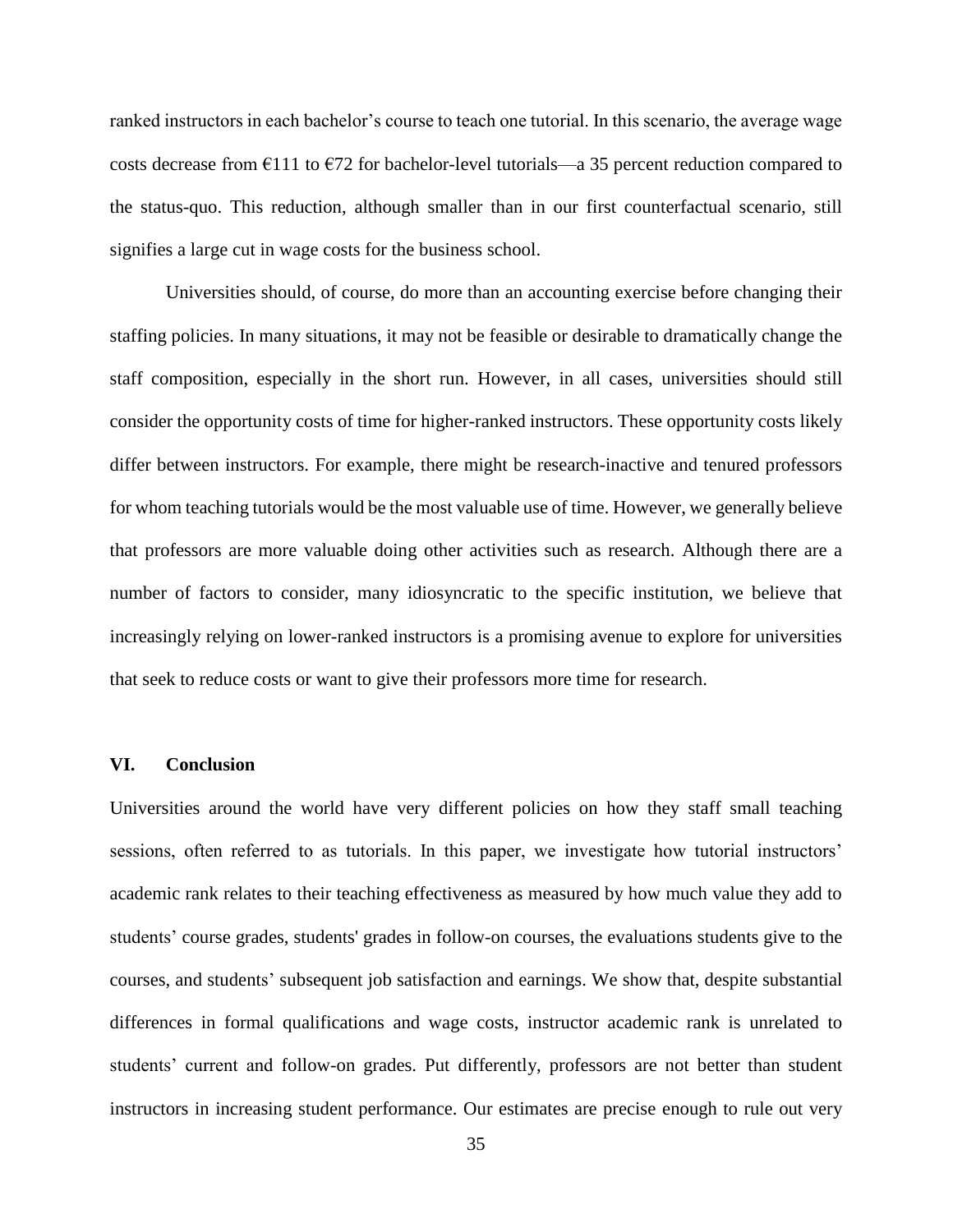small differences in instructor performance. For example, we can rule out differences as large as 1 percent of a grade standard deviation in teaching effectiveness between full professors and students. We find evidence that professors receive marginally higher course evaluations. Yet, these estimates are economically miniscule. We find no evidence that academic rank is systematically related to students' job satisfaction or earnings.

There might be, of course, differences in teaching effectiveness that we do not capture with our broad range of outcomes. For example, professors might be better at dealing with students' family problems and mental health issues. Lower-ranked instructors could also offer benefits to their students that we do not observe. For example, student and PhD student instructors might be better able to give students informal advice on how to study for exams and which elective courses to take. We doubt that these unobserved differences would justify the substantially higher cost of staffing tutorials with higher-ranked instructors.

As with other studies that rely on data from one institution, it is not clear how our results translate to other contexts. Tutorials in other universities could be intrinsically different in ways that challenge the external validity of our findings. For example, at the business school we study, the main role of the instructor is to guide classroom discussions. Academic rank may matter more in settings where the instructors' main role is to explain the course material. This is an important empirical question.

Taken together, our results raise an important question: Is tutorial teaching really the best use of a professor's time? Our findings suggest that universities could increase research output by assigning students instead of professors to tutorial teaching. We suspect most professors would be fine with that.

36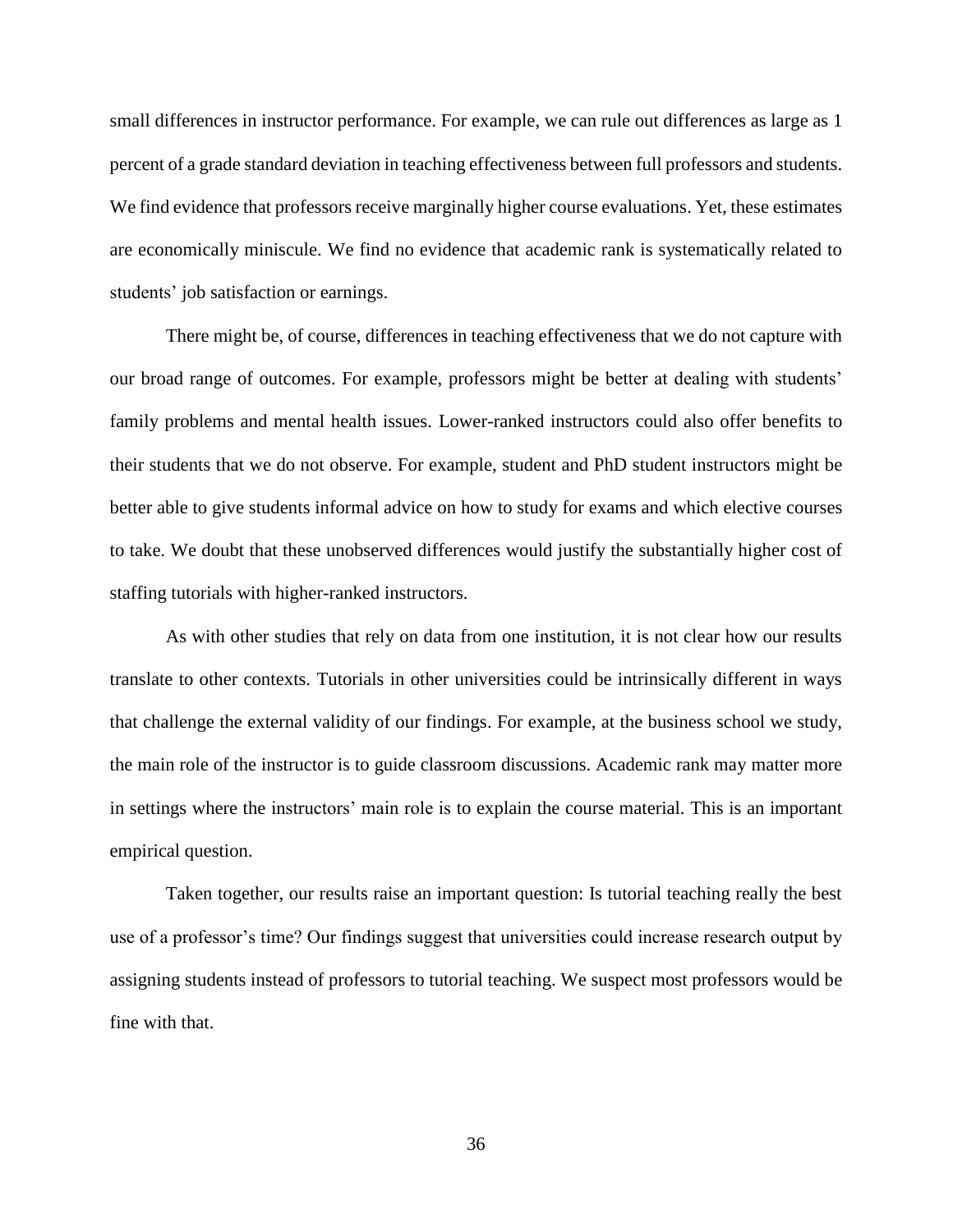## **References:**

- Bettinger, Eric P., Bridget Terry Long, and Eric S. Taylor. 2016. "When Inputs Are Outputs: The Case of Graduate Student Instructors." *Economics of Education Review* 52:63–76. https://doi.org/10.1016/j.econedurev.2016.01.005.
- Bettinger, Eric P, and Bridget Terry Long. 2010. "Does Cheaper Mean Better? The Impact of Using Adjunct Instructors on Student Outcomes." *Review of Economics and Statistics* 92 (3):598–613. https://doi.org/10.1162/REST\_a\_00014.
- Borjas, George J. 2000. "Foreing-Born Teaching Assistants and the Academic Performance of Undergraduates." *American Economic Review* 90 (2):355–59. http://www.jstor.org/stable/117250.
- Braga, Michela, Marco Paccagnella, and Michele Pellizzari. 2016. "The Impact of College Teaching on Students ' Academic and Labor Market Outcomes." *Journal of Labor Economics* 34 (3):781–822. https://doi.org/https://doi.org/10.1086/684952.
- Carrell, Scott E., and James E. West. 2010. "Does Professor Quality Matter? Evidence from Random Assignment of Students to Professors." *Journal of Political Economy* 118 (3):409– 32. https://doi.org/10.1086/653808.
- Chetty, Raj, John N. Friedman, and Jonah E. Rockoff. 2014a. "Measuring the Impacts of Teachers I: Evaluating Bias in Teacher Value-Added Estimates." *American Economic Review* 104 (9):2593–2632. https://doi.org/10.1257/aer.104.9.2593.
	- ———. 2014b. "Measuring the Impacts of Teachers II: Teacher Value-Added and Student Outcomes in Adulthood." *American Economic Review* 104 (9):2633–79. https://doi.org/10.1257/aer.104.9.2633.
- Ehrenberg, Ronald G. 2012. "American Higher Education in Transition." *Journal of Economic Perspectives* 26 (1):193–216. https://doi.org/10.1257/jep.26.1.193.
- Feld, Jan, Nicolás Salamanca, and Daniel S. Hamermesh. 2016. "Endophilia or Exophobia: Beyond Discrimination." *The Economic Journal* 126 (594):1503–27. https://doi.org/10.1111/ecoj.12289.
- Feld, Jan, and Ulf Zölitz. 2017. "Understanding Peer Effects: On the Nature, Estimation, and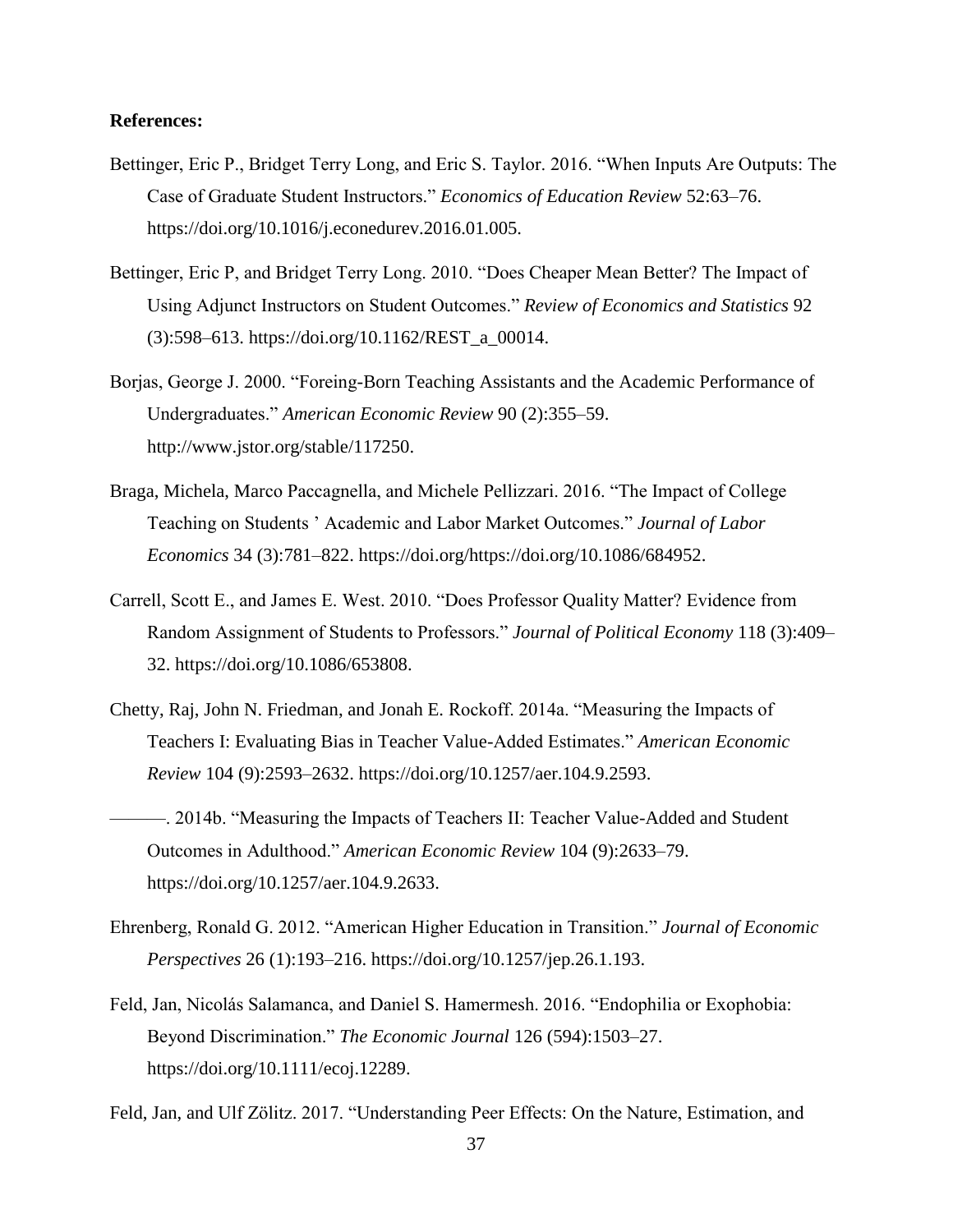Channels of Peer Effects." *Journal of Labor Economics* 35 (2):387–428. https://doi.org/10.1086/689472.

- Figlio, David N., Morton O. Schapiro, and Kevin B. Soter. 2015. "Are Tenure Track Professors Better Teachers?" *Review of Economics and Statistics* 97 (4):715–24. https://doi.org/10.1162/REST\_a\_00529.
- Fleisher, Belton, Masanori Hashimoto, and Bruce A. Weinberg. 2002. "Foreign GTAs Can Be Effective Teachers of Economics." *Journal of Economic Education* 33 (4):299–325. https://doi.org/10.1080/00220480209595329.
- Hanushek, Eric A. 2011. "The Economic Value of Higher Teacher Quality." *Economics of Education Review* 30 (3):466–79. https://doi.org/10.1016/J.ECONEDUREV.2010.12.006.
- Hanushek, Eric A., and Steven G. Rivkin. 2010. "Generalizations about Using Value-Added Measures of Teacher Quality." *American Economic Review* 100 (2):267–71. https://doi.org/10.1257/aer.100.2.267.
- Harris, Douglas. N., & Sass, Tim. R. (2011). Teacher Training, Teacher Quality and Student Achievement. *Journal of Public Economics*, 95(7-8), 798-812. <https://doi.org/10.1016/j.jpubeco.2010.11.009>
- Hoffmann, Florian, and Philip Oreopoulos. 2009. "Professor Qualities and Student Achievement." *Review of Economics and Statistics* 91 (1):83–92. https://doi.org/10.1162/rest.91.1.83.
- Jacob, Brian A, Lars Lefgren, and David P. Sims. 2010. "The Persistence of Teacher-Induced Learning." *Journal of Human Resources* 45 (4):915–43. https://doi.org/10.1353/jhr.2010.0029.
- Kane, Thomas, and Douglas Staiger. 2008. "Estimating Teacher Impacts on Student Achievement: An Experimental Evaluation." *National Bureau of Economic Research*. Cambridge, MA. https://doi.org/10.3386/w14607.
- Koedel, Cory, Kata Mihaly, and Jonah E. Rockoff. 2015. "Value-Added Modeling: A Review." *Economics of Education Review* 47 (August):180–95. https://doi.org/10.1016/j.econedurev.2015.01.006.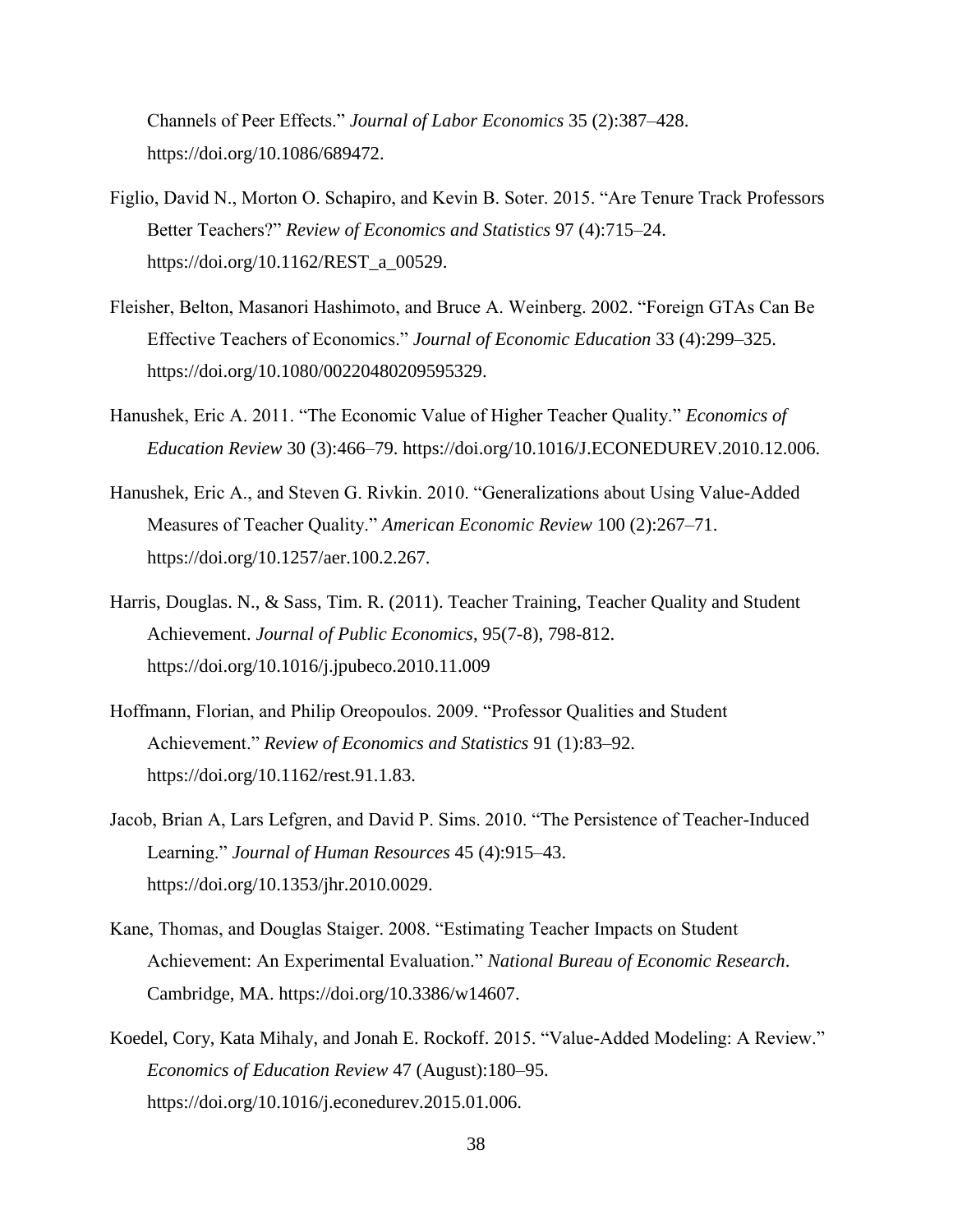- Lusher, Lester, Doug Campbell, and Scott Carrell. 2018. "TAs like Me: Racial Interactions between Graduate Teaching Assistants and Undergraduates." *Journal of Public Economics* 159 (March):203–24. https://doi.org/10.1016/j.jpubeco.2018.02.005.
- Mengel, Friederike, Jan Sauermann, and Ulf Zölitz. forthcoming. "Gender Bias in Teaching Evaluations." *Journal of the European Economic Association*. https://doi.org/10.1093/jeea/jvx057.
- Vlieger, Pieter De, Brian Jacob, and Kevin Stange. 2018. "Measuring Effectiveness in Higher Education." In *Productivity in Higher Education*, ed. by Caroline M. Hoxby and Kevin Stange. University of Chicago Press. http://www.nber.org/chapters/c13880.pdf.
- Wooldridge, J. M. (2007). Inverse probability weighted estimation for general missing data problems. *Journal of Econometrics*, 141(2), 1281-1301. <https://doi.org/10.1016/j.jeconom.2007.02.002>
- Zölitz, Ulf, and Jan Feld. 2017. "The Effect of Peer Gender on Major Choice." *University of Zurich, Department of Economics Working Paper Series*. https://doi.org/10.2139/ssrn.3071681.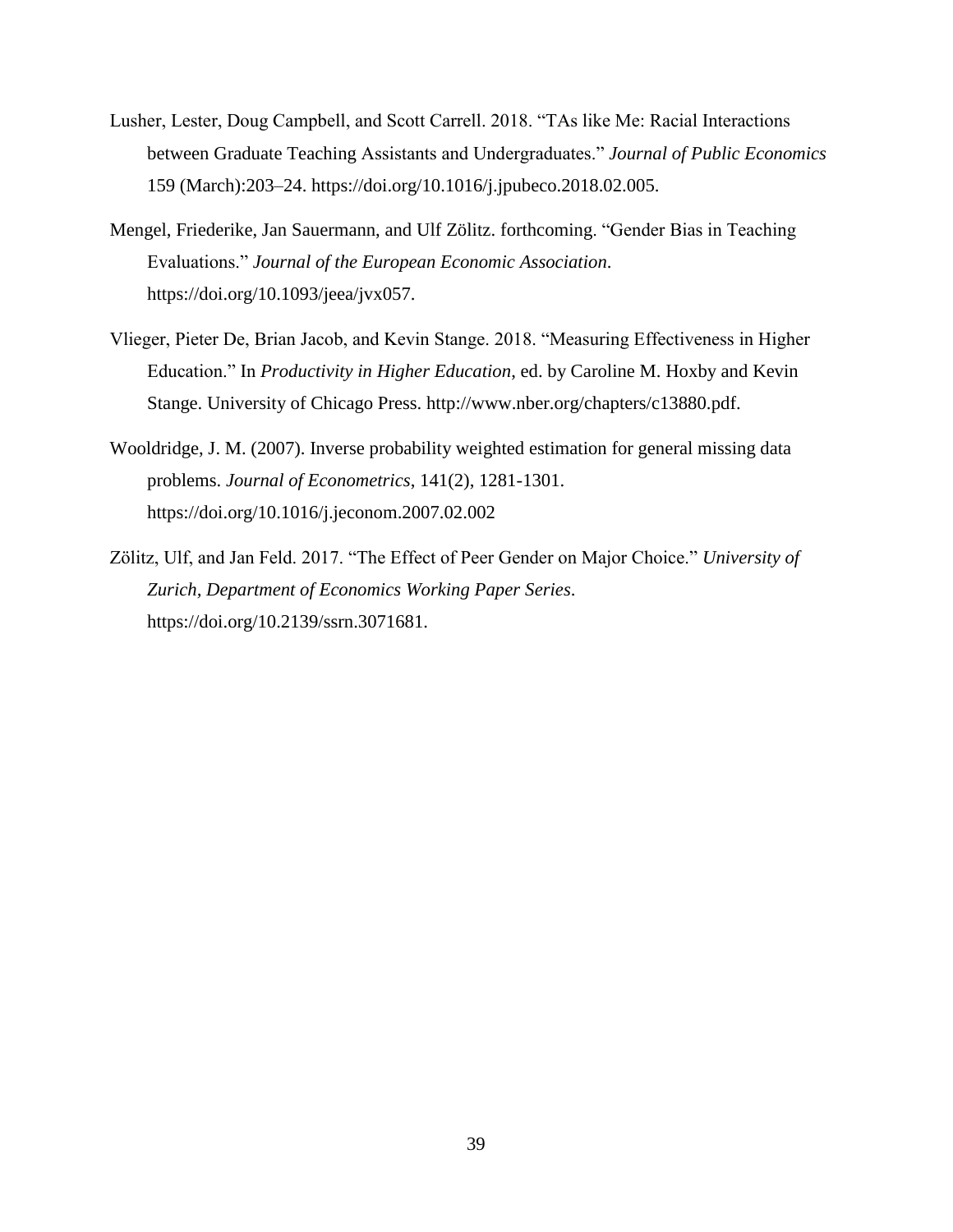# **Appendix 1** Additional Tables

|                                 | Sample<br>courses | Other courses |                   |
|---------------------------------|-------------------|---------------|-------------------|
|                                 | $(N = 651)$       | $(N = 628)$   |                   |
|                                 | Mean              | Mean          | Diff. in<br>Means |
|                                 | (1)               | (2)           | $(2) - (1)$       |
| Instructor academic rank:       |                   |               |                   |
| Student                         | 0.18              | 0.12          | 0.06              |
| PhD                             | 0.27              | 0.14          | 0.13              |
| Postdoc                         | 0.03              | 0.05          | $-0.02$           |
| Lecturer                        | 0.28              | 0.14          | 0.14              |
| Assist.                         | 0.14              | 0.25          | $-0.11$           |
| Assoc.                          | 0.05              | 0.18          | $-0.13$           |
| Prof.                           | 0.05              | 0.12          | $-0.07$           |
| Student characteristics:        |                   |               |                   |
| Grade                           | 6.85              | 7.1           | $-0.25$           |
| Previous GPA                    | 6.11              | 6.31          | $-0.20$           |
| <b>Bachelor</b>                 | 0.65              | 0.46          | 0.19              |
| Course characteristics:         |                   |               |                   |
| Mathematical                    | 0.27              | 0.42          | $-0.15$           |
| First-year                      | 0.18              | 0.1           | 0.08              |
| Offered by microeconomics dept. | 0.12              | 0.16          | $-0.04$           |
| Offered by macroeconomics dept. | 0.06              | 0.12          | $-0.06$           |
| Offered by finance dept.        | 0.16              | 0.08          | 0.08              |
| Offered by other dept.          | 0.66              | 0.65          | 0.01              |
| No. instructors                 | 4.01              | 1.18          | 2.83              |
| No. students                    | 140.71            | 31.66         | 109.05            |
| No. tutorials                   | 10.88             | 2.71          | 8.17              |
| No. students per tutorial       | 12.55             | 11.24         | 1.31              |

**Table A1** Comparison of Sample vs. Nonsample Courses

This table is based on data from 111,481 observations from 14,051 students who took 1,279 courses in 160 different subject matters, taught by 2,054 instructors over 24 teaching periods between the academic years 2009-2010 and 2014-2015.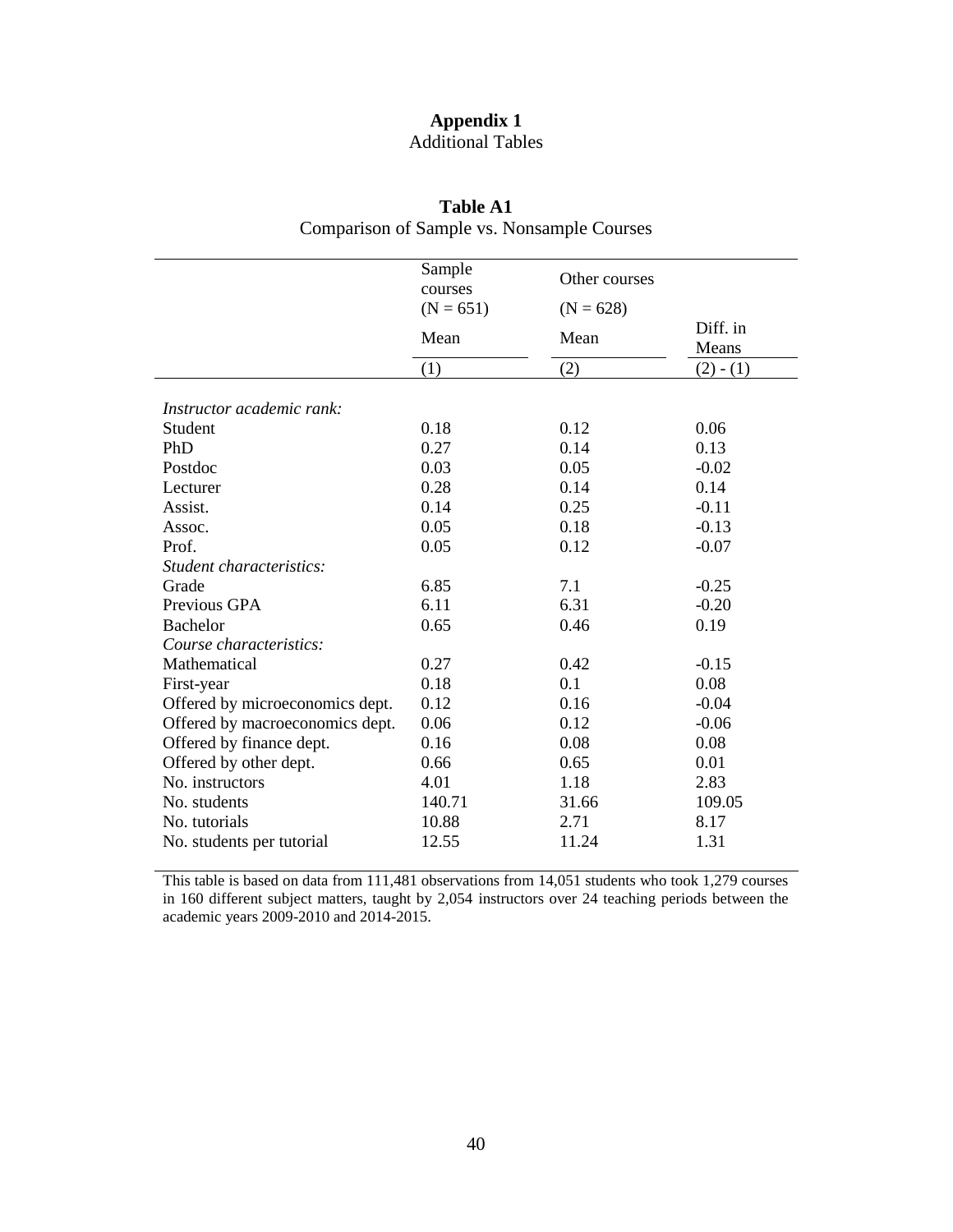|                                                   |                | By instructor academic rank: |                |                |                |                |                |
|---------------------------------------------------|----------------|------------------------------|----------------|----------------|----------------|----------------|----------------|
|                                                   | Student        | PhD                          | Postdoc        | Lecturer       | Assist.        | Assoc.         | Prof.          |
| Monthly gross wage                                | €2,251         | €3,179                       | €3,714         | €5,034         | €5,034         | €6,908         | €7,599         |
| FTE teaching and preparation<br>(hours per month) | flexible       | 32                           | 40             | 160            | 80             | 80             | 80             |
| FTE Standard teaching load                        | flexible       | 0.20                         | 0.25           |                | 0.50           | 0.50           | 0.50           |
| Hourly wage                                       | €14            | E20                          | E23            | $\epsilon$ 31  | $\epsilon$ 31  | €43            | €47            |
| Hours per tutorial session in:                    |                |                              |                |                |                |                |                |
| Paid preparation                                  | 2              | 2                            | $\overline{2}$ | 2              | 2              | $\overline{2}$ | 2              |
| Teaching                                          | $\overline{2}$ | $\overline{2}$               | $\overline{2}$ | $\overline{2}$ | $\overline{2}$ | $\overline{2}$ | $\overline{2}$ |
| Total                                             | $\overline{4}$ | $\overline{4}$               | $\overline{4}$ | 4              | 4              | $\overline{4}$ | $\overline{4}$ |
| Total wage costs per tutorial session             | €56            | €79                          | E93            | €126           | €126           | €173           | €190           |

# **Table A2** Wage Costs and Contractual Time by Instructor Academic Rank

Monthly gross wages are assumed to be in the lowest pay scale of the instructor type, which provides a lower bound of the actual costs for more senior instructors. Calculations based on a total of 160 Full Time Equivalent (FTE) hours in a month.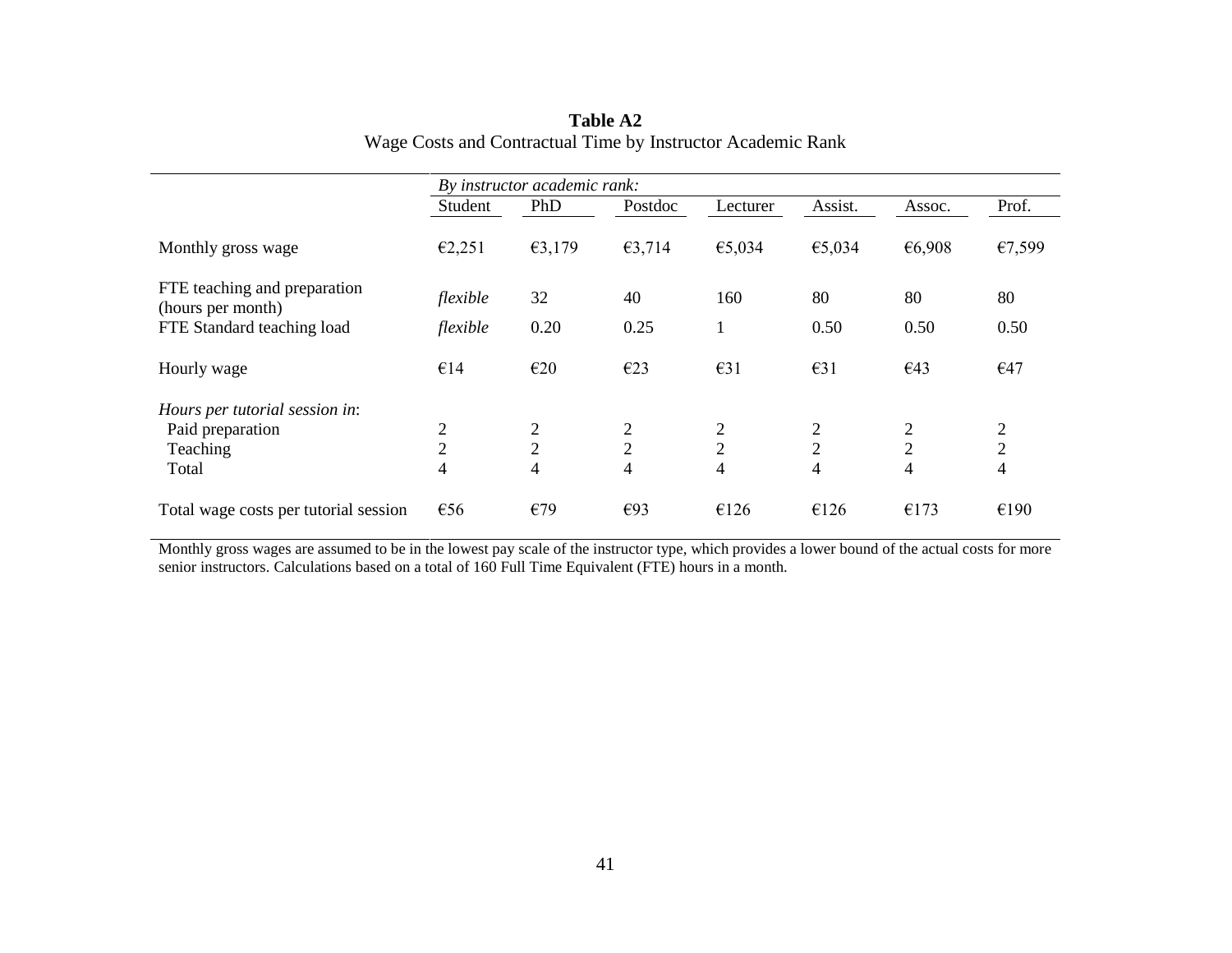**Table A3**

| Dep. Variable:                       | Course<br>dropout | First-year<br>dropout | On-time<br>graduation | Course eval.<br>respondent | Survey<br>respondent |
|--------------------------------------|-------------------|-----------------------|-----------------------|----------------------------|----------------------|
|                                      | (1)               | (2)                   | (3)                   | (4)                        | (5)                  |
|                                      |                   |                       |                       |                            |                      |
| Instructor academic rank             |                   |                       |                       |                            |                      |
| (Base: Student)                      |                   |                       |                       |                            |                      |
| PhD                                  | 0.002             | 0.010                 | $-0.008$              | $-0.032*$                  | 0.012                |
|                                      | (0.009)           | (0.009)               | (0.022)               | (0.019)                    | (0.016)              |
| Postdoc                              | $-0.004$          | $-0.005$              | 0.019                 | $-0.041$                   | $-0.012$             |
|                                      | (0.011)           | (0.012)               | (0.036)               | (0.034)                    | (0.023)              |
| Lecturer                             | $-0.003$          | 0.001                 | 0.002                 | $-0.006$                   | $-0.003$             |
|                                      | (0.008)           | (0.007)               | (0.021)               | (0.017)                    | (0.014)              |
| Assist.                              | $-0.000$          | 0.003                 | 0.003                 | $-0.016$                   | $-0.012$             |
|                                      | (0.009)           | (0.008)               | (0.026)               | (0.020)                    | (0.016)              |
| Assoc.                               | $-0.002$          | 0.004                 | 0.007                 | $-0.025$                   | $-0.002$             |
|                                      | (0.011)           | (0.010)               | (0.038)               | (0.024)                    | (0.019)              |
| Prof.                                | $-0.002$          | 0.001                 | 0.002                 | $-0.061**$                 | $-0.016$             |
|                                      | (0.012)           | (0.009)               | (0.042)               | (0.027)                    | (0.023)              |
| Instructor gender, nationality,      |                   |                       |                       |                            |                      |
| experience:                          | $\checkmark$      | $\checkmark$          | $\checkmark$          | $\checkmark$               | $\checkmark$         |
| Tutorial schedule FE:                | $\checkmark$      | $\checkmark$          | $\checkmark$          | $\checkmark$               | $\checkmark$         |
| Course FE:                           | $\checkmark$      | $\checkmark$          | $\checkmark$          | $\checkmark$               | $\checkmark$         |
| F-test inst. academic rank [p-value] | [0.987]           | [0.754]               | [0.987]               | [0.171]                    | [0.466]              |
| R-squared                            | 0.07              | 0.67                  | 0.08                  | 0.09                       | 0.12                 |
| Instructors-by-time                  | 1,490             | 1,015                 | 907                   | 1,490                      | 1,433                |
| <b>Observations</b>                  | 48,842            | 34,350                | 24,236                | 48,842                     | 41,390               |

Dropout, Course Evaluation Response, and Survey Response by Instructor Academic Rank

This table reports OLS coefficients of regressing student dropout and survey response dummies on instructor observable characteristics. All regressions condition time-of-day and day-of-week fixed effects, a dummy for students who registered late for the courses, and course fixed effects. Standard errors based on 500 pair bootstrap redraws clustered at the instructor-by-time level are in parentheses. \*\*\* p<0.01, \*\* p<0.05, \* p<0.1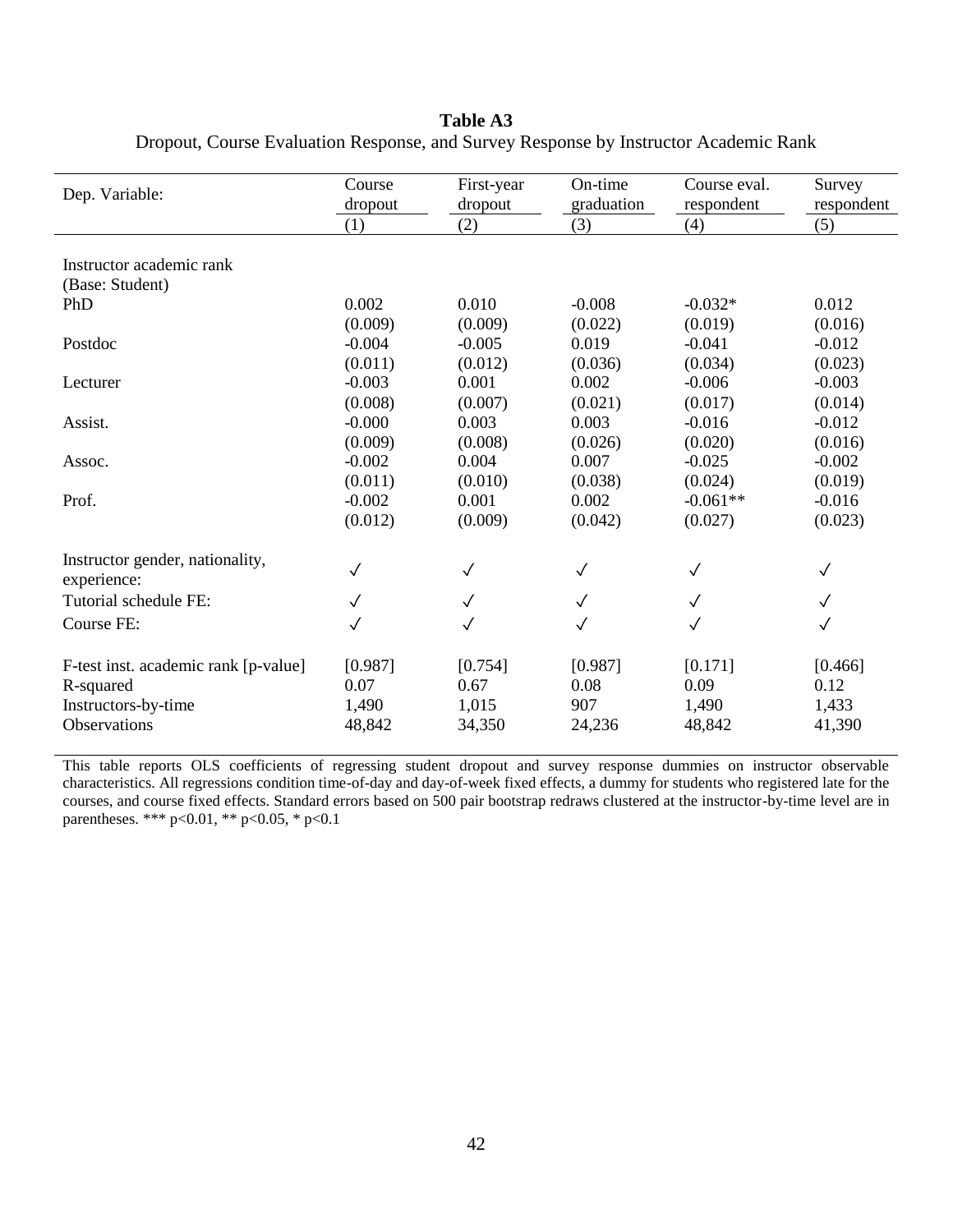# **Table A4**

|                               | Student population: |                    | Student sample: |                      |                    |
|-------------------------------|---------------------|--------------------|-----------------|----------------------|--------------------|
|                               | All                 | Graduate<br>Survey | Estimation      | Course<br>evaluation | Graduate<br>Survey |
|                               | $N = 14,051$        | $N = 10,566$       | $N = 12,257$    | $N = 7,574$          | $N = 1,737$        |
|                               | (1)                 | (2)                | (3)             | (4)                  | (5)                |
| Female                        | 0.40                | 0.40               | 0.40            | 0.44                 | 0.38               |
| Age                           | 20.71               | 21.00              | 20.67           | 20.72                | 19.92              |
| Dutch                         | 0.25                | 0.26               | 0.26            | 0.25                 | 0.32               |
| German                        | 0.36                | 0.37               | 0.38            | 0.41                 | 0.57               |
| Course grade<br>Total courses | 6.76                | 6.77               | 6.72            | 6.86                 | 7.04               |
| taken                         | 7.93                | 9.29               | 3.98            | 2.48                 | 7.71               |

Comparison of Student Characteristics for the Population and the Different Estimation Samples

This table reports means of student characteristics for the population of students in our data (comprising 111,481 observations from 14,051 students who took 1,271 different courses in 274 subject matters, taught by 2,054 instructors over 24 teaching periods between 2009 and 2014), the population of students eligible to answer the graduate survey, and all the estimation sub-samples used in the paper.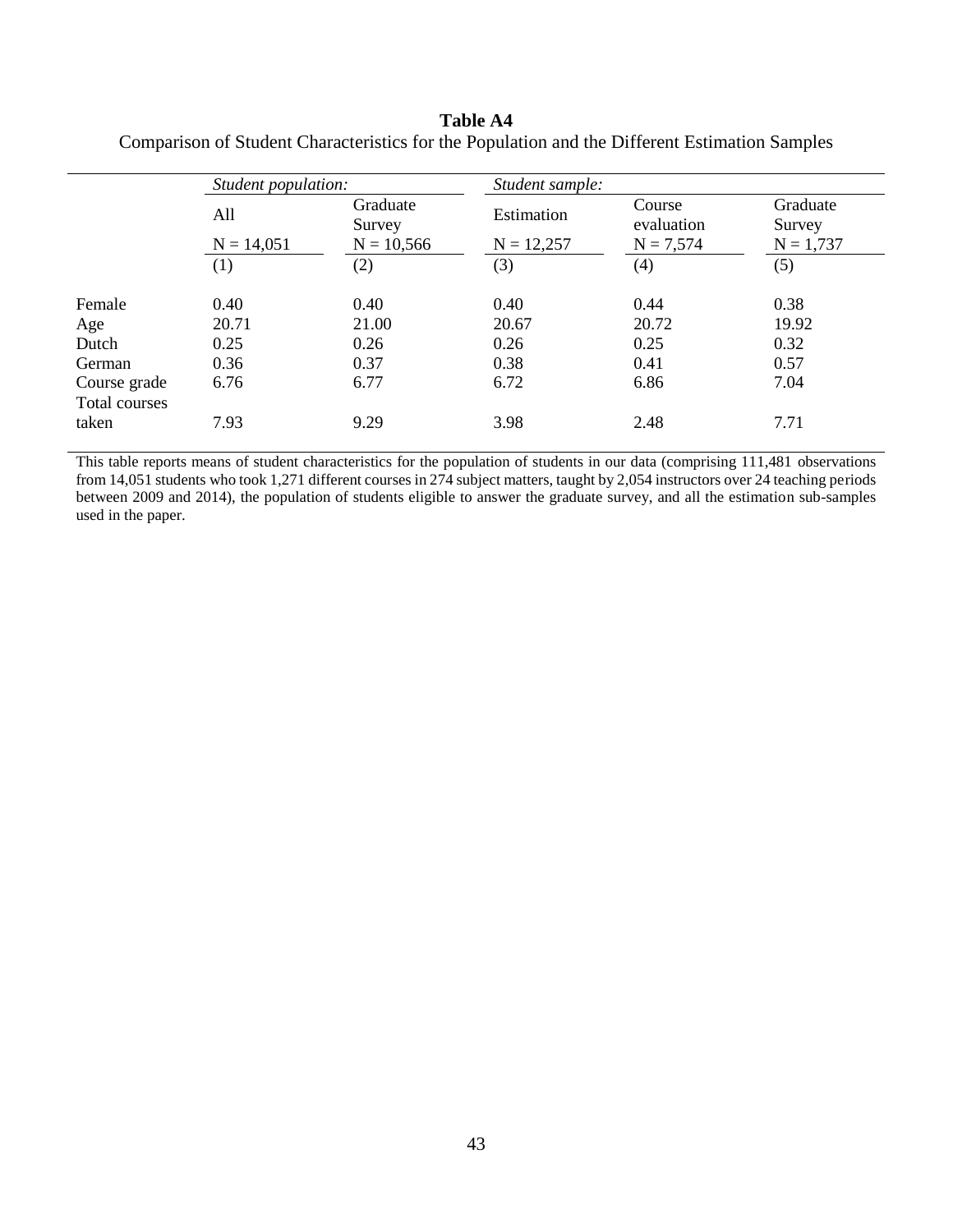## **Table A5**

|                                      | Inverse Probability Weighted VA on: |              |              |
|--------------------------------------|-------------------------------------|--------------|--------------|
| Dep. Variable:                       | Std. Course                         | Std. Job     | Log earnings |
|                                      | evaluation                          | satisfaction |              |
|                                      | (1)                                 | (2)          | (3)          |
|                                      |                                     |              |              |
| Instructor academic rank             |                                     |              |              |
| (Base: Student)                      |                                     |              |              |
| <b>PhD</b>                           | $-0.017**$                          | 0.003        | 0.003        |
|                                      | (0.008)                             | (0.008)      | (0.008)      |
| Postdoc                              | $0.046***$                          | $-0.014$     | 0.007        |
|                                      | (0.015)                             | (0.012)      | (0.014)      |
| Lecturer                             | 0.005                               | 0.011        | $-0.004$     |
|                                      | (0.008)                             | (0.008)      | (0.010)      |
| Assist.                              | $0.032***$                          | $0.020**$    | 0.013        |
|                                      | (0.009)                             | (0.008)      | (0.008)      |
| Assoc.                               | $0.044***$                          | 0.006        | $-0.008$     |
|                                      | (0.010)                             | (0.010)      | (0.011)      |
| Prof.                                | $0.036***$                          | 0.011        | 0.014        |
|                                      | (0.011)                             | (0.009)      | (0.009)      |
|                                      |                                     |              |              |
| F-test inst. academic rank [p-value] | [<0.000]                            | [0.004]      | [0.086]      |
| R-squared                            | 0.06                                | 0.01         | 0.00         |
| <b>Instructors</b>                   | 499                                 | 478          | 481          |
| <b>Observations</b>                  | 1,417                               | 1,299        | 1,307        |
|                                      |                                     |              |              |

Value-added and Instructor Academic Rank with Inverse Probability Weighting Corrections

This table reports WLS coefficients of regressing measures of value-added on several student outcomes on instructor academic rank, weighting by the square root of the number of students identifying each value-added estimate. Value-added measures were calculated using the inverse of the predicted response probabilities to each question as weights (Wooldridge, 2007). Predicted response probabilities were calculated from the estimates in columns 4 and 5 of Table A3 and windosorized at the 5th and 95th percentiles of their values. Heteroscedasticity-robust standard errors are in parentheses. \*\*\* p<0.01, \*\* p<0.05, \* p<0.1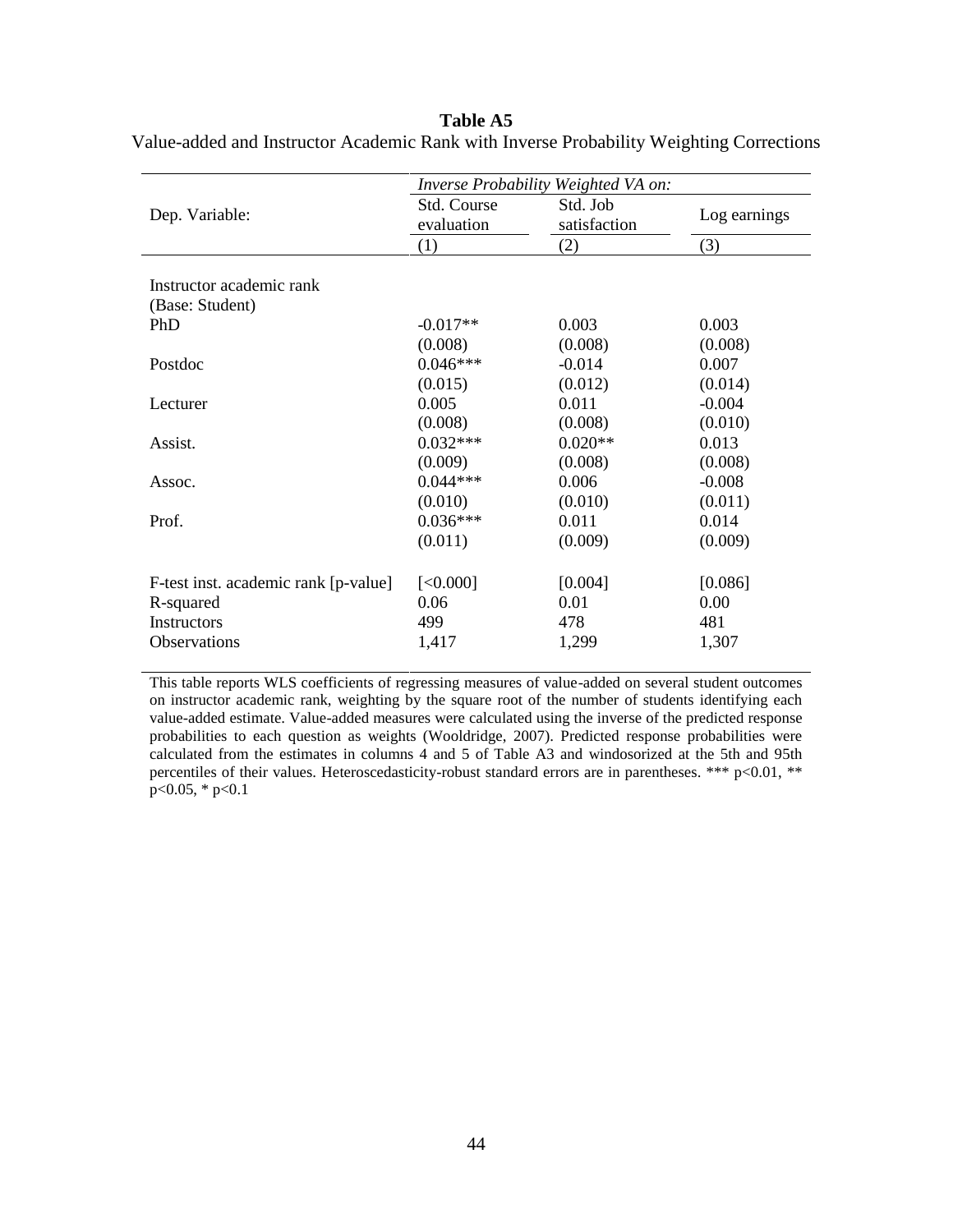## **Appendix 2**

### Survey of Tutorial Teaching in OECD Countries

In this section, we describe the sampling procedure and show some summary statistics of the survey discussed in Section II.A. We used the Universities Worldwide Database available at https://univ.cc. to obtain a list of the population of universities in OECD countries. This database is based on the "World List of Universities 1997," which is published by the International Association of Universities and it is updated and maintained by Klaus Förster. From this database, we drew a stratified random sample without replacement from universities in OECD countries. In particular, we randomly selected three universities without replacement from each OECD country to obtain a representative picture of tutorial teaching practices in different countries. There are three exceptions to this sampling procedure. For two small countries, we could only identify contact details for fewer than three universities: two in Latvia and one in Luxembourg. Additionally, we oversampled the United States with 30 universities because they represent a 40 percent share of OECD universities. In total, our sampling population covers 4,938 universities from all OECD countries; through our survey, we contacted 139 of them. Our statistical analyses account for this complex survey design by: 1) stratifying by country, 2) including finite population corrections through stratum sampling rates, and 3) including poststratification weights constructed as the ratio of the population and the sample share of universities in the country.

We sent the survey by email to academic staff in economics, commerce, and business administration departments of the sampled universities. The email addresses were collected by a research assistant who chose academic staff who, according to their CV, are likely to speak English and have at least two years of teaching experience. To increase the response rate, we sent the survey sequentially to up to four academics per institutions. More specifically, we first sent the survey to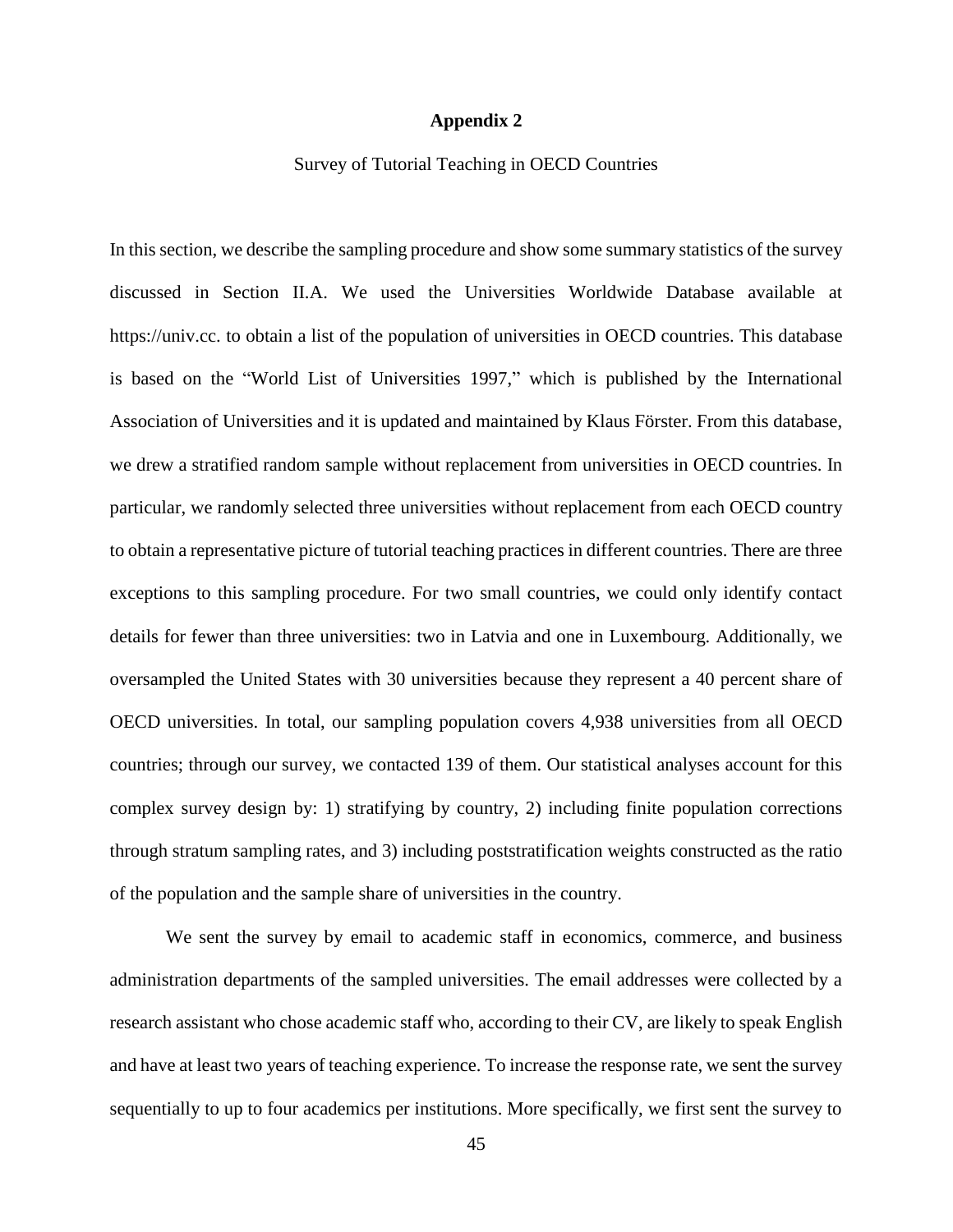one academic per institution and followed up with one reminder. If the academic did not respond after the first reminder, we sent the survey to another academic in the same institution. After repeating this procedure up to four times, we got survey responses from 69 out of 139 universities, covering 31 out of 35 OECD countries.

The survey consisted of up to 18 questions and took about 5 minutes to complete. All survey questions and the survey data stripped from university identifiers is available at http://ulfzoelitz.com/research/material.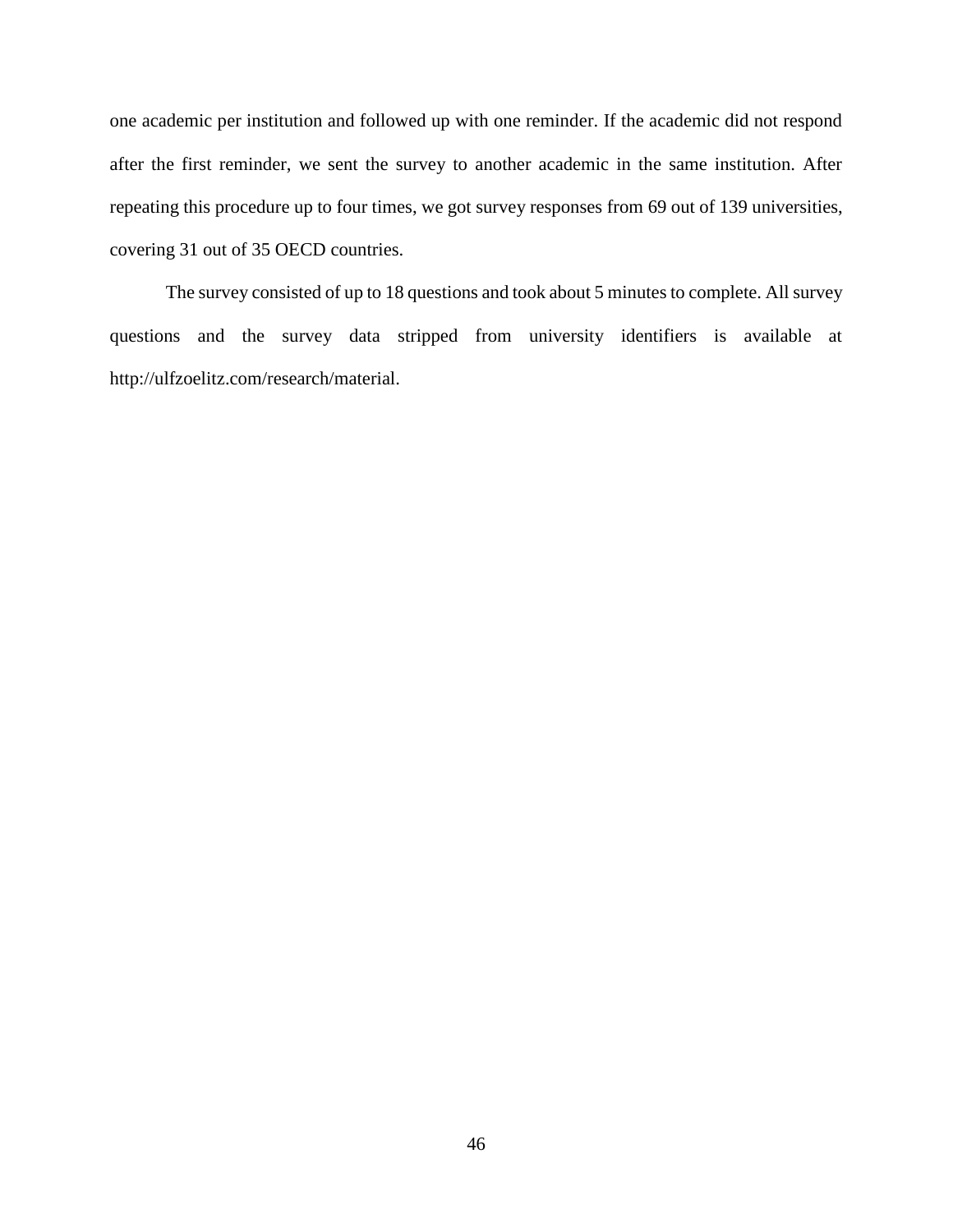### **Appendix 3**

# Data Restrictions

Our sample period covers the academic years of 2009–10 through 2014–15. We derive our estimation sample in two steps. First, we exclude a number of observations from our estimation sample because they represent exceptions from the standard tutorial group assignment procedure at the business school. Second, we limit our estimation sample following Chetty, Friedman, and Rockoff (2014a) so that we are able to estimate instructor value-added.

Because they represent an exception to the standard tutorial group assignment procedure at the business school, we exclude the following observations:

- eight courses in which the course coordinator or other education staff actively influenced the tutorial group composition. One course coordinator, for example, requested to balance student gender across tutorial groups. The business school's scheduling department informed us about these courses.
- 21 tutorial groups that consisted mainly of students who registered late for the course. Before April 2014, the business school reserved one or two slots per tutorial group for students who registered late. In exceptional cases in which the number of late registration students substantially exceeded the number of empty spots, new tutorial groups were created that mainly consisted of late-registering students. The business school abolished the late registration policy in April 2014.
- 46 repeater tutorial groups. One course coordinator explicitly requested to assign repeater students who failed his/her courses in the previous year to special repeater tutorial groups.

47